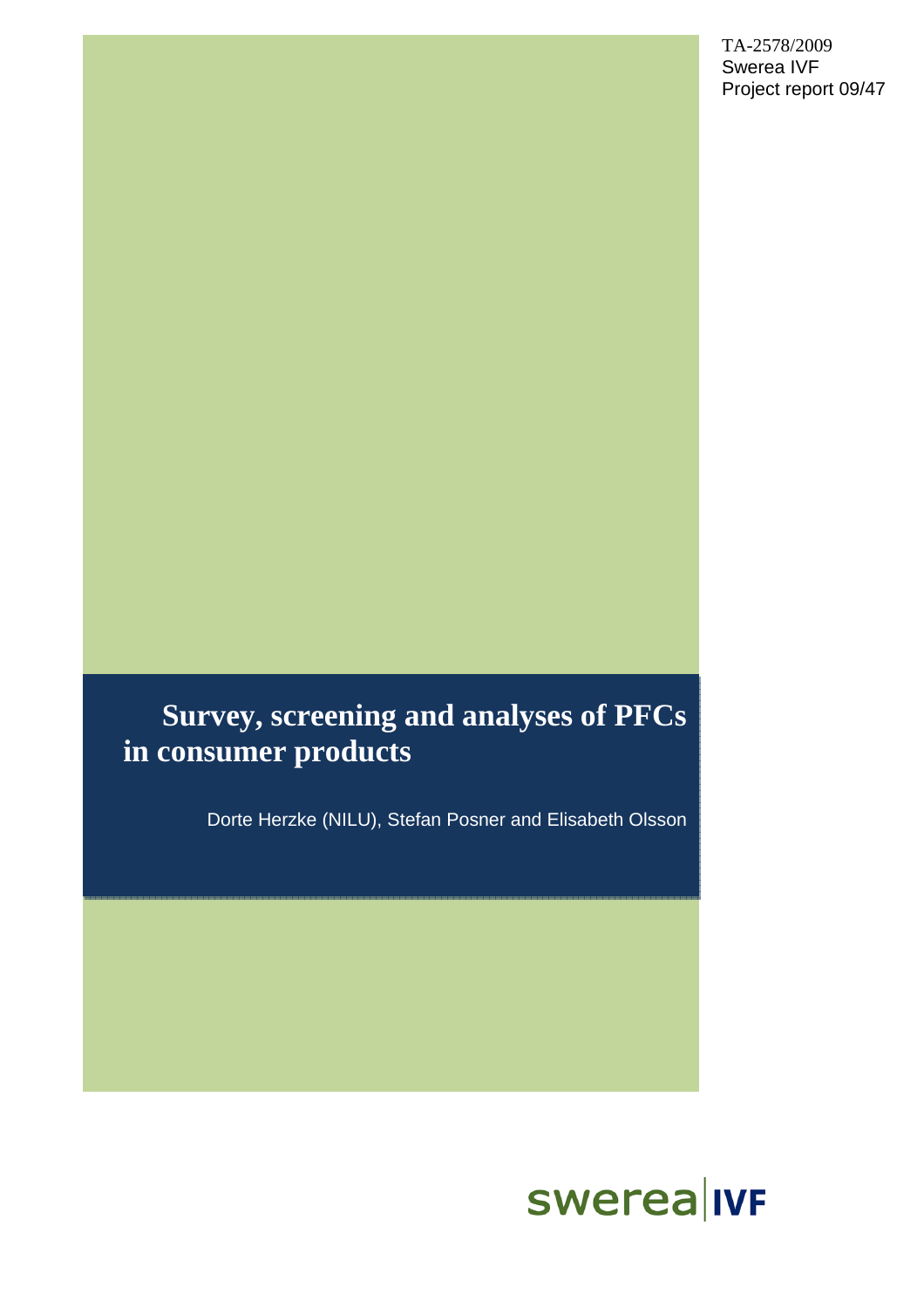## **About Swerea IVF AB**

Swerea IVF is a leading Swedish industrial research institute with materials, processes and production systems within manufacturing and product development as key areas. Our aim is to create commercial advantages and strengthen the competitiveness and innovation capacity of our members and customers. Swerea IVF performs research and development work in close cooperation with industry and universities, nationally and internationally.

Our highly qualified personnel (about 150 people) based in Mölndal and Stockholm work in the fields of:

- Working life, environment and energy
- Industrial production methods
- Materials and technology development
- Polymers and textiles
- Business development and efficiency (streamlining).

We work with applied solutions to real industrial needs. Our industryexperienced researchers and consultants are able to deliver the fast and robust results that companies require in order to secure their competitiveness on the market.

Swerea IVF is a member of the Swerea Group, which comprises the Swerea parent company and five research companies with materials science and engineering technology as core activities: Swerea IVF, Swerea KIMAB, Swerea MEFOS, Swerea SICOMP and Swerea SWECAST. Swerea is jointly owned by industry through associations of owners and the Swedish state through RISE Holding AB.

Swerea IVF AB Box 104 SE-431 22 Mölndal Sweden Telephone +46 (0)31 706 60 00 Fax +46 (0)31 27 61 30 www.swereaivf.se

Swerea IVF Project report 09/41

© Swerea IVF AB 2009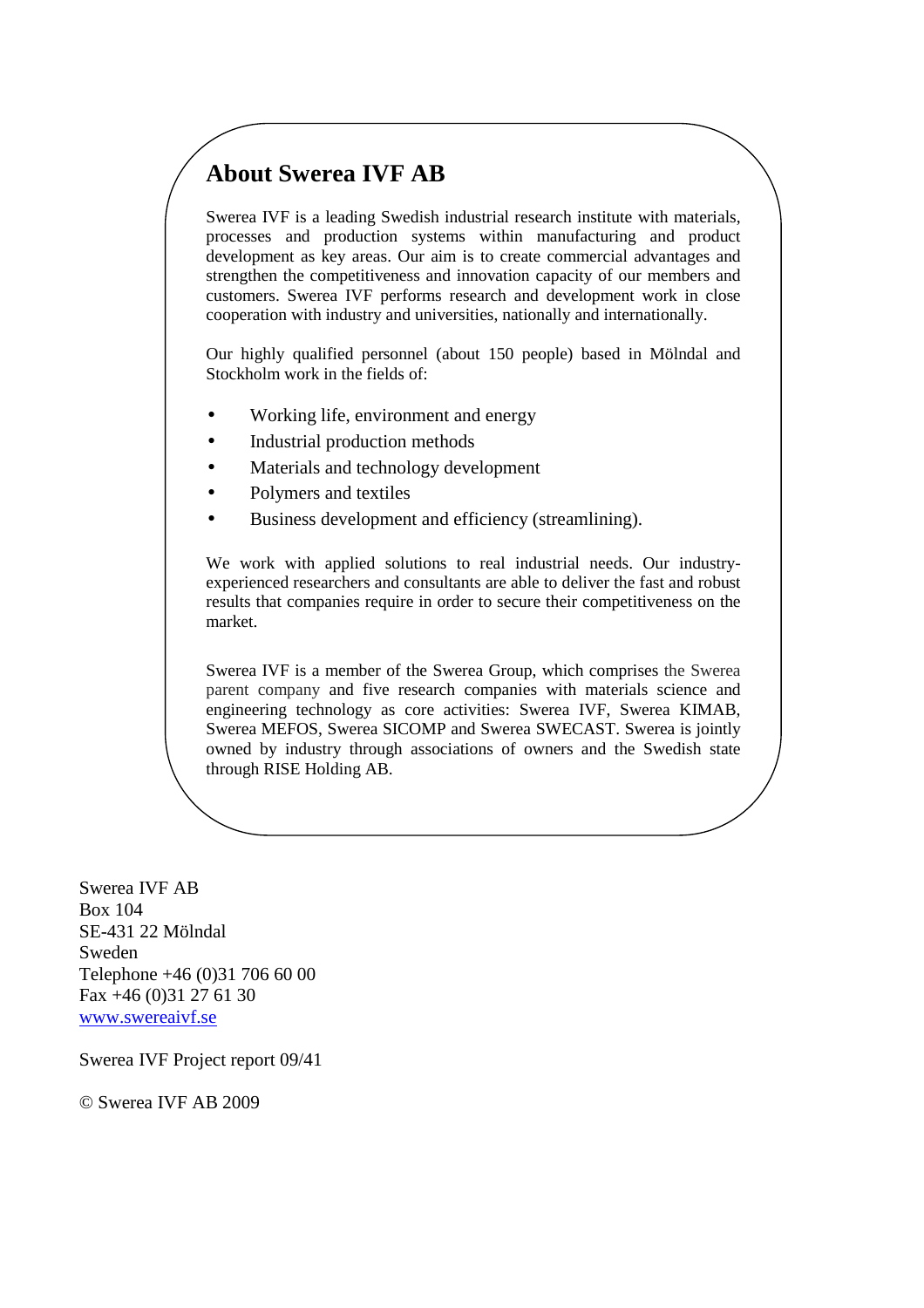## **Preface**

The Norwegian Pollution Control Authority (SFT) has commissioned a survey carried out by Swerea IVF (Sweden) together with Norwegian Institute for Air Research (NILU) that aims to identify and quantify possible sources of PFC in Norway in industrial manufacturing and applications used by the Norwegian population in daily life.

Swerea IVF, Sweden, December 2009 TA-2578/2009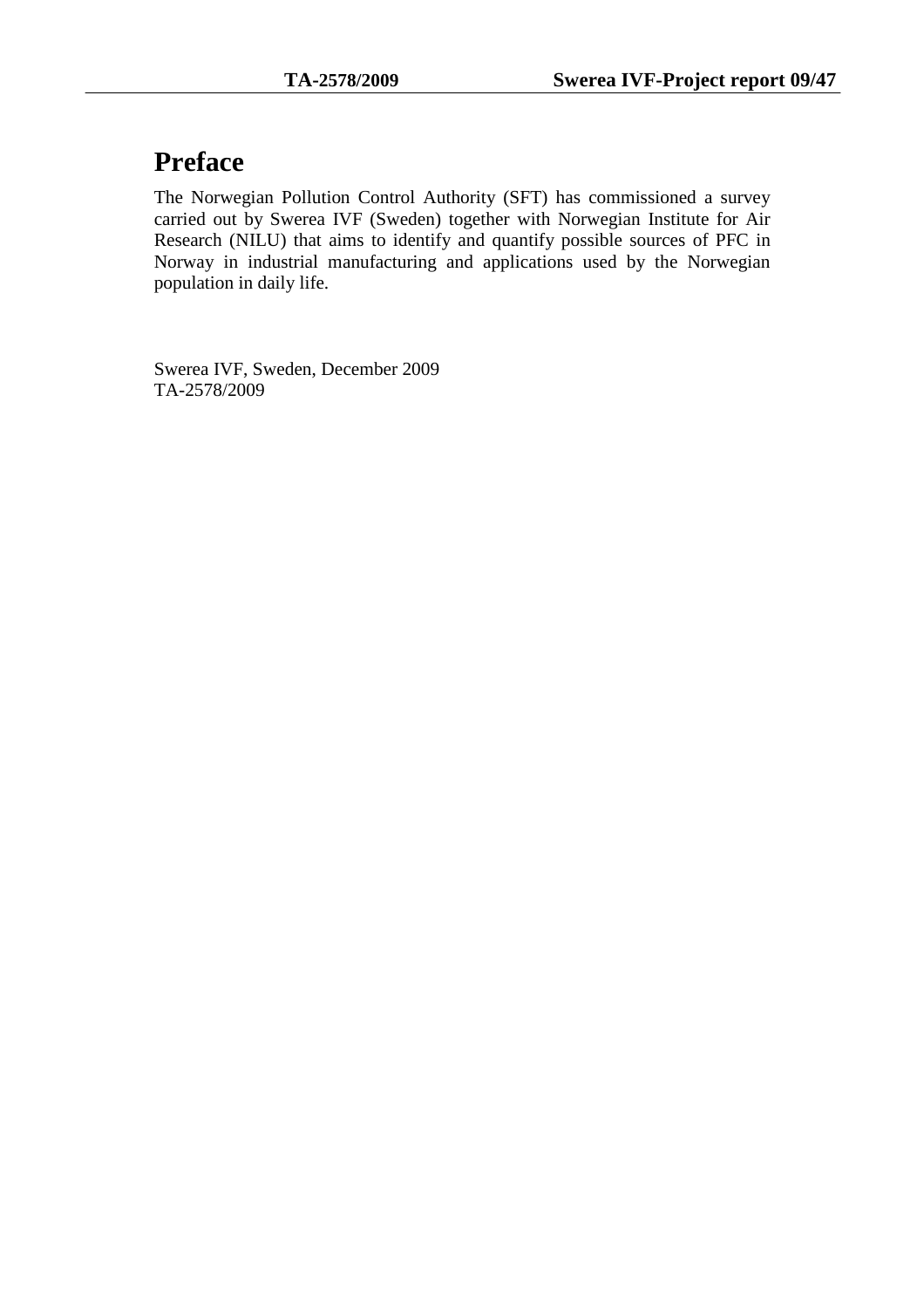# **Table of contents**

| <b>Summary 4</b> |  |
|------------------|--|
|------------------|--|

| <b>Introduction</b>            |                                                      | 5  |
|--------------------------------|------------------------------------------------------|----|
| 1.2                            | Information on uses of PFCs in application areas     | 5  |
| 1.3                            | PFC production processes                             | 6  |
| 2.                             | <b>Selection of samples for screening</b>            | 7  |
| 2.2                            | Content information                                  | 8  |
| 3.                             | <b>Selection of PFCs for screening</b>               | 9  |
| 4.                             | Analyses of PFC in consumer products and industrial  |    |
|                                | materials                                            | 10 |
| 4.2                            | Analytical methods                                   | 10 |
| 4.3                            | Sample extraction                                    | 11 |
| 4.4                            | Cleanup and quantification                           | 11 |
| 4.4.1                          | Neutral volatile compounds                           | 11 |
| 4.4.2                          | Ionic non volatile compounds                         | 11 |
| 5.                             | <b>Results</b>                                       | 11 |
| 5.2.1                          | Waterproofing agents and lubricants                  | 13 |
| 5.2.2                          | Paints and inks                                      | 14 |
| 5.2.3                          | Paper, textiles, carpets                             | 15 |
| 5.2.4                          | Non-stick ware                                       | 16 |
| 5.2.5                          | Electronics                                          | 17 |
| 5.2.6                          | Fire fighting agents                                 | 18 |
| 5.2.7                          | Summarised results with regard to present regulation | 19 |
| 5.3                            | <b>Unknown PFCs</b>                                  | 20 |
| 6.                             | <b>Discussion</b>                                    | 20 |
| 6.2                            | National and international regulations               | 20 |
| 7.                             | <b>Conclusions and recommendations</b>               | 22 |
| 8.                             | <b>Reference list</b>                                | 22 |
| <b>Appendix II Data tables</b> |                                                      | 34 |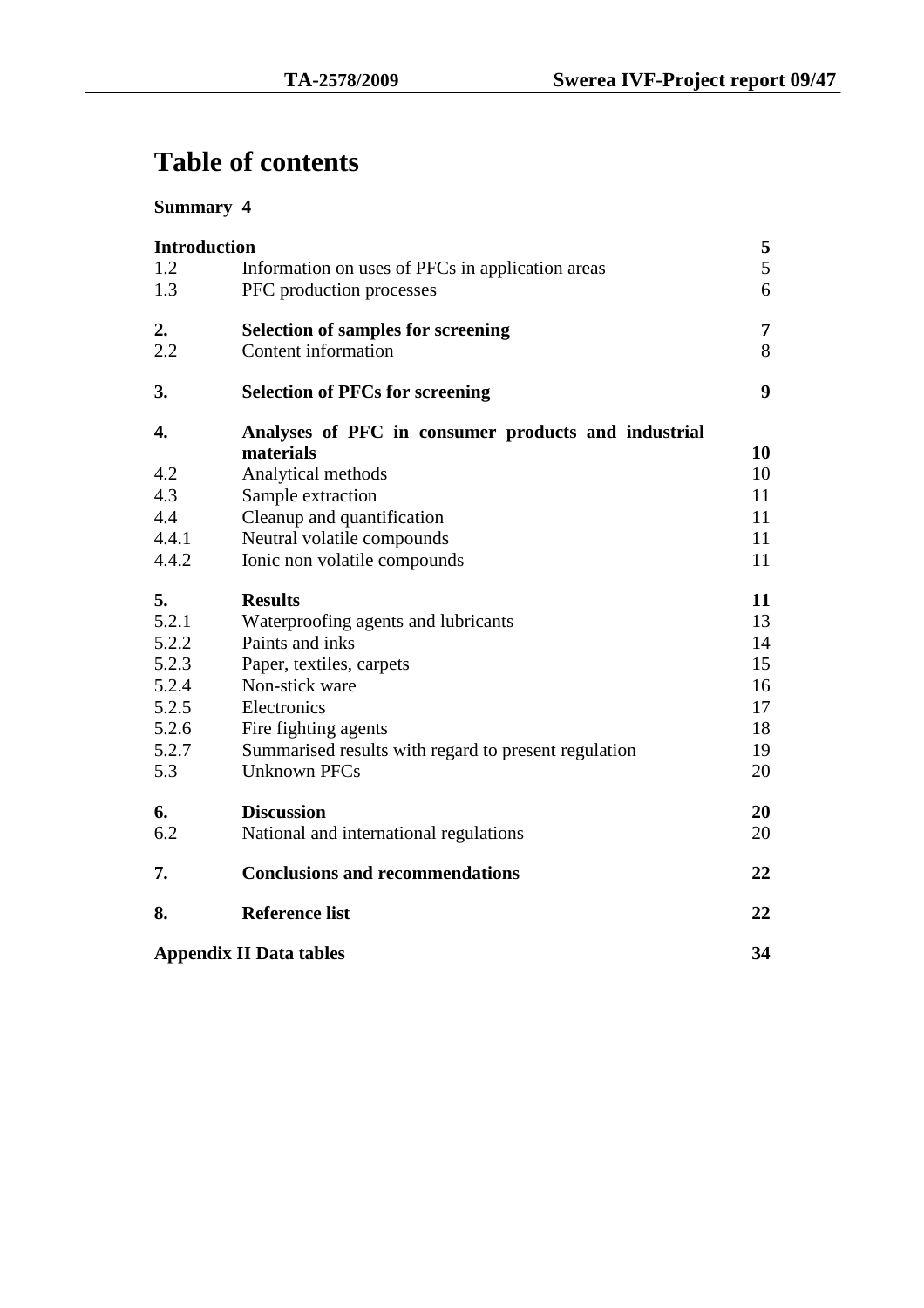## **Summary**

 $\overline{a}$ 

Perfluorinated compounds (PFC) are used in numerous industrial and consumer products because of their special chemical properties, for instance the ability to repel both water and oil. A broad variety of PFCs are introduced into the Norwegian market both from industrial use like fire fighting foams and paints and in treated consumer products like textiles and coated paper. Our present knowledge of the exact chemical PFC compositions in preparations using perfluorinated compounds is limited. This makes it challenging to evaluate human exposure and the amounts of waste containing treated products. It is a growing concern that these potentially harmful compounds now are found as widespread global environmental pollutants.

SFT (The Norwegian Pollution Control Authority) has commissioned Swerea IVF (Sweden), together with NILU (Norway) to screen possible sources of PFC in Norway in industrial manufacturing and household applications. The results of the screening are summarised in this brief report.

Industrial samples and samples for personal use were collected mainly in Norway, but also in Sweden. Only five of the 34 analysed industrial materials and consumer products contained none of the polyfluorinated substances that were analysed but this does not exclude the occurrence of unknown PFCs. Notable is that PFOS, which is banned in Norway since 2007, was found in amounts close to or exceeding the regulation<sup>1</sup> in 4 of the 34 analysed products, all within the leather or carpet product groups.

<sup>1</sup> Regulation EC No 552/2009 of 22 June 2009 amending Regulation (EC) No 1907/2006 of the European Parliament and of the Council on the Registration, Evaluation, Authorisation and Restriction of Chemicals (REACH) as regards Annex XVII , p.53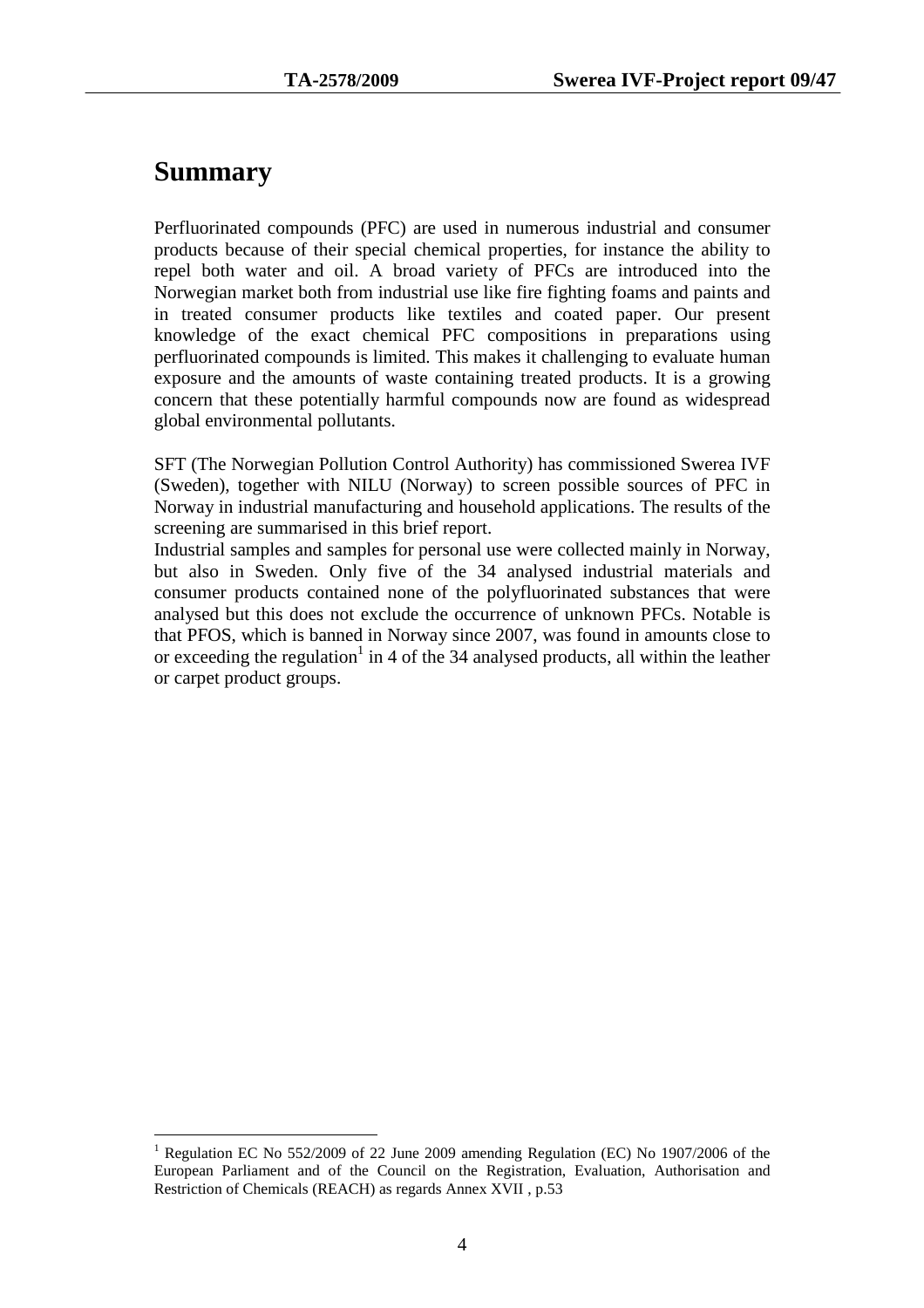# **Introduction**

### **1.2 Information on uses of PFCs in application areas**

PFCs are used in several industrial branches, but they also occur in a large range of consumer products. Due to their extraordinary properties (chemically inert, non-wetting, very slippery, nontoxic, nonstick, highly fire resistant, very high temperature ratings, highly weather resistant) they are applied in fluoropolymer coated cookware, sports clothing, extreme weather military uniforms, food handling equipment, medical equipment, motor oil additives, fire fighting foams, paint and ink as well as water repellent products.

PFCs are a chemical family consisting of a carbon backbone fully surrounded by fluorine, which makes them impervious to heat, acid or other forces that typically break down chemical compounds.

Fluorotelomers are a range of chemicals with similar fluoride carbon backbones connected to a  $-CH_2-CH_2$ - chain and different functional heads. They are industrially produced applying a telomerisation process, coupling tetrafluoroethene, which leads to straight-chained products with an even number of carbon atoms. Fluorotelomers are probably the most commonly used perfluorinated substances in products. The hydroxyl group as functional group will give fluortelomer alcohols (FTOH). They are used to treat paper to improve its moisture and oil barrier properties. FTOHs are also used in waterproof outdoor clothing and in waterproofing agents for textiles. Fluorotelomeralcohols are manufactured as a raw material used in the synthesis of fluorotelomer-based surfactants and polymeric products. The manufacture of FTOHs usually result in a mixture containing six to twelve fluorinated carbon congeners, the 8:2 FTOH being the dominant one. Release of the volatile FTOHs may occur all along the supply chain from production, application into consumer use and disposal. They have the potential to form stable perfluorinated carboxylates such as PFOA and PFNA (PFCAs).

The general chemical structure of perfluorinated sulphonates (PFS) contains a perfluorinated carbon chain connected to a sulphonate group. In addition to this, fluorotelomer sulphonates (FTSs) contain two carbon atoms adjacent to the functional group that are not fluorinated. FTS are used among other fluorotelomers in fire fighting foam for their film forming properties and the ability to decrease fuel absorption. These foams are especially useful for major fires, e.g. chemical fires (Stockholm Convention on POPs Review committee, 2009). The quantities in the foams are low, but the foams are released directly into the environment. FTS is also used as a component in more complex structures (e.g. in water proofing agents) and as a substitute for perfluorooctane sulfonate (PFOS).

Fluorinated surfactants are used in very low levels in a large number of cleaning products, e.g. polish, waxes, all-purpose cleaners, window cleaners etc. Their use is widespread and directly released into wastewater.

Perfluorinated carboxylates (PFCA) is another important PFC group. The main use of perfluorooctanoate (PFOA) is as a process aid in the manufacture of various fluoropolymers, such as polytetrafluoroethylene (PTFE). These polymers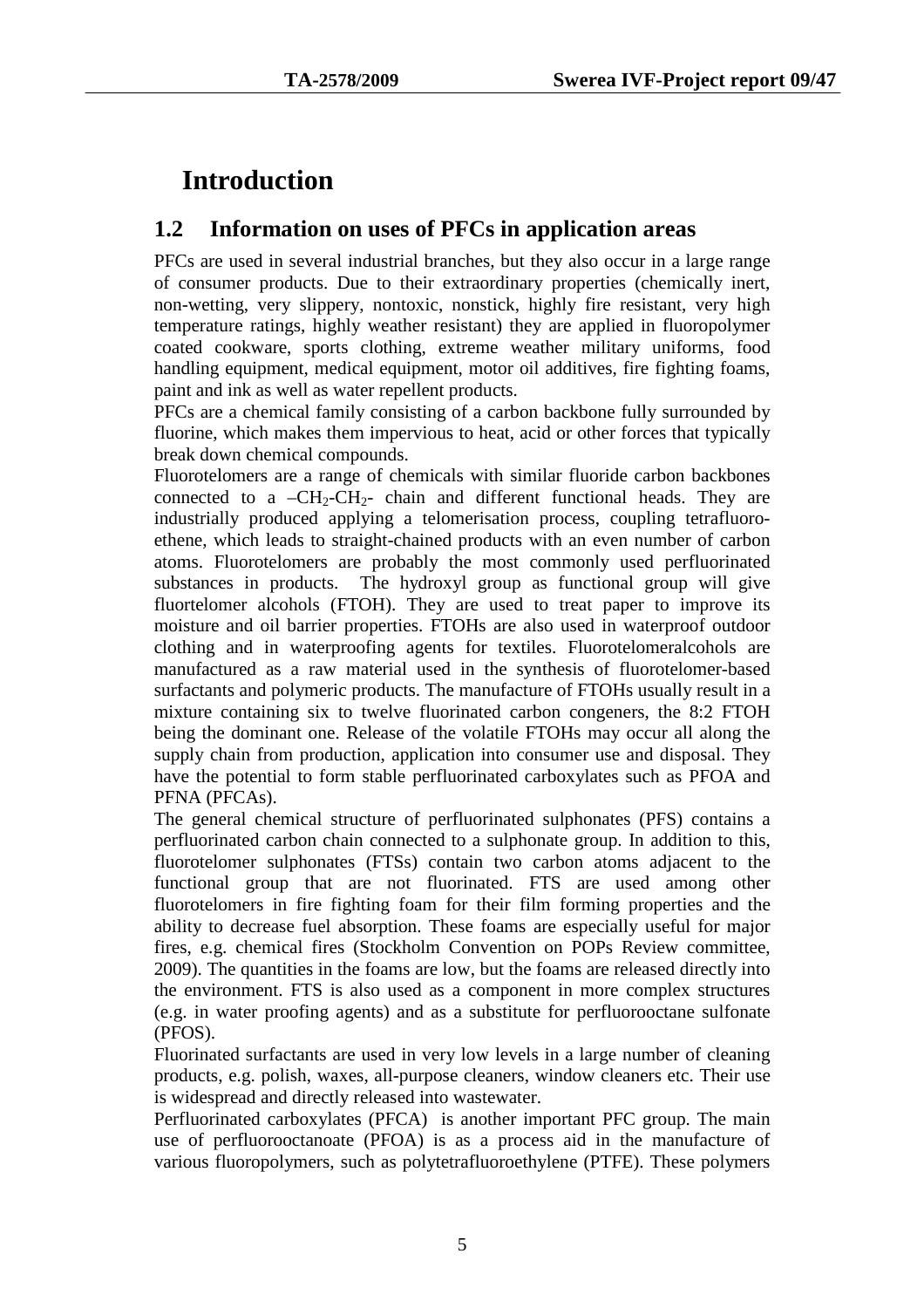are among other things, used to coat cookware intended for stovetop cooking and baking.

The substances PFOS and PFOA are part of a group of old-generation PFCs which will be used to a lesser extent in the future due to their potential hazards. These hazards have resulted and will result in a number of international legislative bans worldwide. New generations of PFCs are developed continuously and applied in industrial amounts already.

Polyfluorinated sulphonamides are considered the most important PFCs because of their intentional industrial production and global distribution. PFOS and related substances are well known degradation products from substituted sulphonamides that are used commercially for numerous applications. However, the potential toxicity, extreme persistence and accumulation potential of their degradation product PFOS has resulted in prohibition for new uses or import by chemical regulatory authorities worldwide based on international restrictions by the United Nations Environmental Programme (UNEP) Stockholm convention, where PFOS is going to be classified as a POP (Persistent Organic Pollutant)

Other polyfluorinated chemicals, such as perfluoroalkylsulfonic acid derivatives (e.g. PFOSF), are probably used as paper additives/coatings to prevent oil from soaking through or staining the paper.

The total global production volume today is not known but was estimated to 5,000 tonnes per year in 2000 with new production sites rising in Asia.

Ongoing follow up by the Organisation for Economic Cooperation and Development (OECD) has identified several hundreds of perfluorinated precursors in use on the international market (OECD, 2007). Little information about them is available. However, the OECD encourage the development of an internet platform on sustainable ("green") chemistry, that will soon be posted along with harmonized bioaccumulation test methods for PFCs that will be hosted by OECD. The first results from these activities will be presented by Christmas 2009 in a public report issued by OECD.

### **1.3 PFC production processes**

There are two main production processes for PFCs: electrochemical fluorination (ECF) and telomerisation. In the electrochemical fluorination process, a technical mixture of hydrocarbons (different carbon chain lengths including branched isomers) with a functional group is subjected to fluorination, leading to a mixture of perfluorinated products with the same homologue and isomer pattern. Telomerisation involves coupling tetrafluoroethene, which leads to straightchained products with an even number of carbon atoms. Fluorotelomer products often possess two carbon atoms adjacent to the functional group which are not fluorinated that yields linear, even carbon number substances. Telomers are produced and used commercially as mixtures, in which the typical length of the chains is between four and eighteen carbon atoms. Polyfluorinated compounds in the form of fluorinated telomers and PFOS, for example, can be further reacted and will then occur in other chemical compounds, e.g. acrylate polymers. This means that perfluorinated compounds and fluorinated telomers may occur in a large number of different chemical compounds either added as final treatments,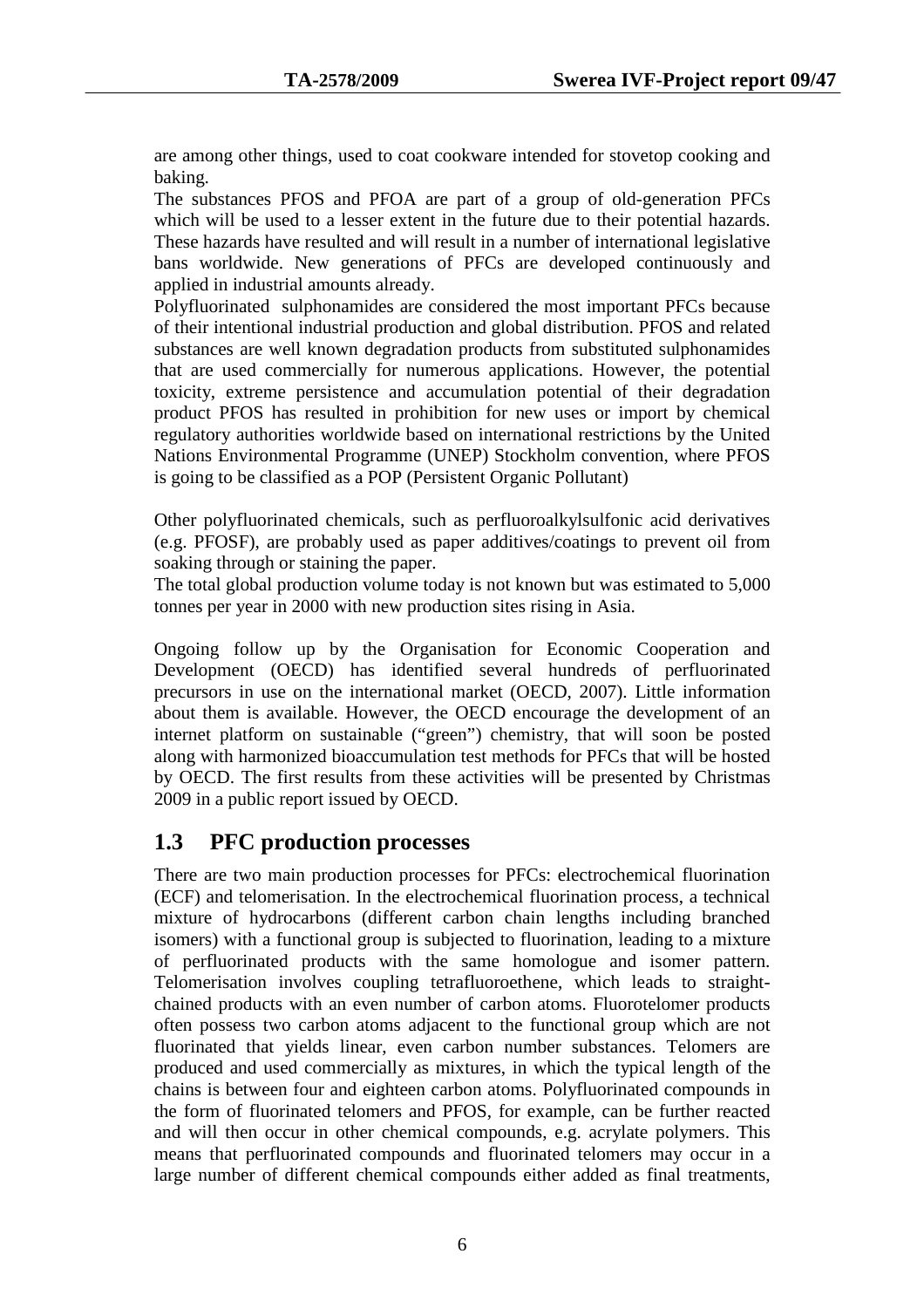impurities and unreacted monomers of the production process or chemically bound to the polymeric structure.

From 1947 until 2002, the ECF process was used to produce the majority of PFO (Prevedouros et al., 2006).

## **2. Selection of samples for screening**

In this survey, sample candidates were identified in different ways; either by having or giving certain properties that are common for perfluorinated chemicals (e.g water repellant, stain resistant, anti-grease, non-stick, surfactant), by their previous known high concentration of PFCs (Teflon table cloth, AFFF, water proofing agents) or by information from literature that production of these articles may include perfluorinated chemicals (epoxy resin board, semiconductor fabrication etc.). A number of product types were identified as potential PFC containing groups and several samples were collected in each group distributed as shown in table 1.

| Sample group                                               | <b>Number of samples</b> |
|------------------------------------------------------------|--------------------------|
| Waterproofing agents                                       |                          |
| Paint and inks                                             |                          |
| Impregnated products: Paper, textiles, leather and carpets | $2+2+2+2$                |
| Non stick ware                                             |                          |
| Electronics                                                |                          |
| Fire fighting agents                                       |                          |

*Table 1. Number of samples analysed in each group* 

The product group "waterproofing agents" includes different brands of water- and dirt-proofing agents and a lubricant. The product group "paint and inks" includes paint and printer ink. The sample group "impregnated products" include, besides office furniture textiles and table cloth, carpets, food packaging and leather. The group "electronics" includes light diodes, a Li-battery and several printed circuit boards (PCBs). The group "fire fighting agents" includes two powder foams and three aqueous film forming foams (AFFF).

Consumer products were collected mainly from Norway and some from Sweden. The group of electronics and some non-stick products were collected in Sweden. The samples purchased in Sweden were bought from retailers existing both in Norway and Sweden (e.g. Elgiganten, Ikea). Samples collected in Sweden were of known brands which are likely to be found also in Norway.

Industrial samples like AFFF, textiles and paint were acquired in Norway as well. The AFFF samples are for industrial use and not consumers products. See Appendix I for detailed list of samples.

The limited funding governed the restriction in the sample numbers. In total 34 consumer products could be tested, giving a snapshot of the distribution of PFCs on the Norwegian marked. The found PFC concentrations are therefore not representative for all products of one segment but are a selection with focus on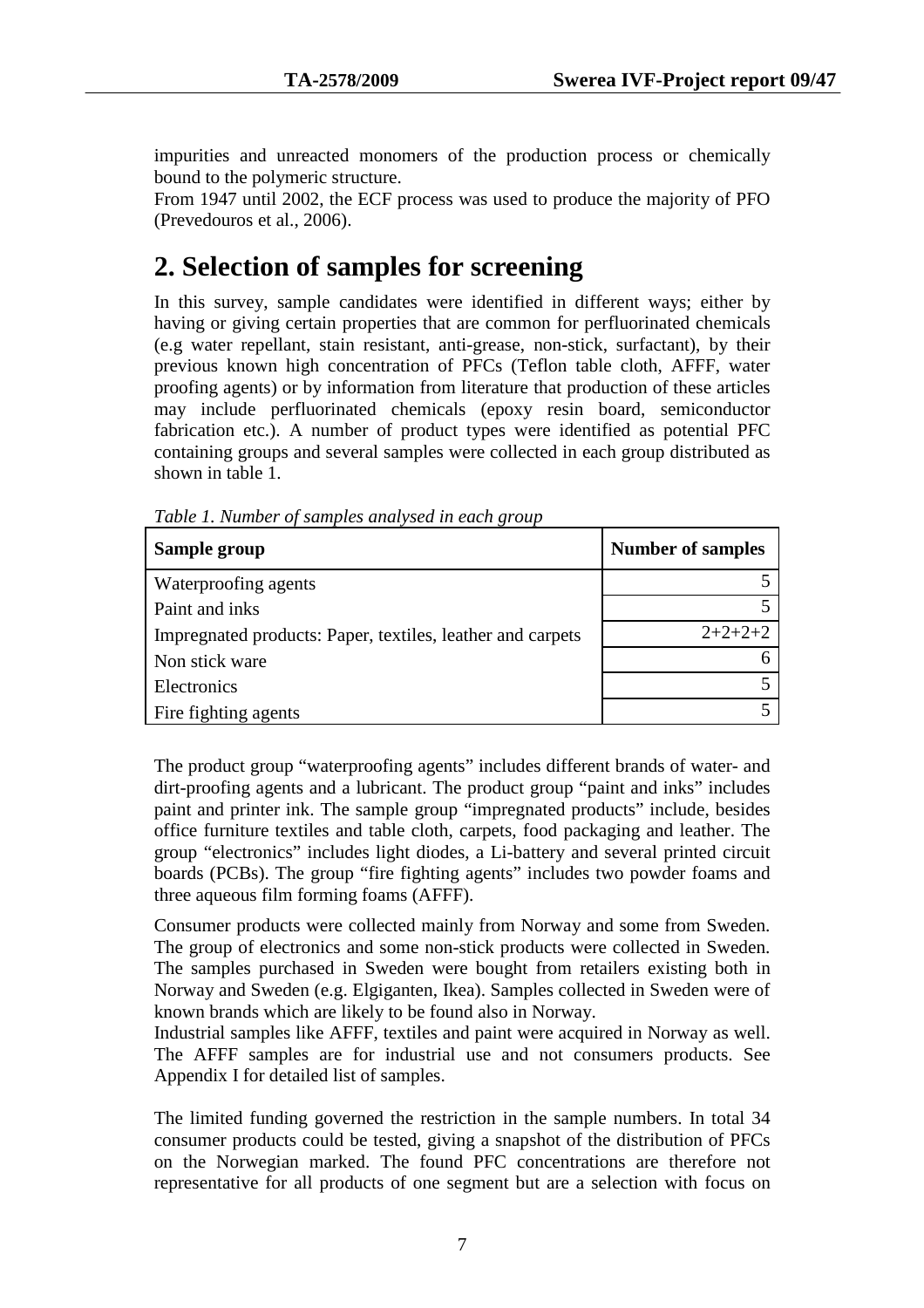potentially highly contaminated/treated materials available to the common consumer in Norway.

### **2.2 Content information**

In some of the purchased samples (listed in table 2.) there is information available, on the package or in a SDS, about the use of PFCs.

| <b>Sample</b><br>id    | e abre 2. France. Of samples analysea in caen group<br><b>Description</b> | PFC content information on product                                  |
|------------------------|---------------------------------------------------------------------------|---------------------------------------------------------------------|
| $\mathop{\mathrm{I1}}$ | Kiwi All Protector                                                        | plast and polytetrafluorinated<br>Fluoroethen<br>masses             |
| I2                     | TF2 lubricant                                                             | Spray containing Teflon                                             |
| <b>I3</b>              | Rainguard; Boston                                                         | PFOS/PFOA free                                                      |
| $I$ 4                  | <b>Fiber Protector</b>                                                    | Without PFOS, containing fluoropolymers                             |
| I <sub>5</sub>         | Granger XT Spray                                                          | Fluorochemical agent                                                |
| NS1                    | Privilege pan                                                             | Teflon<br>Pro<br>Platinum non-stick<br>coating,<br>professional use |
| NS <sub>2</sub>        | Tefal pan $\phi$ 28                                                       | PFOS/PFOA free                                                      |
| NS3                    | Rast camping pan                                                          | Teflon coated                                                       |
| NS4                    | <b>IKEA</b> pan                                                           | Teflon classic convenience                                          |
| NS <sub>5</sub>        | Eva cake form                                                             | SLIP-LET <sup>®</sup>                                               |
| T <sub>2</sub>         | Table cloth,<br>Princess                                                  | Teflon fabric protector                                             |
| C <sub>2</sub>         | Carpet brown;<br>Element                                                  | Teflon treated                                                      |
| B <sub>3</sub>         | <b>AFFF Arctic Foam</b><br>3% PFC-content;<br>Solberg<br>Scandinavia      |                                                                     |
| <b>B4</b>              | <b>AFFF</b> Light water<br>1%; Solberg<br>Scandinavia                     |                                                                     |
| B <sub>5</sub>         | <b>AFFF Shtamex P</b>                                                     | Fluorinated compound <10%                                           |

*Table 2. Number of samples analysed in each group*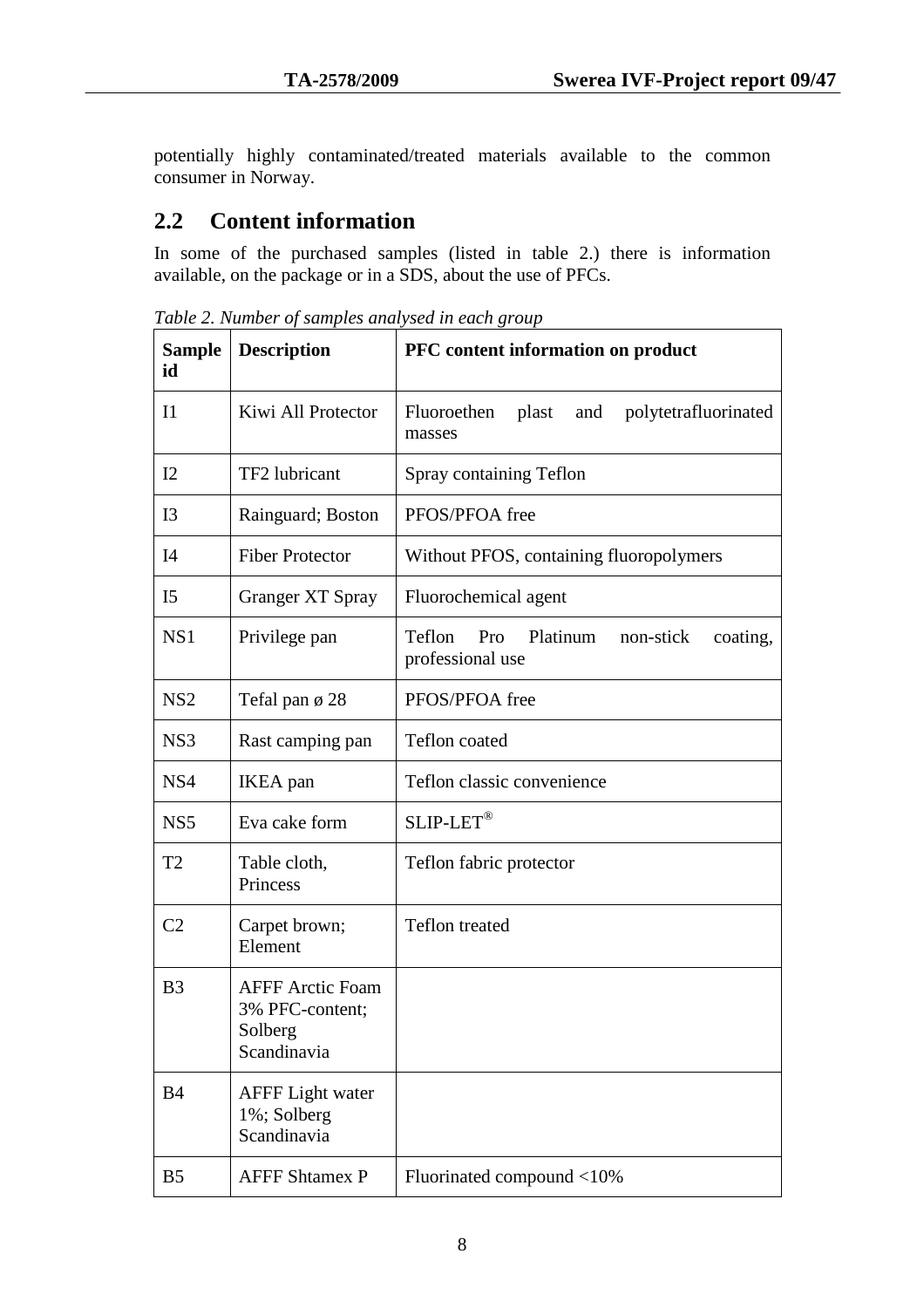| 3%, PRESTO |  |
|------------|--|
| Norge      |  |

## **3. Selection of PFCs for screening**

A total of 29 different PFCs were analysed in all collected samples, shown in table 3. The substances are selected due to their well known and established analytical methods and the fact that several compounds have been analysed in previous studies.

| <b>Full name</b>        | CAS#                                                                     | <b>Detection</b>                                |
|-------------------------|--------------------------------------------------------------------------|-------------------------------------------------|
|                         |                                                                          | method                                          |
|                         |                                                                          |                                                 |
|                         |                                                                          | $GC-M\overline{S}$                              |
|                         |                                                                          |                                                 |
|                         |                                                                          | GC-MS                                           |
| alcohol                 |                                                                          |                                                 |
| 8:2 Fluorotelomer       | 678-39-7                                                                 | GC-MS                                           |
| alcohol                 |                                                                          |                                                 |
| 10:2 Fluorotelomer      | 865-86-1                                                                 | GC-MS                                           |
| alcohol                 |                                                                          |                                                 |
|                         |                                                                          |                                                 |
|                         |                                                                          |                                                 |
| 6:2 Fluorotelomer       | 27619-97-2                                                               | <b>HPLC-MS</b>                                  |
| sulfonate               |                                                                          |                                                 |
| 8:2 Fluorotelomer       | 39108-34-4                                                               | <b>HPLC-MS</b>                                  |
| sulfonate               |                                                                          |                                                 |
|                         |                                                                          |                                                 |
|                         |                                                                          |                                                 |
| 6:2 Fluorotelomer       | $C_8H_2F_{12}O_2*$                                                       | HPLC-MS                                         |
| unsaturated carboxylate |                                                                          |                                                 |
|                         |                                                                          | <b>HPLC-MS</b>                                  |
| unsaturated carboxylate |                                                                          |                                                 |
|                         |                                                                          |                                                 |
| Perfluorobutane         |                                                                          | <b>HPLC-MS</b>                                  |
| sulfonate               |                                                                          |                                                 |
| Perfluorohexane         | 432-50-7                                                                 | <b>HPLC-MS</b>                                  |
| sulfonate               |                                                                          |                                                 |
| Perfluorooctane         | $1763 - 23 - 1$                                                          | <b>HPLC-MS</b>                                  |
| sulfonate               |                                                                          |                                                 |
| Perfluorodecane         | 335-77-3                                                                 | <b>HPLC-MS</b>                                  |
| sulfonate               |                                                                          |                                                 |
|                         |                                                                          |                                                 |
| Perfluorobutanoate      | 375-22-4                                                                 | <b>HPLC-MS</b>                                  |
|                         | 4:2 Fluorotelomer<br>alcohol<br>6:2 Fluorotelomer<br>$8:2$ Fluorotelomer | 2043-47-2<br>647-42-7<br>70887-84-2<br>375-73-5 |

*Table 3. PFCs analysed in the samples*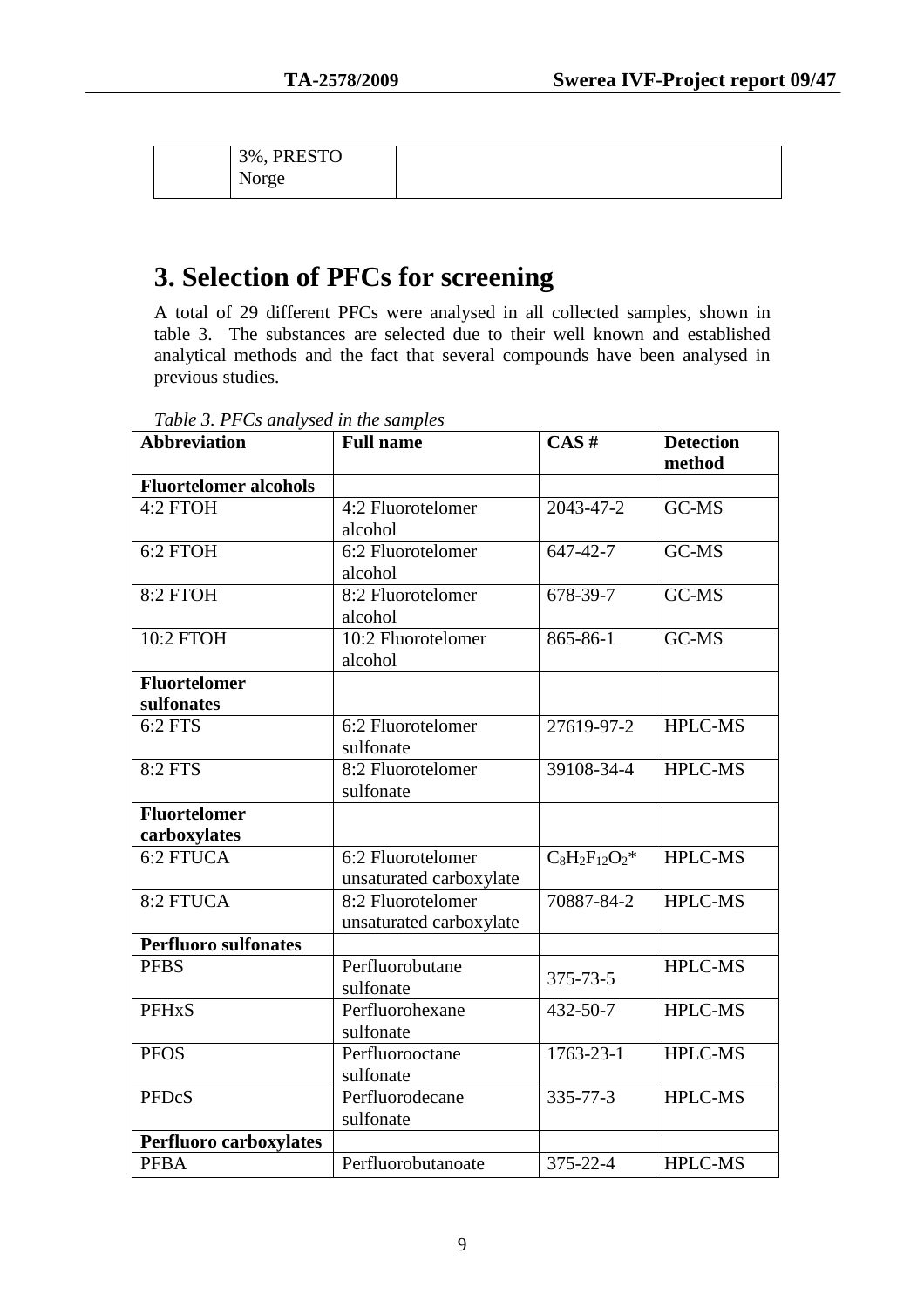| <b>PFPA</b>                                                 | Perfluoropentanoate                                      | 2706-90-3      | HPLC-MS        |
|-------------------------------------------------------------|----------------------------------------------------------|----------------|----------------|
| <b>PFHxA</b>                                                | Perfluorohexanoate                                       | $307 - 24 - 4$ | <b>HPLC-MS</b> |
| PFH <sub>p</sub> A                                          | Perfluoroheptanoate                                      | 375-85-9       | <b>HPLC-MS</b> |
| <b>PFOA</b>                                                 | Perfluorooctanoate                                       | $335 - 67 - 1$ | <b>HPLC-MS</b> |
| <b>PFNA</b>                                                 | Perfluorononanoate                                       | $375 - 95 - 1$ | <b>HPLC-MS</b> |
| PFDcA                                                       | Perfluorodecanoate                                       | 335-76-2       | <b>HPLC-MS</b> |
| PFUnA                                                       | Perfluoroundecanoate                                     | 2058-94-8      | <b>HPLC-MS</b> |
| <b>PFDoA</b>                                                | Perfluorododecanoate                                     | $307 - 55 - 1$ | HPLC-MS        |
| PFTrA                                                       | Perfluorotetradecanoate                                  | 376-06-7       | <b>HPLC-MS</b> |
| <b>Fluorooctane</b><br>sulfonamides/<br>sulfonamidoethanols |                                                          |                |                |
| <b>PFOSA</b>                                                | Perfluorooctane<br>sulfonamide                           | 754-91-6       | <b>HPLC-MS</b> |
| N-Me-FOSA                                                   | N-Methyl-<br>heptadecafluorooctane<br>sulfonamide        | 31506-32-8     | <b>HPLC-MS</b> |
| N-Et-FOSA                                                   | N-Ethyl-<br>heptadecafluorooctane<br>sulfonamide         | 4151-50-2      | <b>HPLC-MS</b> |
| N-Me-FOSE                                                   | N-Methyl-<br>heptadecafluorooctane<br>sulfonamidoethanol | 24448-09-7     | <b>HPLC-MS</b> |
| N-Et-FOSE                                                   | N-Ethyl-<br>heptadecafluorooctane<br>sulfonamidoethanol  | 1691-99-2      | <b>HPLC-MS</b> |

\*No CAS number available

## **4. Analyses of PFC in consumer products and industrial materials**

Both volatile and non-volatile PFCs were analysed using well established analytical methods applying GC/MS and LC/MS techniques. Quality assurance measures were applied to ensure best possible quality of the data. Liquid samples were diluted and extracted for both volatile and ionic PFCs, followed by a cleaning step with activated carbon. Solid samples were homogenized prior to extraction and then treated similar to liquid samples. All calculated concentrations are given in  $\mu$ g/L for liquids,  $\mu$ g/kg for solid materials like PCBs,  $\mu$ g/m<sup>2</sup> for textiles, paper and leather.

## **4.2 Analytical methods**

At least two different methods were employed for the chemical analysis of the compounds of interest (volatile and non-volatile PFC). Both methods use a similar sample pre-treatment and extraction step differing in choice of solvent, internal standard and analytical instrument. The analytical method applied is similar to the standard method proposed to CEN for the determination of PFOS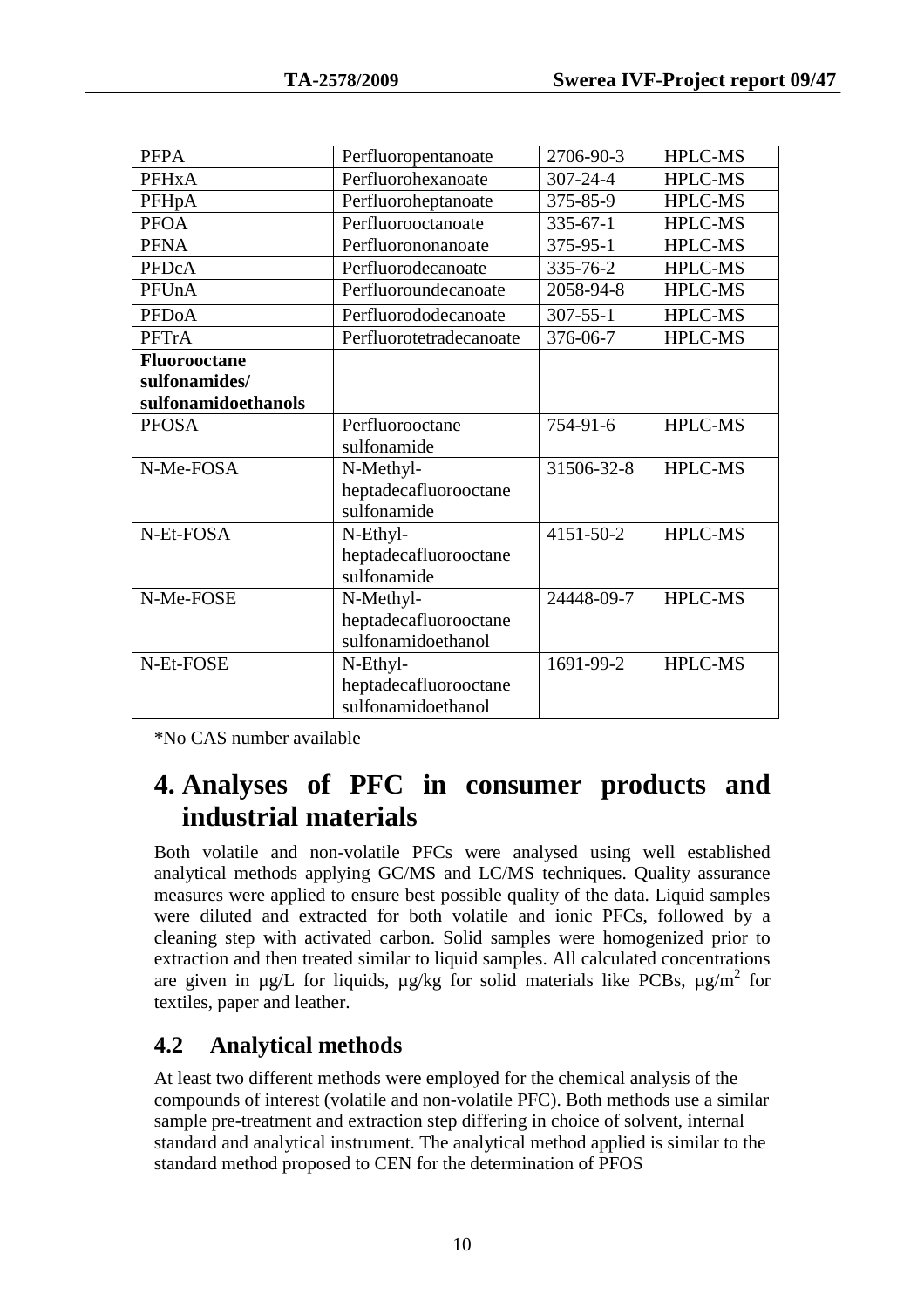*(Fel! Hittar inte referenskälla.; CEN/TS 15986.*)

Both Swerea IVF and NILU are part of the working group developing the method.

The analysed PFCs represent the extractable amount PFC by the applied method. Method blanks were included with each product type.

For an overview list of routine analysed PFCs at NILU see table 3.

### **4.3 Sample extraction**

*Solid samples* were dried, homogenized and spiked with suitable internal standards. Extraction was performed with ultrasonic extraction with a polar organic solvent.

*Liquid samples,* were after addition of suitable internal standards, homogenized with vortex and centrifuged. The homogenate were extracted by liquid/liquid extraction with a polar solvent.

### **4.4 Cleanup and quantification**

#### **4.4.1 Neutral volatile compounds**

The sample extracts were prepared according to a procedure which NILU has established for the analysis of volatile PFCs, involving treatment with activated carbon. For heavily contaminated samples like waterproofing agents and AFFF, an additional dilution step was necessary. Separation and quantification were done by gas chromatography coupled to mass spectrometry (GC/MS). Quantification was based on the use of  $^{13}$ C-labeled standards. Special care was taken to control thermal compound degradation in the GC injector and on the GC column.

#### **4.4.2 Ionic non volatile compounds**

The sample extracts containing ionic PFCs were cleaned up according to a procedure which NILU has established for the analysis of PFOS and PFOA and other ionic PFCs with varying chain length. This includes purification with activated carbon. Separation and quantification were done by liquid chromatography coupled to a time-of-flight mass spectrometry (LC/TOF-MS). The applied method is in accordance with a standardized analytical method for PFOS developed now for CEN /EU. Quantification was based on the use of  $^{13}C$ labeled standards.

## **5. Results**

All concentrations are related to the most common unit given in the EU regulation. PFCs in textiles, and, papers are given in  $\mu$ g/m<sup>2</sup>, liquids in  $\mu$ g/L, and solid materials, like non-stick and electronics, in  $\mu$ g/kg.

Several groups of PFCs were analysed. For the ionic PFCs the following compounds were analysed:

PFCAs with a chain length of C4 to C14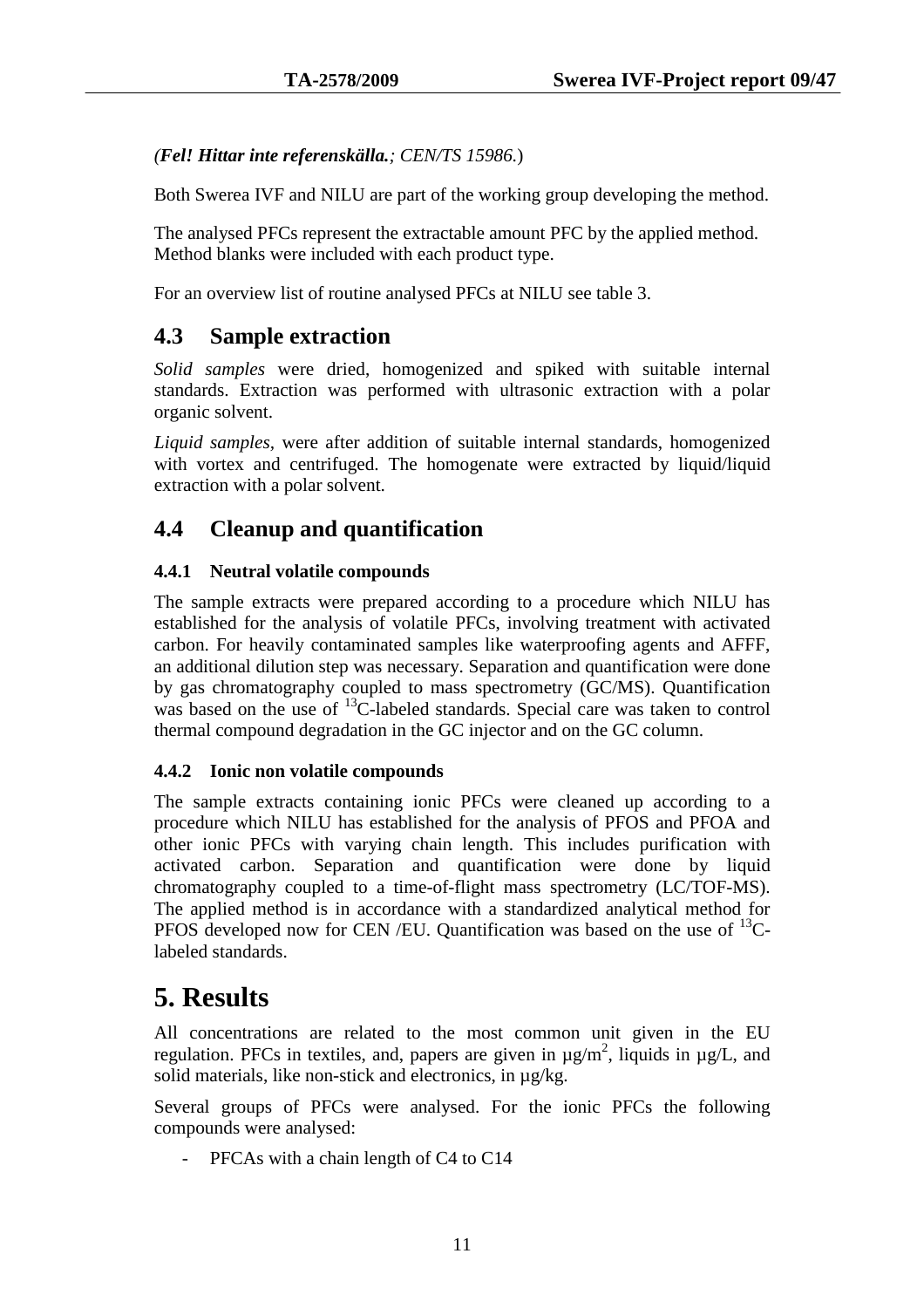- PFSs with a chain length of C4 to C10
- Other PFCs like 6:2 and 8:2 FTS, PFOSA and some FOSE/As.

For the volatile PFCs FTOHs with C4, C6, C8 and C10 chains as well as FOSE/As were analysed.

PFBA, PFOS and PFHxS belonged to the most detected ionic PFCs (Figure 1). Even numbered PFCAs were detected more often than odd numbered PFCAs, indicating the dominance of the telomerisation production process. The detection of shorter chain PFS and PFCA indicates a substitution process within the PFC application in order to avoid PFOS use.



Figure 1: Percentage of detected ionic PFCs in the 34 analysed products

From the analysed volatile PFCs 6:2, 8:2 and 10:2 FTOH could be detected in more than 1/3 of all products.



Figure 2: Percentage of detected volatile PFCs in the 34 analysed products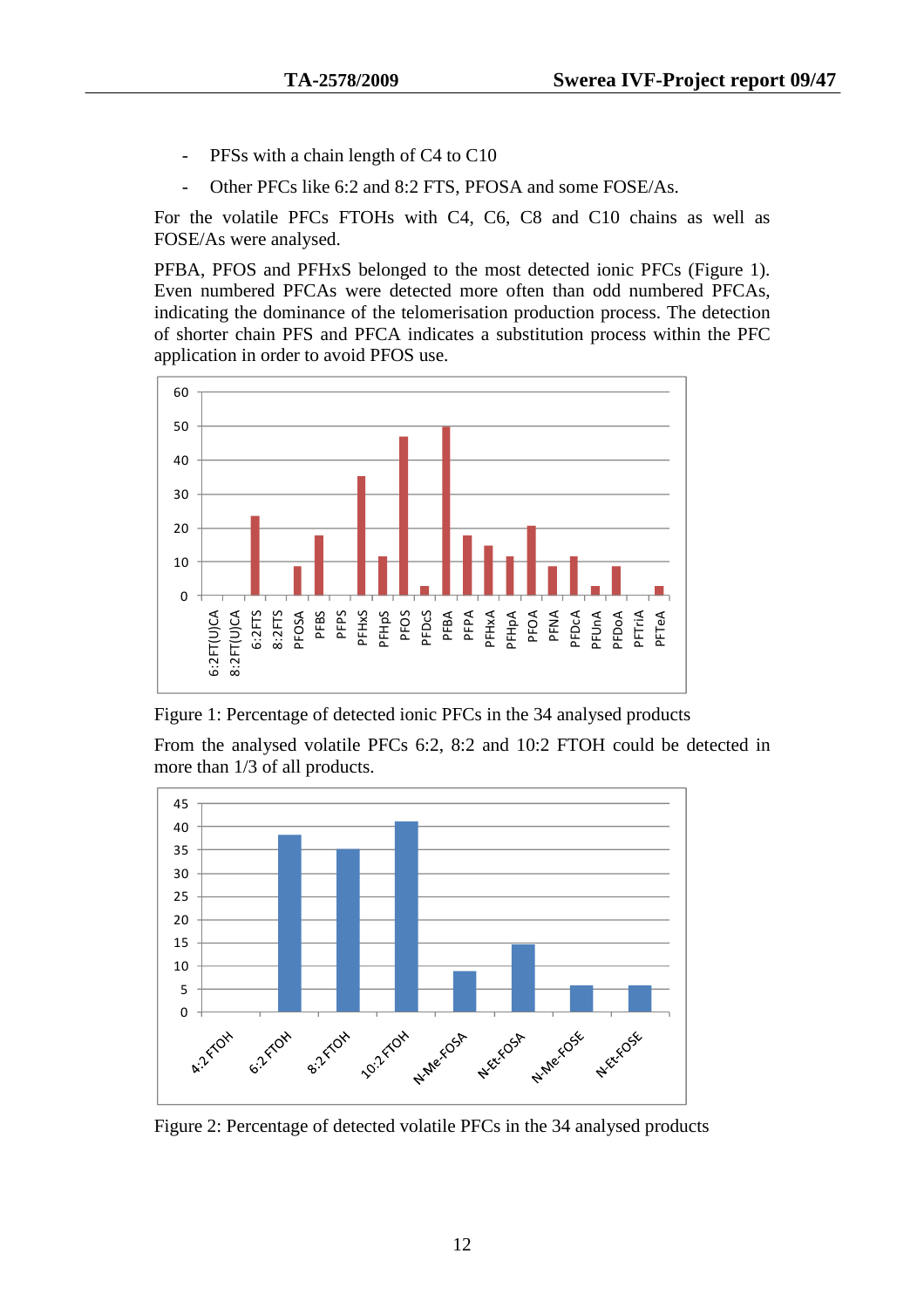

Analysed PFCs, either ionic or volatile, were found in all but 5 samples.

 Figure 3: Overview about contribution of volatile and ionic PFCs in consumer products (product codes are listed in tables below).

| Sample id      | <b>Description</b>     |
|----------------|------------------------|
| I <sub>1</sub> | Kiwi All Protector     |
| I2             | TF2 lubricant          |
| I3             | Rainguard; Boston      |
| I <sub>4</sub> | <b>Fiber Protector</b> |
| I <sub>5</sub> | Granger XT Spray       |

#### **5.2.1 Waterproofing agents and lubricants**

No PFOS was detected in any of the items of this product group. However, no investigated waterproofing agent/lubricant was free from PFCs. Two products, TF2 lubricant and Rainguard; Boston, only contained minor amounts of short chain PFBA and/or PFBS. Fiber Protector contained little ionic PFCs as well (PFBA and PFHpA) but high amounts of FTOHs were identified (sum allPFC 94 mg/L). The product with highest content of extractable PFC was Granger XT Spray followed by Kiwi All Protector. In both products the FTOHs were the major PFC group detected (Granger XT 465 mg/L and Kiwi All Protector 78 mg/L). PFOA and other PFCAs detected in Granger XT Spray are of minor concentration and could be due to degradation or impurities of the FTOHs found. In Kiwi All Protector 4% of the sum all PFC consisted of ionic PFCs. A broad variety of PFCA was found, mainly PFDoA and PFNA.

No analysed product exceeded the EU PFOS regulation.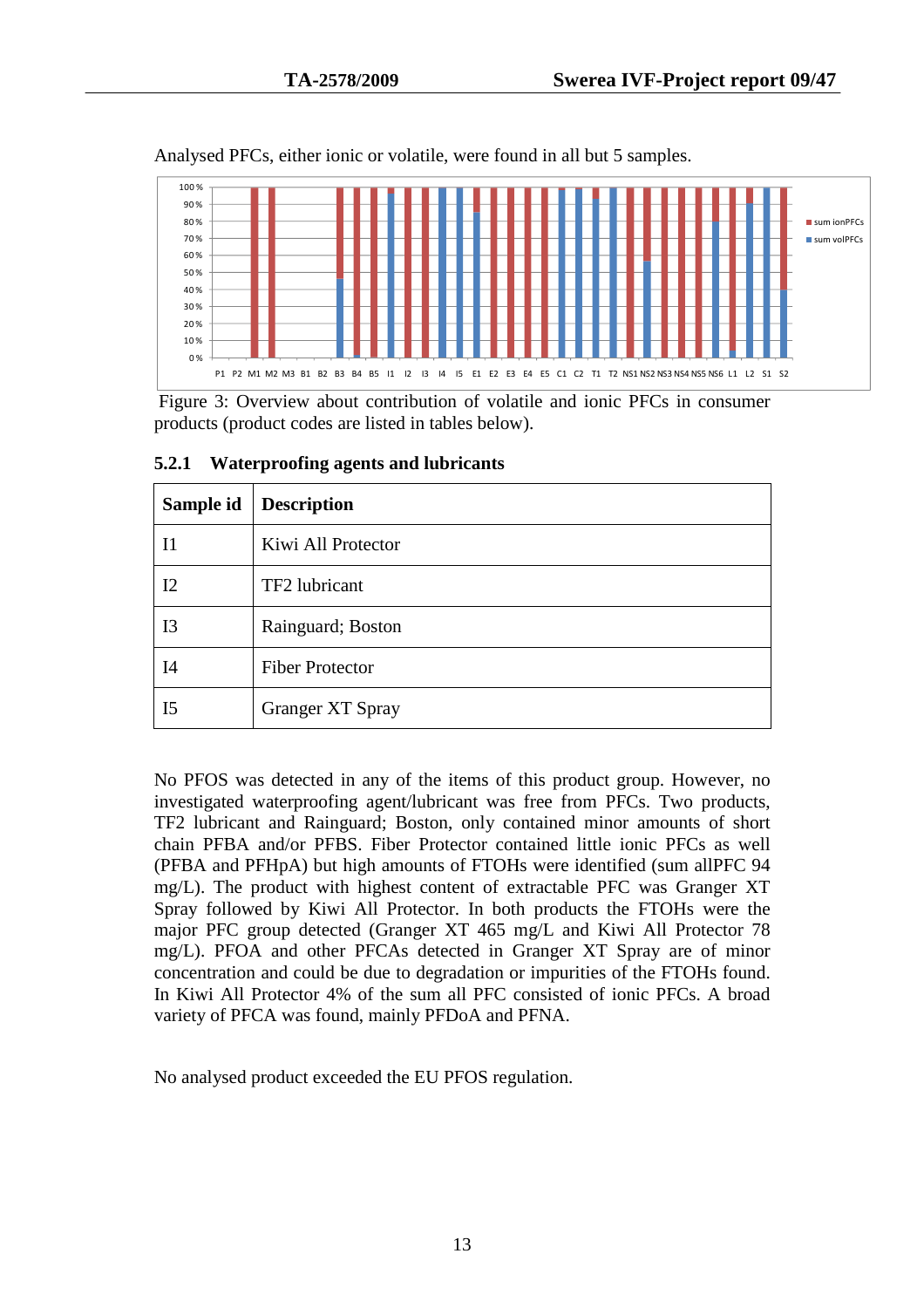

Figure 4: PFCs under legislation or planned legislation in waterproofing agents and lubricants (I) in  $\mu$ g/L

| Sample id      | <b>Description</b>              |
|----------------|---------------------------------|
| S <sub>1</sub> | HP Photoprint ink yellow 363    |
| S <sub>2</sub> | HP Laser ink pink C9723A        |
| M1             | Jotun wet room sealing compound |
| M <sub>2</sub> | HydroBan                        |
| M <sub>3</sub> | <b>PCI</b> Lastogum             |

#### **5.2.2 Paints and inks**

No PFCs were detected in PCI Lastogum. Only ionic PFCs could be found in Jotun wet room sealing compound and HydroBan. PFOS was the main PFC with 5.8 and 4.8 µg/kg material. Small amounts of PFHxS could be found in both products as well and some PFBA in Jotun wet room sealing compound. It is unknown if the found PFC were added intentionally to the products or are impurities caused by production, transport or storage.

The two printer inks contained 8:2 and 10:2 FTOHs and HP Laser ink pink C9723A contained PFHxS, PFHpS and PFOS as well.

No analysed product exceeded the EU PFOS regulation.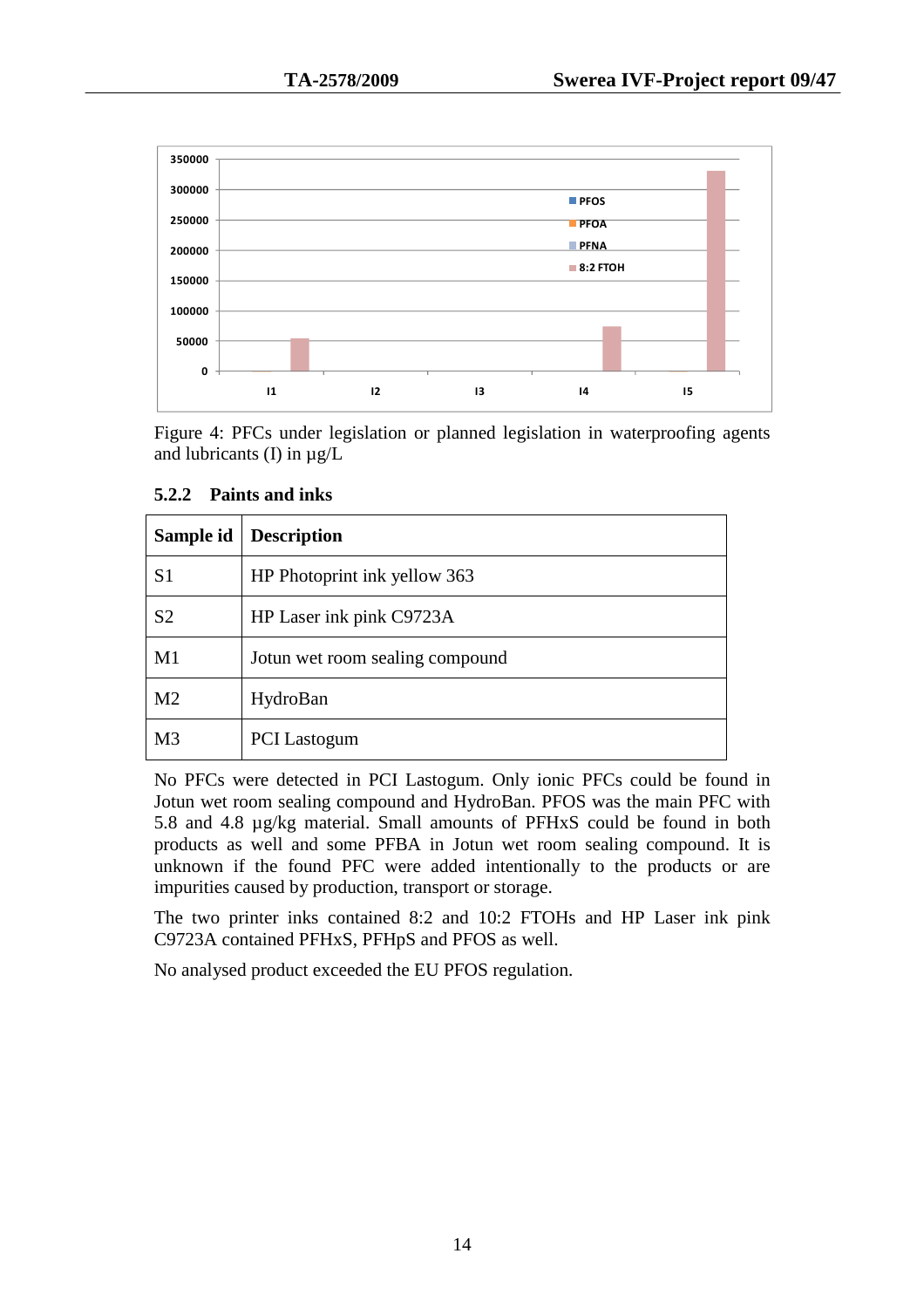

Figure 5: PFCs under legislation or planned legislation in paint (M) and printer ink (S) in  $\mu$ g/kg; for S1 in  $\mu$ g/L

| Sample id      | <b>Description</b>                    |
|----------------|---------------------------------------|
| P <sub>1</sub> | Mr. Lee, paper cup                    |
| P <sub>2</sub> | Mia Pai paper;                        |
| T1             | Office furniture textile; (pool of 8) |
| T <sub>2</sub> | Teflon table cloth; Princess          |
| L1             | Office furniture leather; (pool of 3) |
| L <sub>2</sub> | Black shoe, leather                   |
| C <sub>1</sub> | Carpet grey; Monte Carlo 3000         |
|                | Carpet brown; Element                 |

#### **5.2.3 Paper, textiles, carpets**

Both investigated paper samples were free for PFOS. The Mr. Lee paper cup and the Mia Pai paper contained no PFCs.

The office furniture textile, (pool of 8) and Teflon table cloth; Princess were PFOS free as well. Several PFCAs could be detected in the table cloth possibly due to the Teflon-treated characteristics of the textile.

6:2, 8:2 and 10:2 FTOH were detected in both textile samples comprising more than 90% of the overall PFC concentrations.

The two leather samples had the highest concentrations of PFCs. Office furniture leather; (pool of 3) and black shoe, leather, showed PFOS levels of 38 and 21  $\mu$ g/m<sup>2</sup>, exceeding the EU regulation of 1  $\mu$ g/m<sup>2</sup>. In the shoe material PFBS and PFHxS could be found as well. The office furniture leather showed PFBS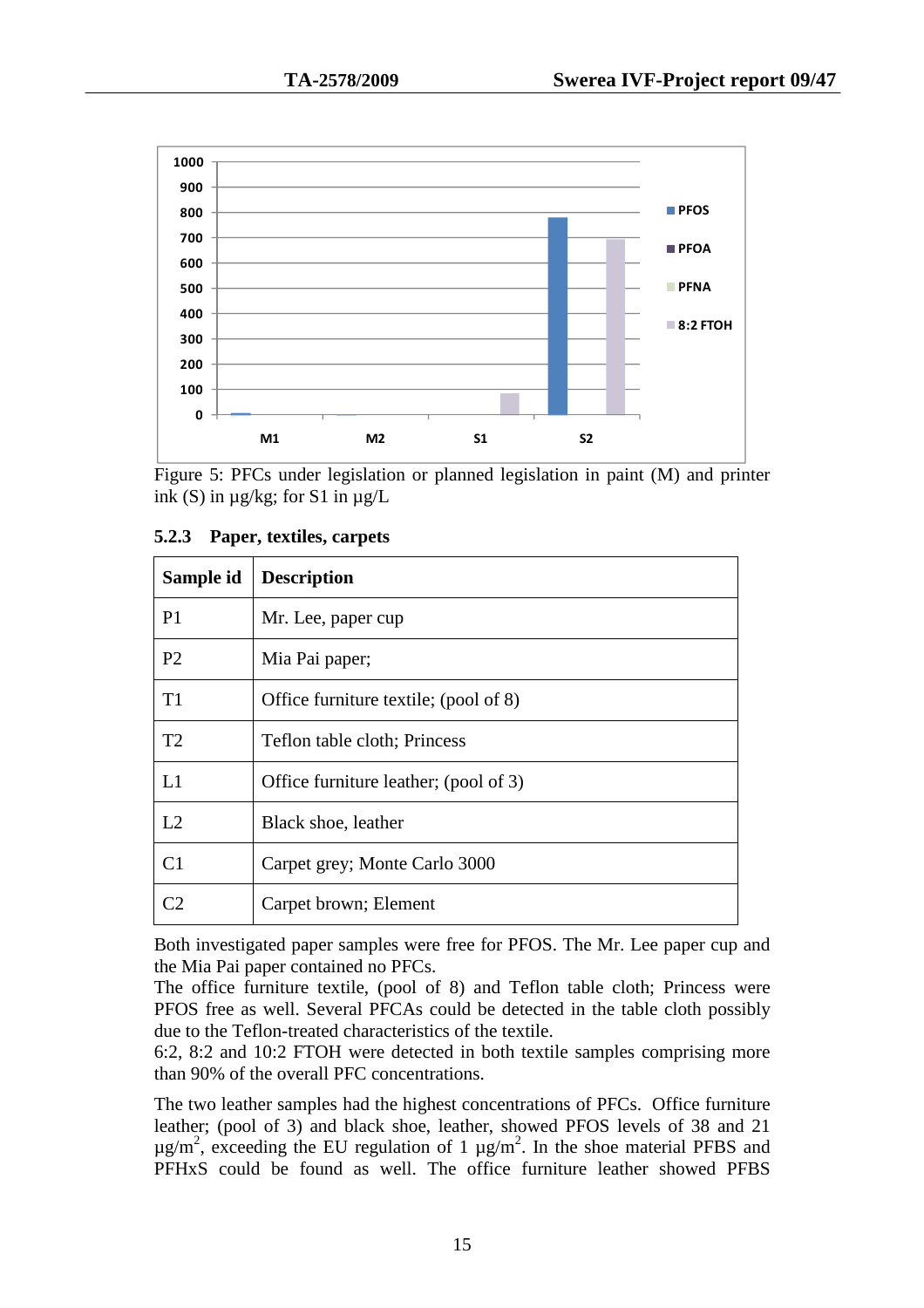concentrations as well. Stain and water proofing treatment could be the cause of the elevated levels, but natural PFOS content of the leather is a possible source as well adding to the found levels. Only small amounts of 8:2 and 10:2 FTOH were found in the office leather, but higher concentrations were found in the shoe, again indicating stain and water proofing.

The two analysed carpets were Carpet brown; Element, Teflon treated and Carpet grey; Monte Carlo 3000 no information about any treatment. PFOS was found in both of them, with levels slightly exceeding the EU threshold of 1 µg/m2 for the Teflon treated carpet (1.04 µg/m2). The same carpet contained 6:2 FTS, PFHxS, and PFHxA, PFHpA and PFOA caused probably by the Teflon treatment as well. Both carpets contain 6:2, 8:2 and 10:2 FTOH, with Carpet brown; Element, containing 10 times higher levels than Carpet grey; Monte Carlo 3000. The FTOHs stand for more than 90% of the overall PFC concentration. The detected levels of PFC in Carpet grey; Monte Carlo 3000 are maybe due to transfer during transport and storage but additional stain proofing cannot be excluded either.



Figure 6: PFCs under legislation or planned legislation in paper (P), carpets (C), textiles (T) and leather (L) in  $\mu$ g/m<sup>2</sup>

| Sample id       | <b>Description</b>       |
|-----------------|--------------------------|
| NS <sub>1</sub> | Privilege pan            |
| NS <sub>2</sub> | Tefal pan 28 cm          |
| NS <sub>3</sub> | Rast camping pan         |
| NS4             | IKEA pan, Kavalkad 28 cm |
| NS <sub>5</sub> | Eva cake form            |
| NS <sub>6</sub> | Tefal iron               |

#### **5.2.4 Non-stick ware**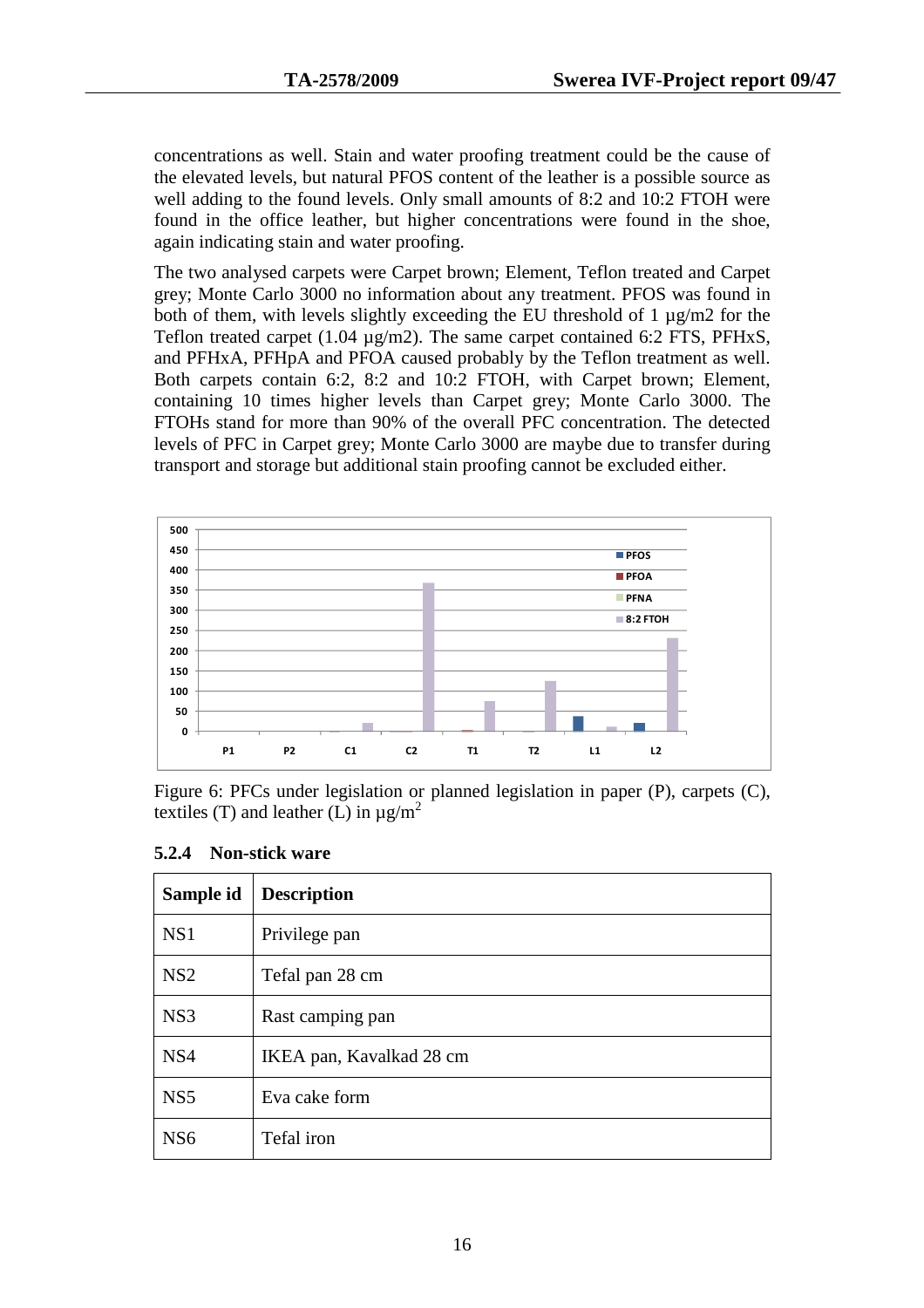The non-stick layer of the investigated products was scraped off prior to analyses. The given concentrations relate only to the scraped off material.

Of the six investigated products only the Tefal pan 28cm was free for PFOS (as indicated on the package). PFOA was only detected in one product, the Rast camping pan. Rast camping pan was also the nonstick product containing the highest PFC concentrations. Besides PFOA, PFHxS, PFOS and PFBA were found. PFBA was detected in all products, with highest concentrations in Eva cake form and Rast camping pan. Both products indicate a Teflon coating on the packaging. Besides PFOS, PFHxS was detected in 4 products as well. Traces of 10:2 FTOH were found in Tefal pan 28 cm and the Tefal iron. The Tefal iron showed some elevated levels for 6:2 FTOH as well.

None of the detected PFCs exceeded EU thresholds.



Figure 7: PFCs under legislation or planned legislation found in non-stick household ware in µg/kg

#### **5.2.5 Electronics**

| Sample id      | <b>Description</b>         |
|----------------|----------------------------|
| E1             | Li-battery, cell phone     |
| E2             | PCB, cell phone            |
| E <sub>3</sub> | PCB, washing machine       |
| E4             | Light diodes, PD202B       |
| E <sub>5</sub> | PCB, Disney electronic toy |

The electronic articles where characterized by very low PFC levels. All three investigated power circuit boards (PCB) contained small amounts of PFOS (PCB from Sony Ericsson cell phone, the PCB from Whirlpool washing machine and PCB from Disney electronic toy). The other articles were free from PFOS. That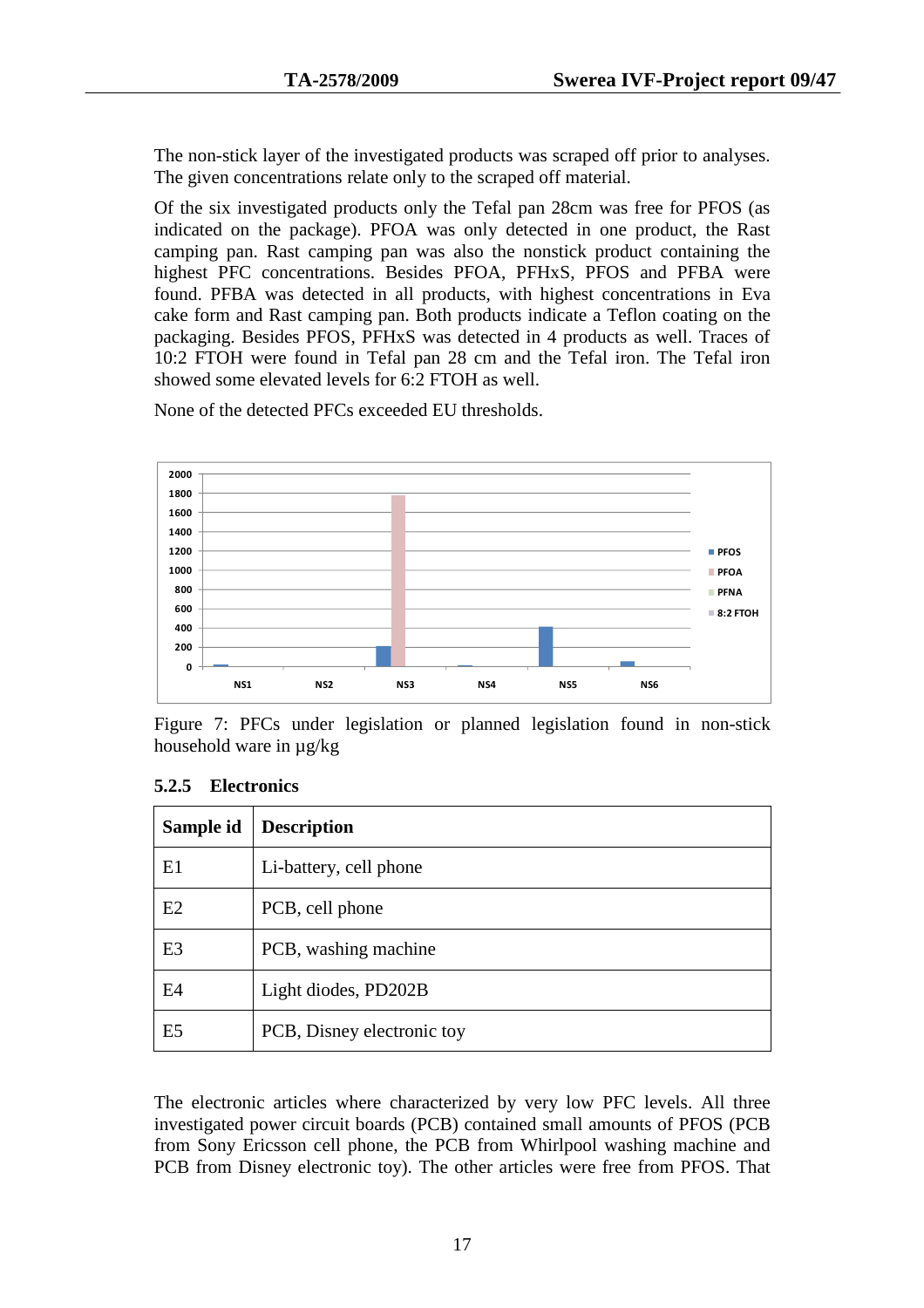indicates a PFOS related process/treatment under the production of PCBs. PFBA and 6:2 FTS was found in two of the three PCBs as well. The Li-battery from a Sony Ericsson cell phone, contained PFNA and the light diode showed small concentrations of 6:2 FTS. Of the volatile PFCs only the Li-battery from a Sony Ericsson cell phone contained 6:2 FTOH and N-Me- and N-Et-FOSE.

None of the detected PFCs exceeded EU thresholds.



Figure 8: PFCs under legislation or planned legislation in electronic parts (E) in µg/kg

| Sample id      | <b>Description</b>                       |
|----------------|------------------------------------------|
| B <sub>1</sub> | Powder; CHUBBFIRE GPX-ABE, PRESTO Norge  |
| B <sub>2</sub> | Powder; Tempus multimax; PRESTO Norge    |
| B <sub>3</sub> | AFFF Arctic Foam 3%; Solberg Scandinavia |
| B4             | AFFF Light Water 1%; Solberg Scandinavia |
| B <sub>5</sub> | AFFF Shtamex P 3 %, PRESTO Norge         |

#### **5.2.6 Fire fighting agents**

Of the five firefighting agents, two were powder foams and three AFFF. The two powder foams Tempus multimax; PRESTO Norge and CHUBBFIRE GPX-ABE, PRESTO Norge were free for all PFCs analysed. However, the three AFFF contained various PFCs. Arctic Foam 3%; Solberg Scandinavia and Shtamex P 3%, PRESTO Norge contained mainly 6:2 FTS, but smaller amounts of several PFCAs. No PFOS was found in these two foams. The Light Water 1% is an AFFF based on PFOS and is besides PFHpS, PFHxS and PFDcS its main PFC compound. Arctic Foam 3%, contained high amounts of 6:2, 8:2 and 10:2 FTOHs as well in similar amounts as the ionic PFCs. FOSAs and FOSEs were found in the Light Water but no FTOHs. Shtamex P 3% contained some minor amounts of 6:2and 10:2 FTOHs as well.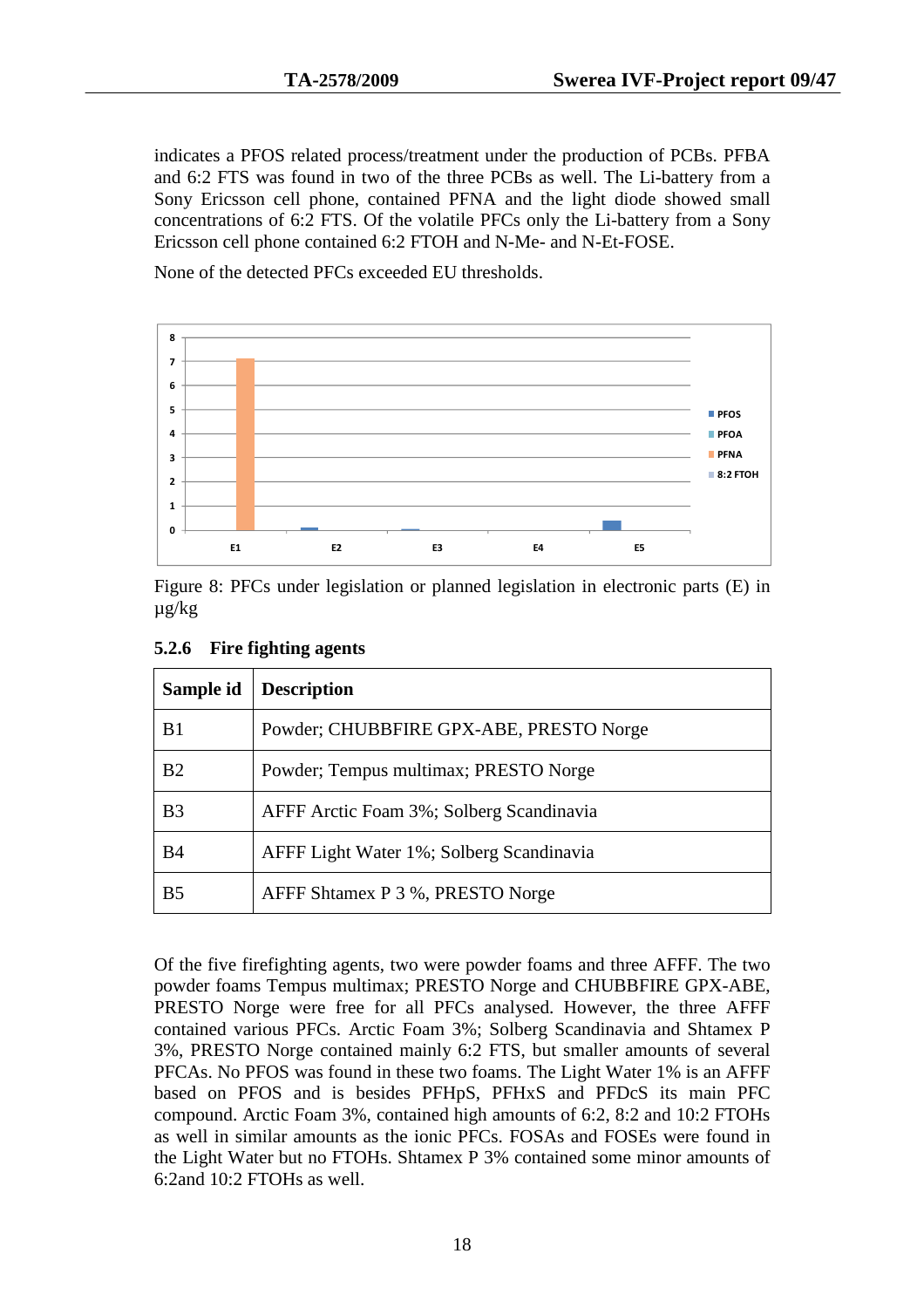The AFFF sample "Light Water" is a PFOS based fire fighting agent that is prohibited in Norway. The producer (3M) of "Light Water" is phasing out this PFOS based product and it is not sold in Norway anymore. It was received from Solberg Scandinavia in 2006 related to a research project. It was analysed during this screening as well because old amounts of it might still be in storage.

None of the legal fire fighting agents contained PFOS concentrations exceeding EU regulations.



Figure 9: PFCs under legislation or planned legislation in fire fighting foam (B) in µg/L for AFFF and µg/kg in powders.

#### **5.2.7 Summarised results with regard to present regulation**

Presently, PFOS and its precursors is the only EU regulated PFC substance. A summary of PFOS content close to or exceeding the legal amounts in the analysed samples is shown below.

*Table 4: Overview of analysed samples close to or exceeding the regulation conditions.*

| <b>Impregnating agents</b>                                                                |
|-------------------------------------------------------------------------------------------|
| None of the samples exceed the regulatory conditions of 0.005% by weight (50<br>$mg/kg$ ) |
| Paints and inks                                                                           |
| None of the samples exceed the regulatory conditions of 0.1% of weight (1 $g/kg$ )        |
| <b>Nonstick ware</b>                                                                      |
| None of the samples exceed the regulatory conditions of 0.1% by weight (1 $g/kg$ )        |

#### **Paper, textiles, leather, carpets**

The paper samples did not exceed the regulatory conditions of 1  $\mu$ g/m<sup>2</sup>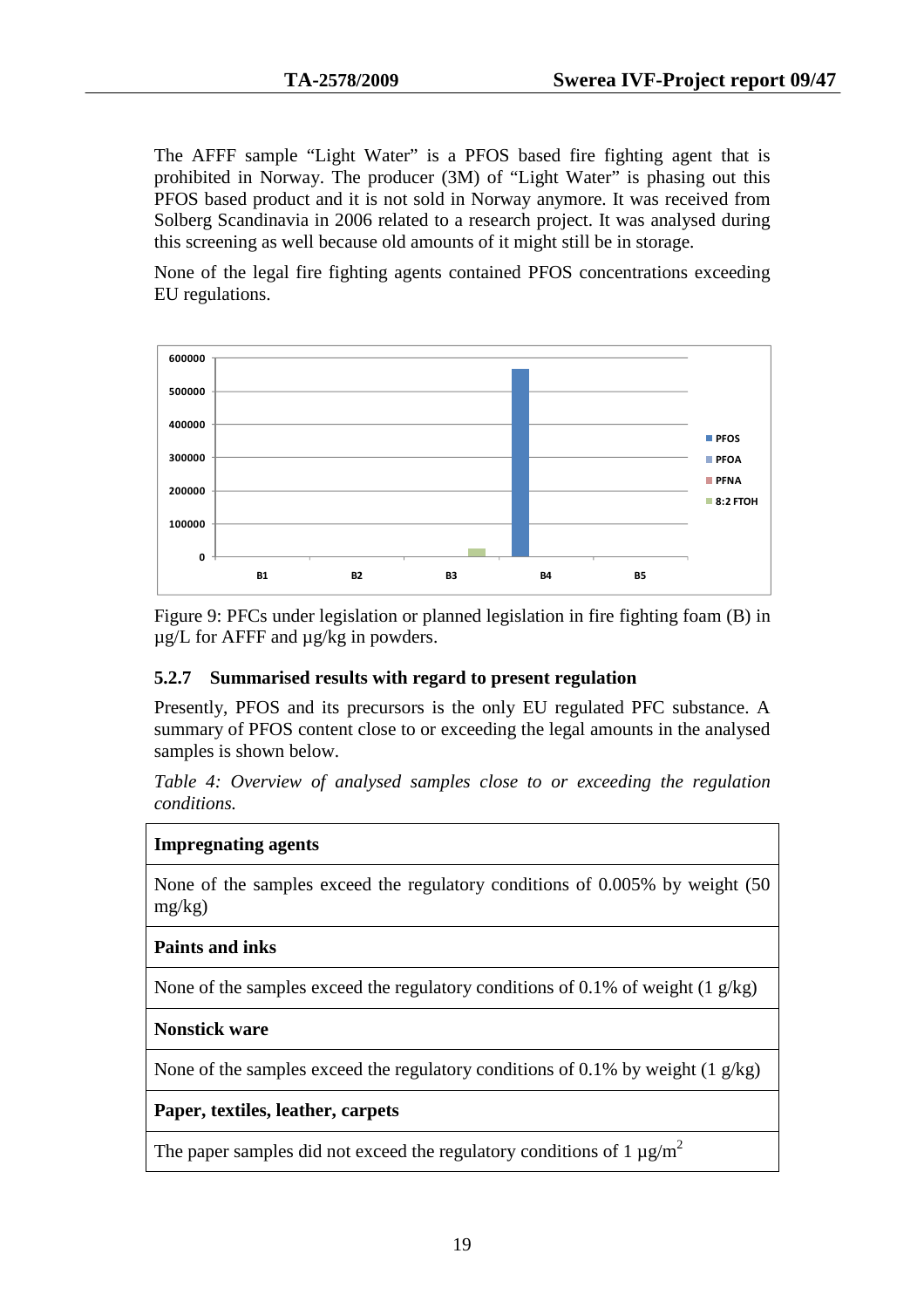| The textile samples did not exceed the regulatory conditions of 1 $\mu$ g/m <sup>2</sup>  |                                          |                             |               |  |
|-------------------------------------------------------------------------------------------|------------------------------------------|-----------------------------|---------------|--|
| L1                                                                                        | Office furniture leather; (pool of<br>3) | 38.0 $\mu$ g/m <sup>2</sup> | $1 \mu g/m^2$ |  |
| 21.2 $\mu$ g/m <sup>2</sup><br>$1 \mu g/m^2$<br>L2<br>Black shoe, leather                 |                                          |                             |               |  |
| C <sub>1</sub>                                                                            | Carpet grey; Monte Carlo 3000            | 0.71 $\mu$ g/m <sup>2</sup> | $1 \mu g/m^2$ |  |
| $1 \mu g/m^2$<br>1.04 $\mu$ g/m <sup>2</sup><br>C <sub>2</sub><br>Carpet brown; Element   |                                          |                             |               |  |
| <b>Electronics</b>                                                                        |                                          |                             |               |  |
| None of the samples exceed the regulatory conditions of 0.1% by weight (1 $g/kg$ )        |                                          |                             |               |  |
| <b>Fire fighting agents</b>                                                               |                                          |                             |               |  |
| None of the samples exceed the regulatory conditions of 0.005% by weight (50<br>$mg/kg$ ) |                                          |                             |               |  |

## **5.3 Unknown PFCs**

Additionally, all samples were screened for unknown PFCs according to the PFOS replacements identified by the Stockholm Convention on Persistent Organic Pollutants POPs review committee (POPRC). Due to the nature of the used analytical instrumentation, additional ionic PFCs could be screened for. However, not many unknown PFC could be extracted from the fullscan chromatograms. In sample B3 signals agreeing with the  $C_6$ -  $C_{12}$ -fluorinated amphoteric telomeres based on a perfluorinated sulphonamide could be found. In addition,  $C_8$ .  $C_{12}$  fluorotelomersulfonates could be found. For sample B5, 4fluorobenzaldehyde is listed in the safety datasheets as a major component. Polyfluoroalkyl phosphonic acids and phosphoric acids and their diesteers (PAPs and diPAPs), used mainly in packaging, could not be found by the applied means in the paper samples. However, a lot of signals in the analysed samples remain unknown and were chemical structure could not be solved during the project.

# **6. Discussion**

## **6.2 National and international regulations**

There is international ongoing research to learn more about sources, fate and pathways of exposure to PFCs, but so far the only legally regulated group of PFC substances includes PFOS and its salts, as well as known precursors like PFOSA, N-Me-/ -Et-FOSE and FOSA and several identified precursors and intermediates. Some of these substances are listed in the OECD list from 2007 (OECD, 2007). Full international agreement on which chemicals belong to the regulated group of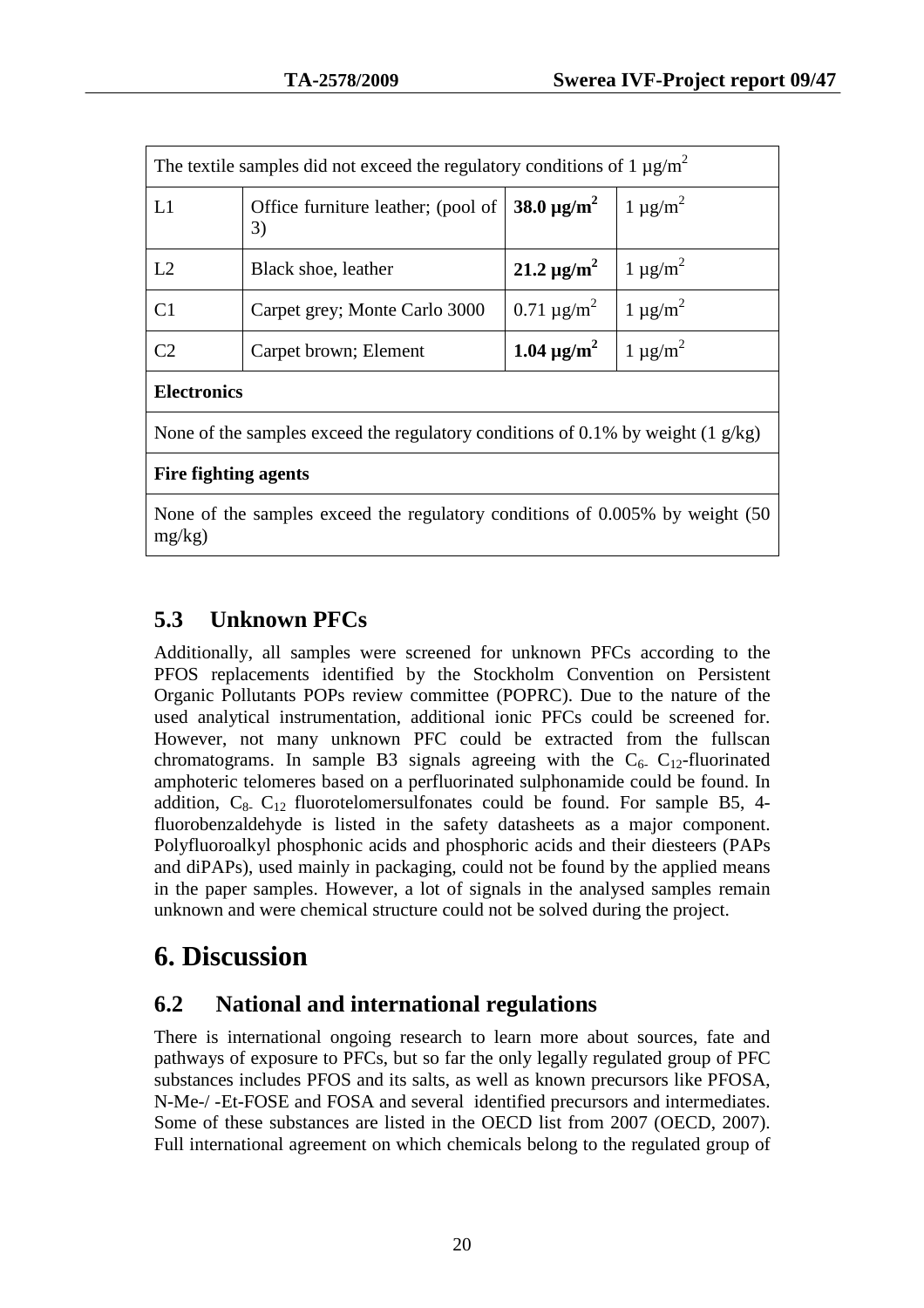chemicals as well as trace analytical methodology are not available today for all compounds hampering the regulation and control of PFOS.

In Norway the legislation already ban the use of PFOS and PFOS related substances in textiles, impregnating agents and fire fighting foam. PFOS in fire fighting foam is found to be the main source of PFOS emission in Norway<sup>2</sup>.

From April 2007, it is forbidden to produce, import, export or sell impregnating agents or fire fighting foams with a content of 0,005 weight % or more of PFOS or PFOS related substances. Additionally, firefighting foams with content of PFOS or PFOS related substances shall not be used and shall be sent for destruction in an environmentally safe way.

From July 2007 it is also forbidden to produce, import, export and sell textiles or other coated materials if the amount of PFOS is equal or greater than 1  $\mu$ g/m<sup>2</sup> of the coated material.

The REACH regulation also regulates PFOS with similar thresholds, but is not as stringent as the Norwegian legislation when it comes to fire-fighting foams. PFOS containing foams that were placed on the market before 27 December 2006 may be used until 27 June 2011.

Additionally the REACH regulation, annex XVII, states that

- PFOS may not be placed on the market or used as a substance in preparations in a concentration equal to or higher than 0.005% of mass.
- PFOS may not be placed on the market in semi-finished goods or in parts of such goods if the concentration of PFOS is equal to or greater than 0.1% of mass.
- For textiles or other coated materials, the amount of PFOS must be less than 1 ug/m2 of the coated material.
- Photoresists or anti-reflective coatings for photolithography processes, photographic coatings applied to films, papers, or printing plates and mist suppressants for non-decorative hard chromium (VI) plating and wetting agents for use in controlled electroplating systems (where the amount of PFOS released into the environment is minimised) may contain PFOS in larger quantities. The exception granted for chromium plating processes does not apply to decorative chromium plating.The term Perfluoroctane sulfonates (PFOS), means any substance containing the PFOS moiety (C8F17SO2) with the potential to degrade to the anionic form C8F17SO3 in the environment. These substances include the acid form of PFOS, the metal salts and the halides of PFOS and also the amides. Polymers including the PFOS moiety are also within the scope of REACH annex XVII.

United States Environmental Protection Agency (US EPA) has a voluntary agreement with the fluoropolymer industry. In this global stewardship programme on perfluorooctanoic acid (PFOA) and related chemicals, the industry commit to

 $\overline{a}$ 

<sup>2</sup> SFT (TA-**2395**/2008)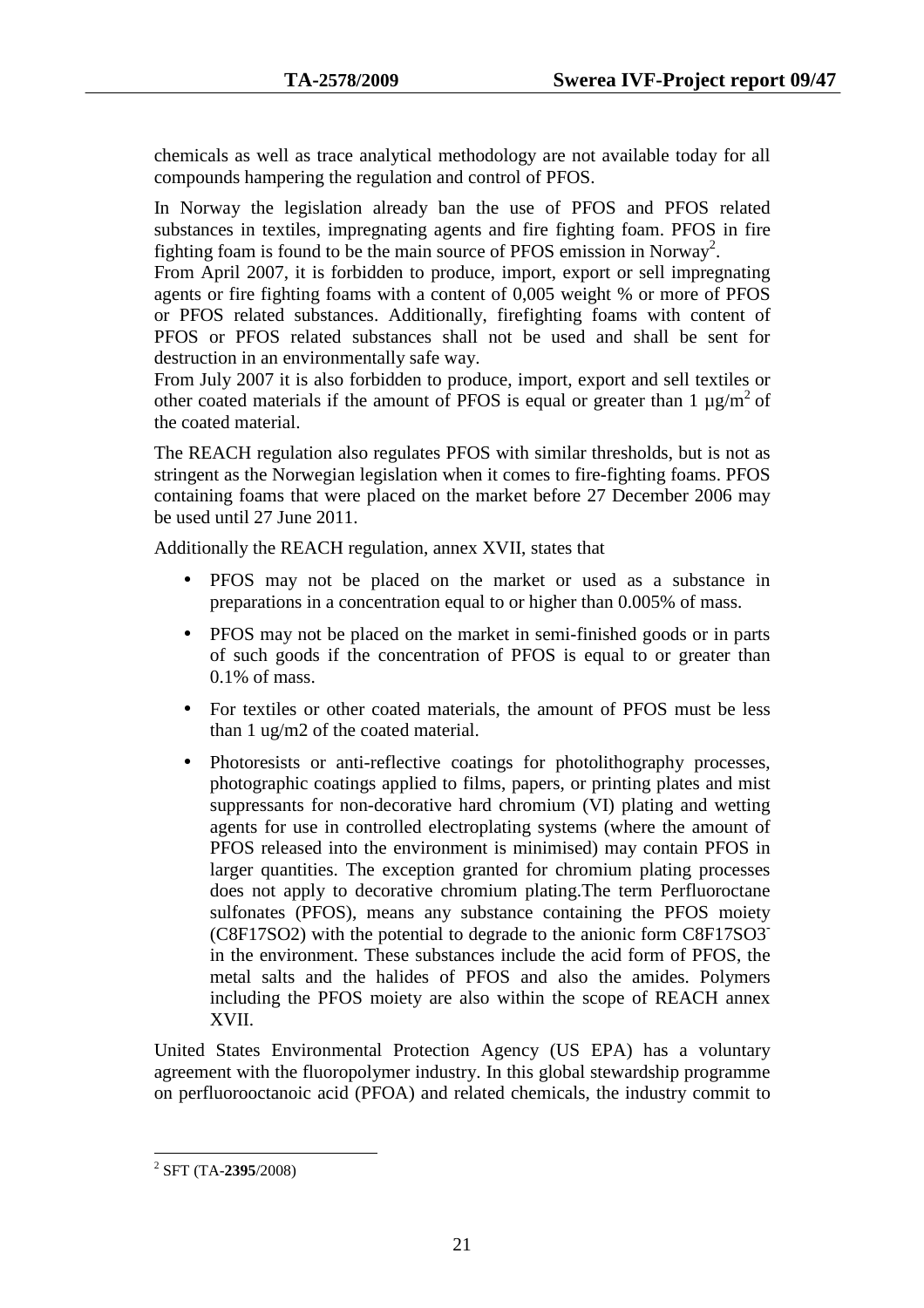reducing PFOA and related chemicals by 95% no later than 2010, and to work toward total eliminating PFOA from emissions and in products no later than 2015.

Australia is developing definitions of and limit uses to non-dispersive applications, similar to restrictions in EPA consent orders with companies.

Japan has conducted extensive environmental monitoring, published an environmental risk assessment in March 2008, and added PFOS to its Pollutant Release and Transfer Register (PRTR) for annual reporting.

China has implemented EU requirements for PFOS and PFOS precursors in certain applications.

## **7. Conclusions and recommendations**

Even with a restricted sample number, this screening of polyfluorinated products shows the extreme versatility and application in a variety of industrial materials and consumer applications and products. It is strongly recommended to have a continuous follow–up on product groups where the knowledge and known analyses of PFC content are limited. This data achieved, with respect to all identified data gaps and parts of limited information in this study can be supportive and a guideline for the future work of assessments of important perfluorinated substances in Norway. However, the EU legislation not only focuses on PFOS but on any substance containing the PFOS moiety (C8F17SO2) with the potential to degrade to the anionic form C8F17SO3 in the environment. These substances include the acid form of PFOS, the metal salts and the halides of PFOS and also the amides. Polymers including the PFOS moiety are also within the scope of Directive 2006/122/EC. A complete list of all respective compounds does not exist as well as trace analytical methods capable for all compounds mentioned. More work is needed in order to be able to enforce the new regulation. The source of some of the lower PFC concentrations detected is not always clear, since no Teflon® material was involved. Impurities, transfer during production, storage, transport or other sources could contribute to the overall PFC load. However, PFOS levels close to the regulated value in both carpets analysed, might pose an important exposure path for humans especially children. More screening is suggested for the carpet, leather and textile group in order to assess the possible exposure. Even if levels might seem low in some products, the amount of these products used and deposited could lead to a considerable source of emission into the Norwegian ecosystem especially as waste. New PFCs will be introduced into the European and global marked, eventually turning up in Norwegian households

## **8. Reference list**

CEN/TS 15968 "Determination of extractable perfluorooctanesulfonate (PFOS) in coated and impregnated solid articles, liquids and fire fighting foams – Method for sampling, extraction and analysis by LC-MS/MS or LC-MS"

European Community Regulation 1907/2006, REACH - Registration, Evaluation, Authorisation and Restriction of Chemicals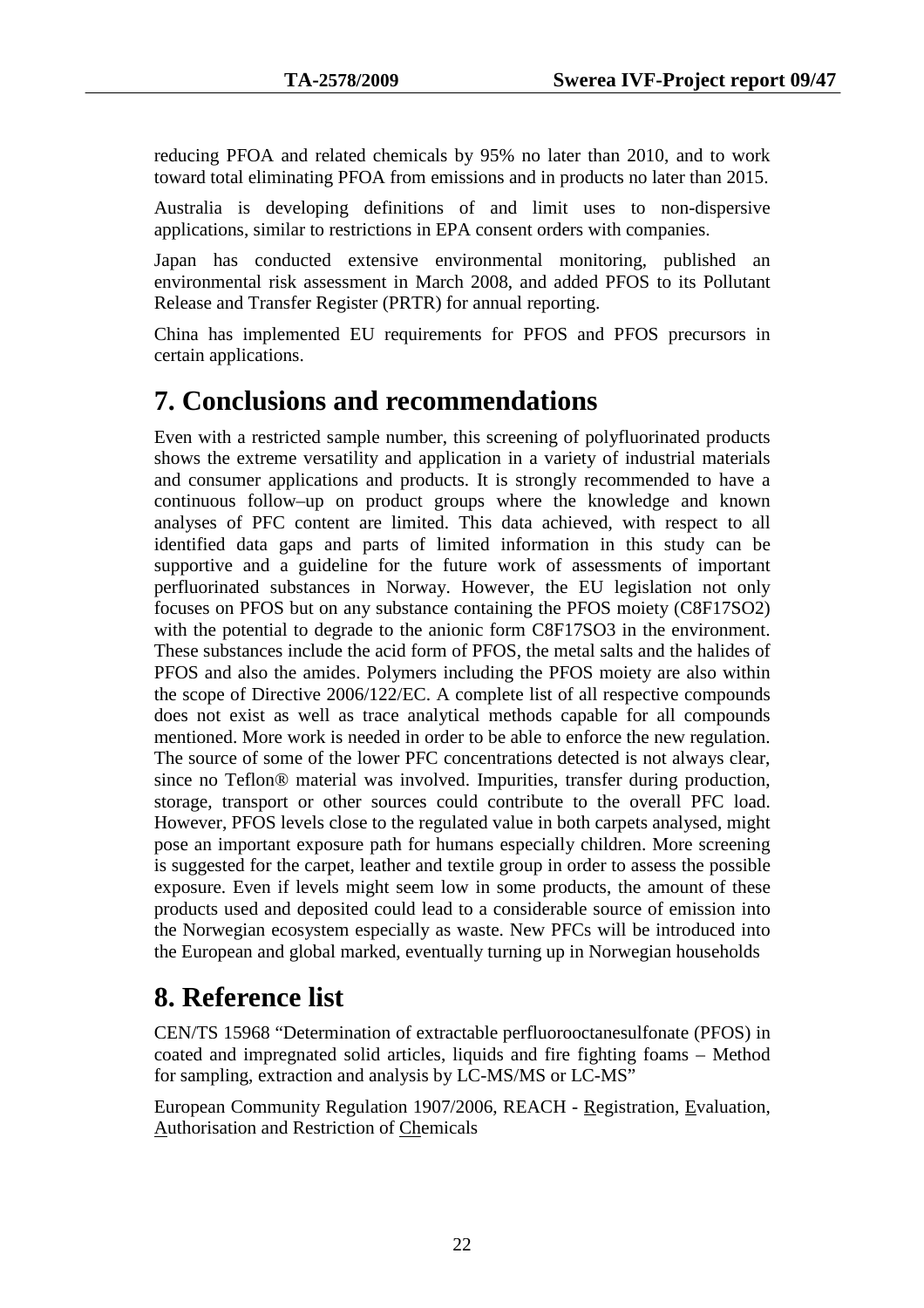Preliminary List of PFOS, PFAS, PFOA and Related Compounds and Chemicals from 17<sup>th</sup> of August, 2007, issued by the Organization for Economic Cooperation and Development (OECD).

Prevedouros, K., Cousins, I.T., Buck, R.C. & Korzeniowski, S.H. Sources, fate and transport of perfluorocarboxylates, **2006**.

Draft annotated outline for a study on alternatives to perfluorooctane sulfonate (PFOS), POPRC, June 2009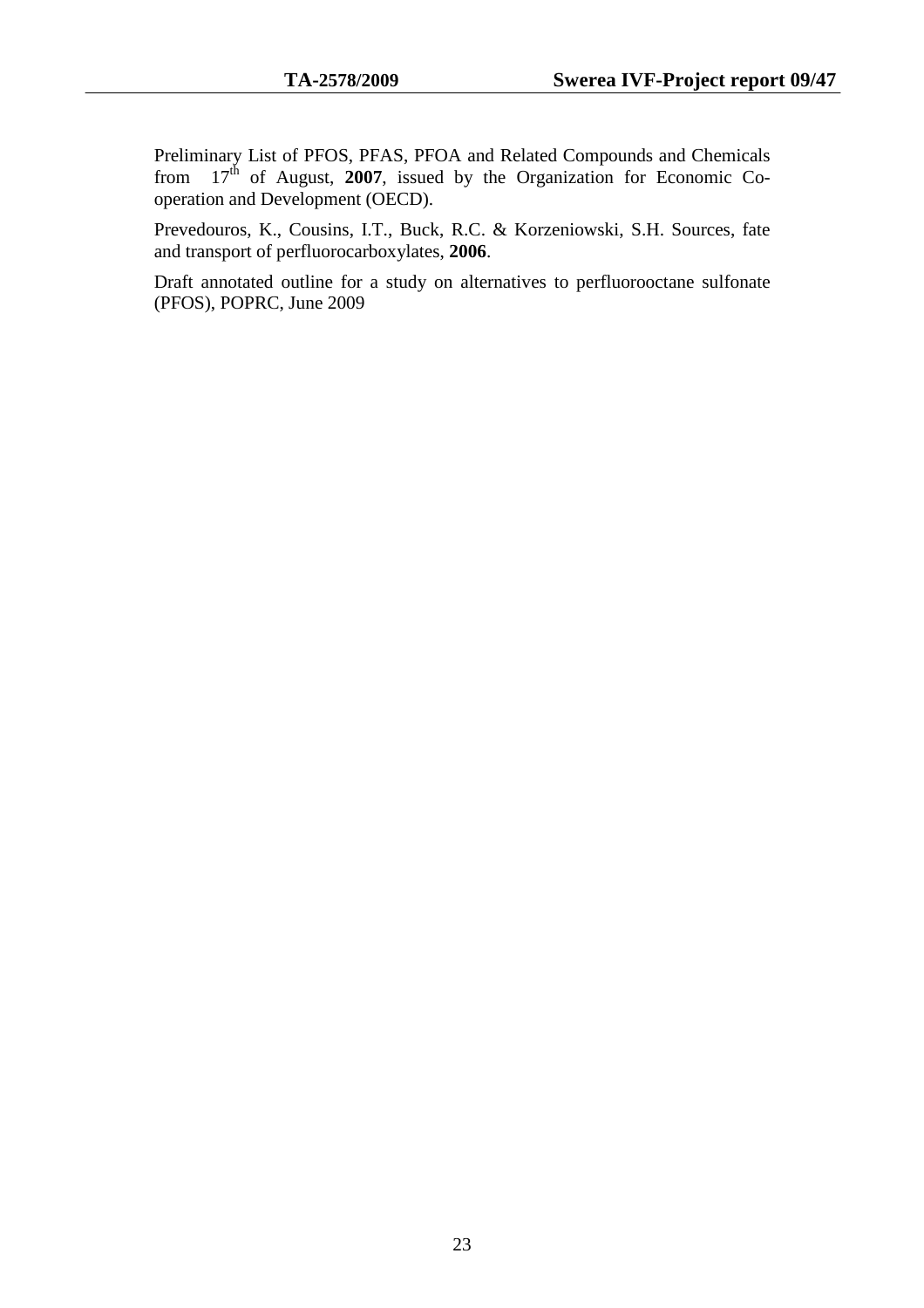Appendix I. List of analysed samples

| $\mathbf{Id}$                                                 | <b>Selected samples</b>     | <b>Commercial name</b> | Origin |
|---------------------------------------------------------------|-----------------------------|------------------------|--------|
|                                                               | <b>Waterproofing agents</b> |                        |        |
| I1                                                            |                             | Kiwi All Protector     | Norway |
| $I2$                                                          |                             | TF2 lubricant          | Norway |
| I3                                                            | <b>BOSTO</b>                | Rainguard; Boston      | Norway |
| $\ensuremath{\mathop{\text{\rm I\hspace{-.1em} A}}\nolimits}$ | <b>DNHANG</b>               | <b>Fiber Protector</b> | Norway |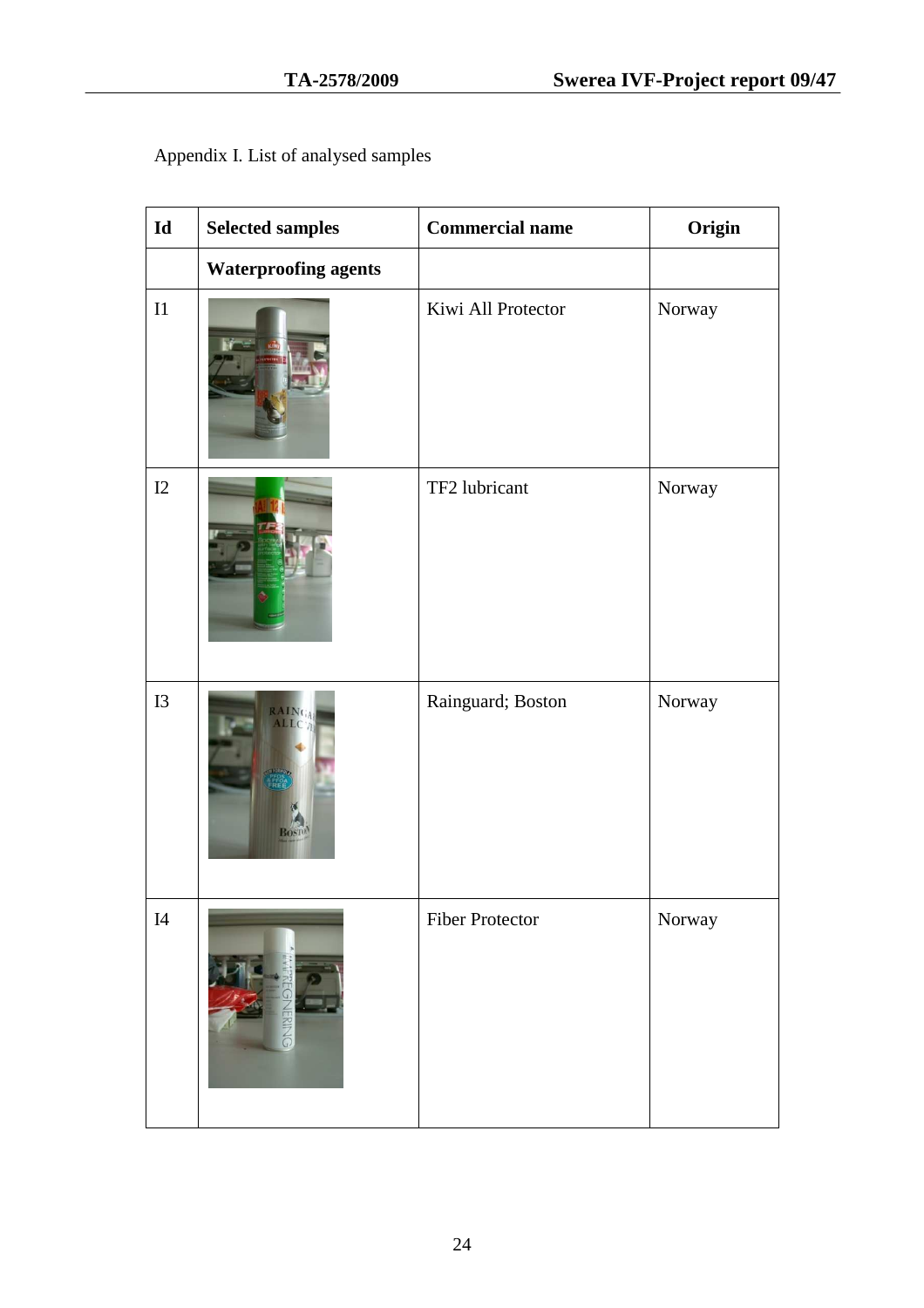| I <sub>5</sub> |             | Granger XT Spray | Norway |
|----------------|-------------|------------------|--------|
|                | <b>SPRA</b> |                  |        |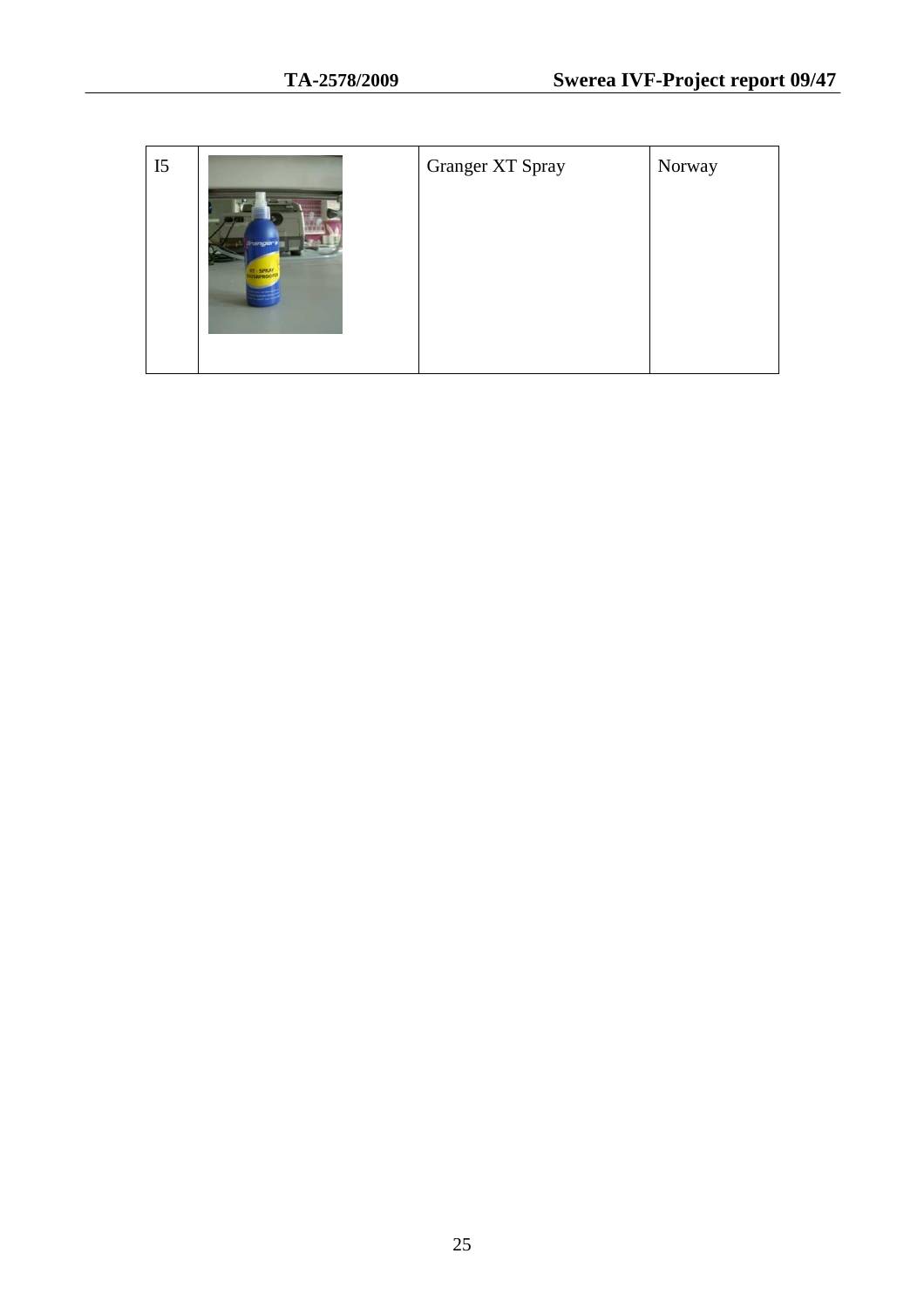|                | <b>Paints and inks</b> |                                    |        |
|----------------|------------------------|------------------------------------|--------|
| S <sub>1</sub> |                        | Photoprint ink yellow<br>HP<br>363 | Norway |
| S <sub>2</sub> | m                      | HP Laser ink pink C9723A           | Norway |
| M1             |                        | Jotun våtroms sparkel              | Norway |
| M2             |                        | HydroBan                           |        |
| M3             |                        | PCI Lastogum                       |        |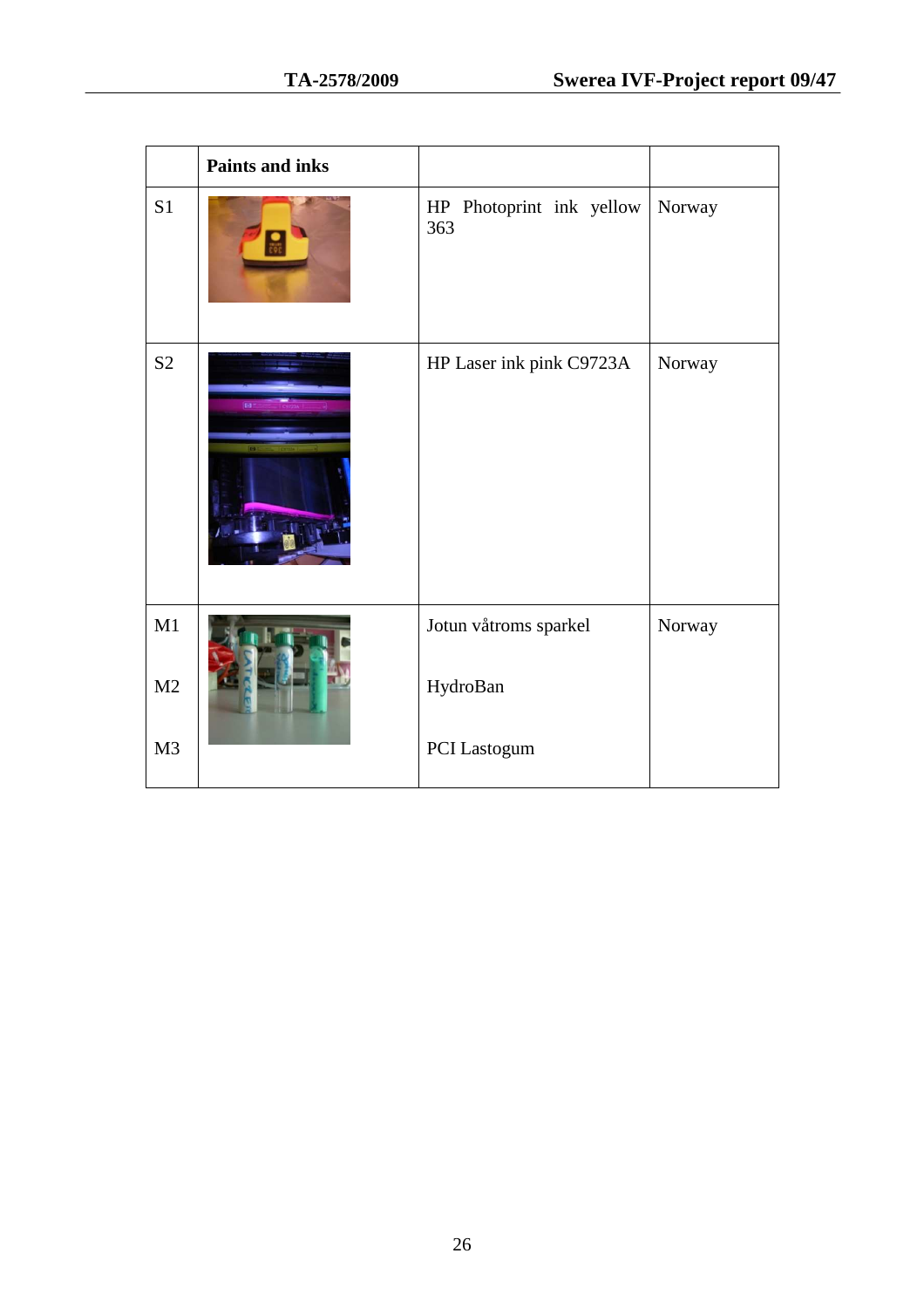|                              | Non-stick ware |                            |                                 |
|------------------------------|----------------|----------------------------|---------------------------------|
| NS1                          |                | Privilege pan              | Norway                          |
| NS2                          |                | Tefal pan $\varnothing$ 28 | Norway                          |
| NS3                          |                | Rast camping pan           | Norway                          |
| ${\bf NS}$<br>$\overline{4}$ |                | IKEA pan, 28 cm, Kavalkad  | Bought at<br><b>IKEA</b> Sweden |
| NS5                          |                | Eva cake form              | Norway                          |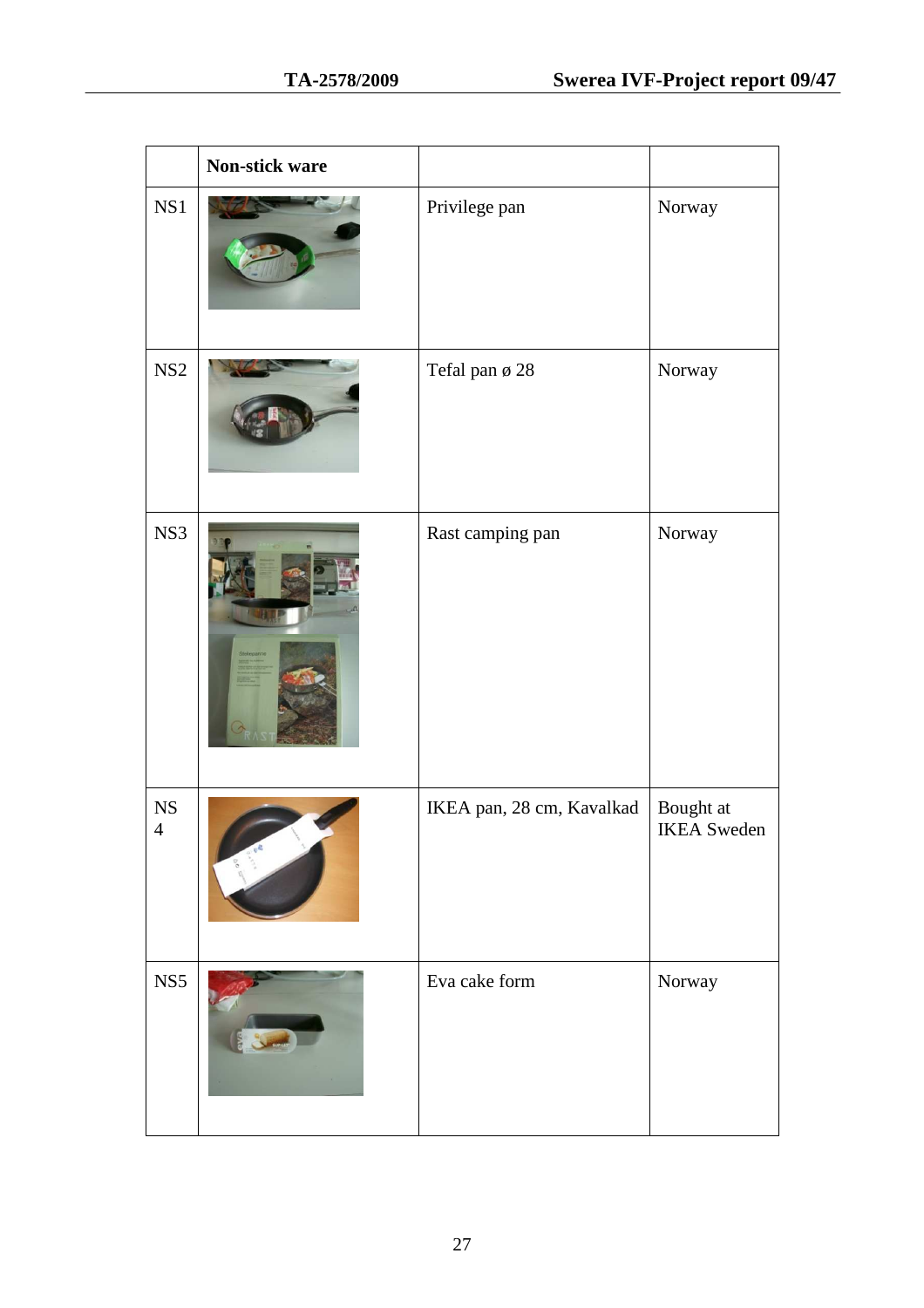| NS <sub>6</sub> |  | Tefal iron | Bought at<br>Elgiganten,<br>Sweden |
|-----------------|--|------------|------------------------------------|
|-----------------|--|------------|------------------------------------|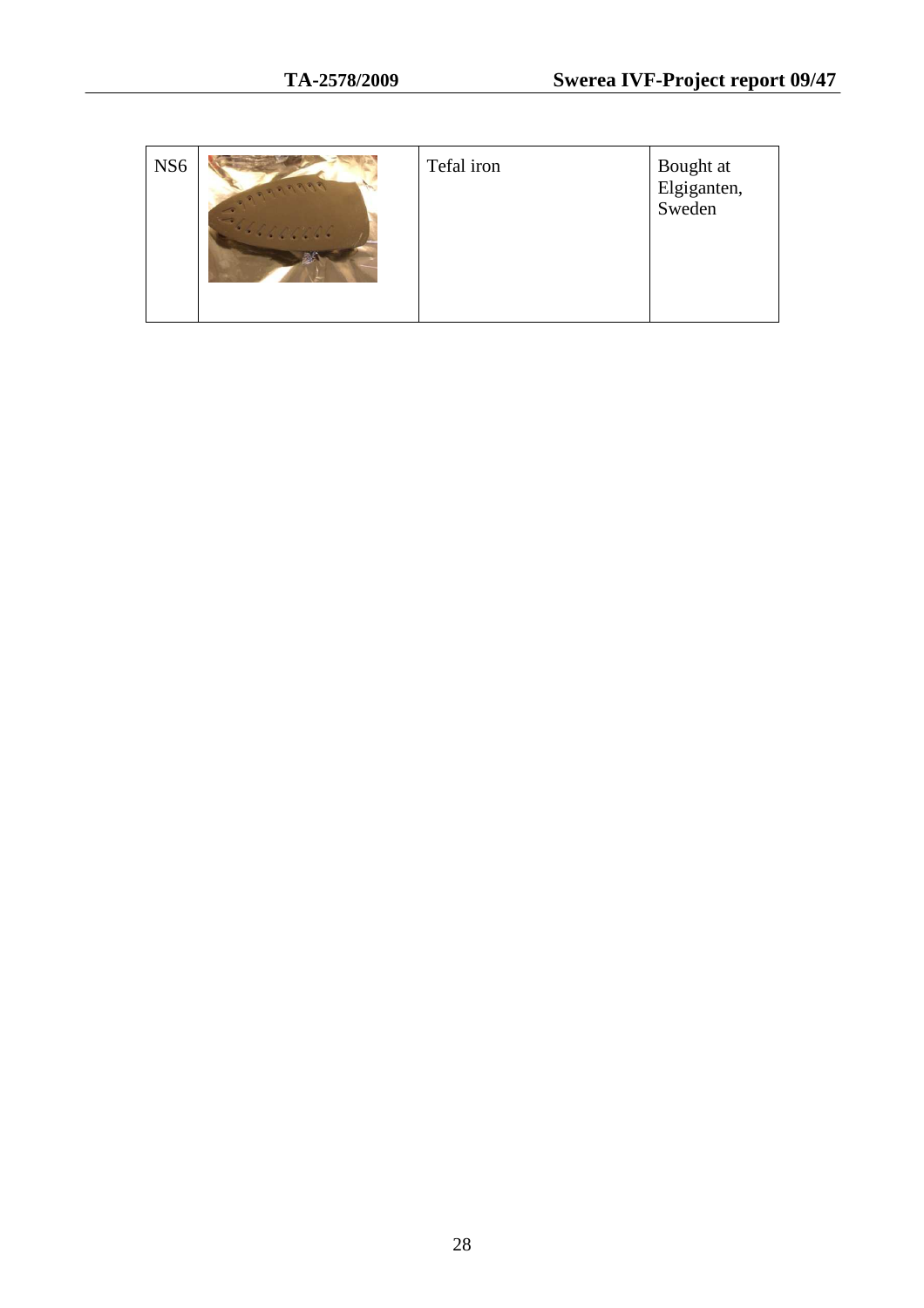|               | Paper, textiles, leather,<br>carpets |                                                |        |
|---------------|--------------------------------------|------------------------------------------------|--------|
| P1            |                                      | Mr. Lee, paper cup                             | Norway |
| $\mathbf{P}2$ | pai                                  | Mia Pai paper;                                 | Norway |
| $\mathrm{T}1$ |                                      | furniture<br>Office<br>textile;<br>(pool of 8) | Norway |
| T2            |                                      | Teflon table cloth; Princess                   | Norway |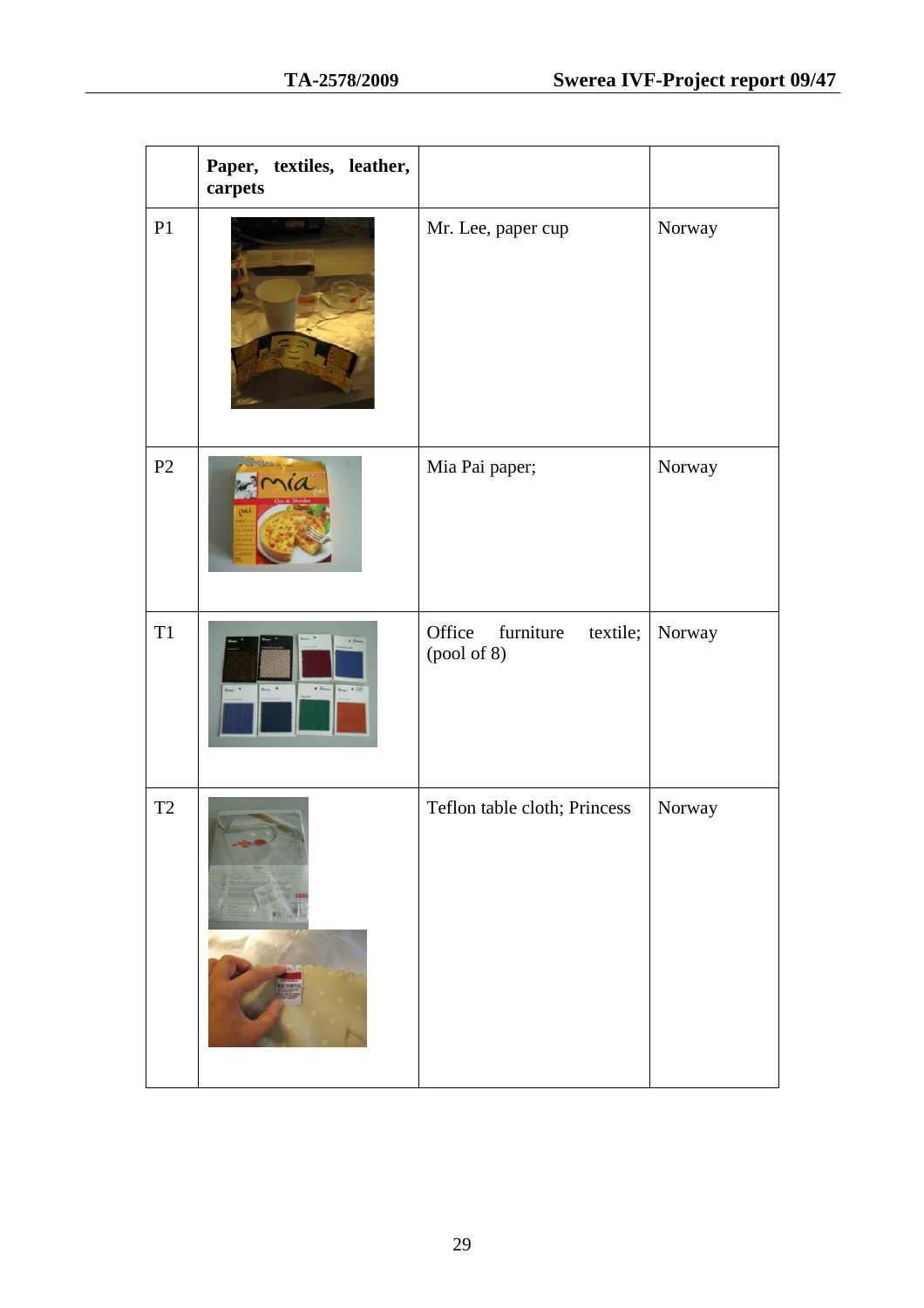| L1 |                                                      | furniture leather;<br>Office<br>(pool of 3) | Norway                                             |
|----|------------------------------------------------------|---------------------------------------------|----------------------------------------------------|
| L2 |                                                      | Black shoe, leather                         | Sample<br>received from<br>manufacturer,<br>Sweden |
| C1 | ۵<br><b>CHIPERIA (1988</b>                           | Carpet grey; Monte Carlo<br>3000            | Norway                                             |
| C2 | ---<br>m ma C<br><b>GAS CAR &amp;</b><br>Heke Waller | Carpet brown; Element                       | Norway                                             |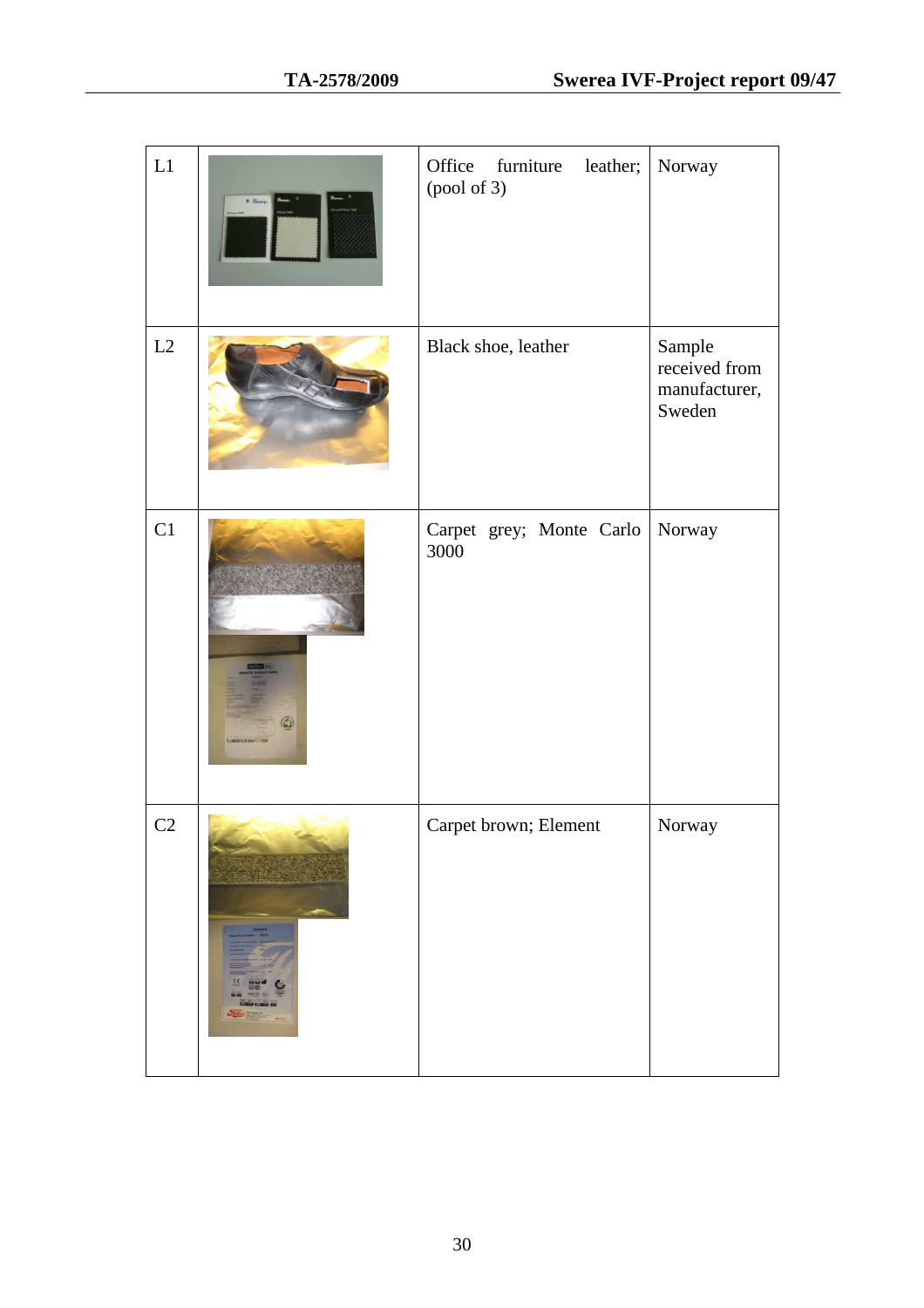|                | <b>Electronics</b> |                            |                                                    |
|----------------|--------------------|----------------------------|----------------------------------------------------|
| E1             |                    | Li-battery, cell phone     | Sample<br>received from<br>manufacturer,<br>Sweden |
| E2             |                    | PCB, cell phone            | Sample<br>received from<br>manufacturer,<br>Sweden |
| E <sub>3</sub> |                    | PCB, washing machine       | Sample<br>received from<br>manufacturer,<br>Sweden |
| E4             |                    | Light diodes, PD202B       | Bought from<br>ELFA,<br>Sweden                     |
| E <sub>5</sub> |                    | PCB, Disney electronic toy | Bought at BR<br>leksaker,<br>Sweden                |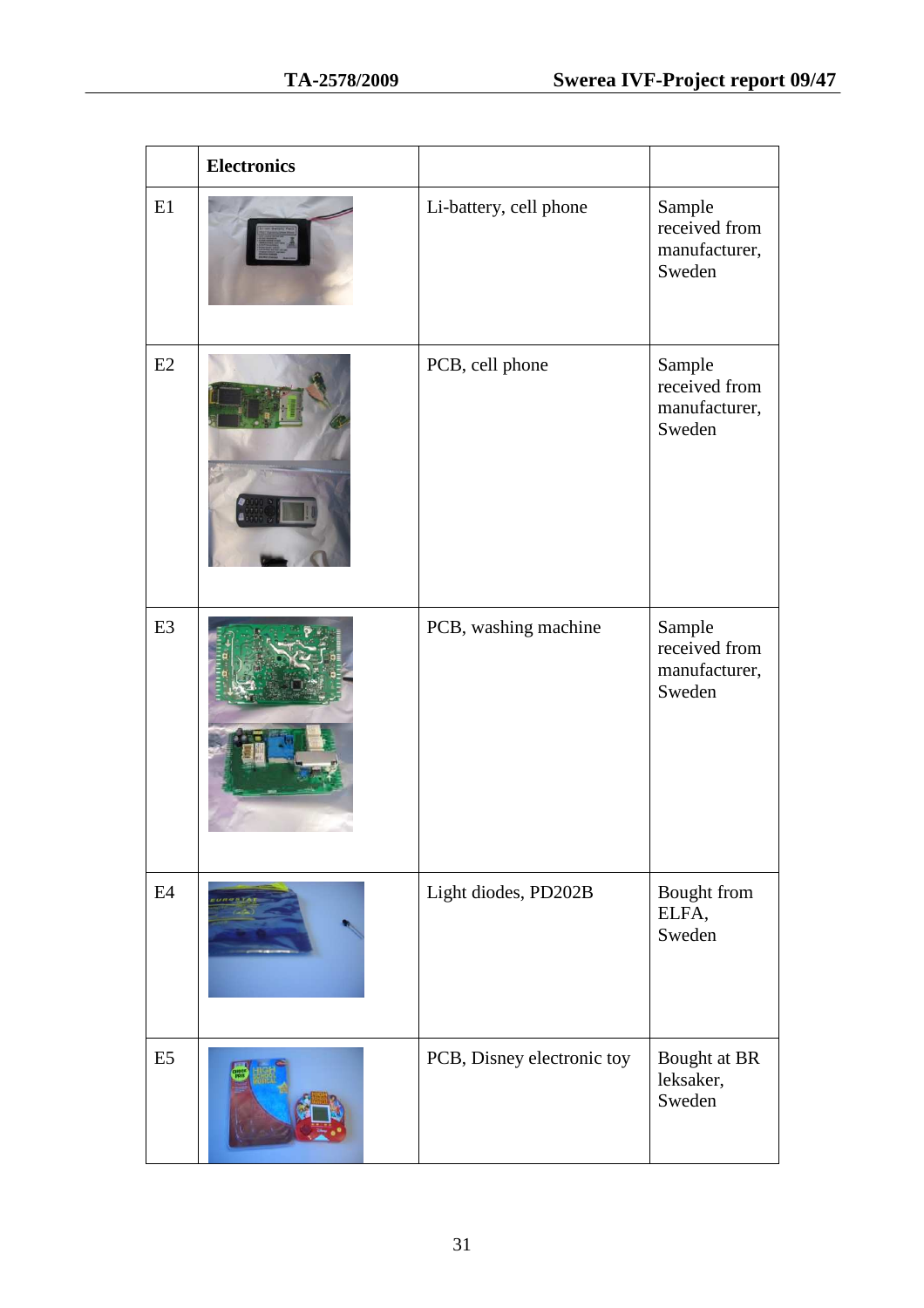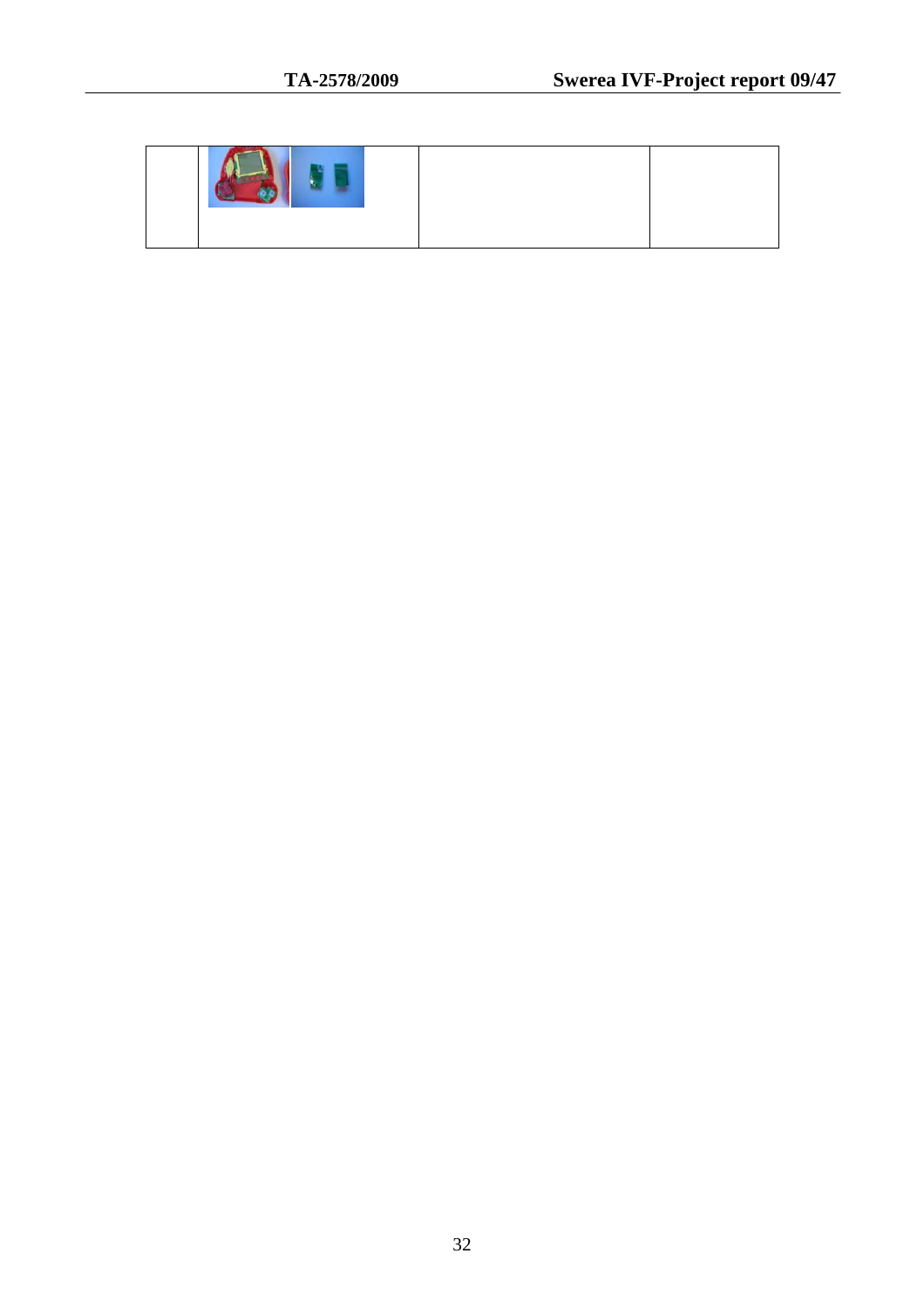|                | Fire fighting agents                                      |                                                                 |        |
|----------------|-----------------------------------------------------------|-----------------------------------------------------------------|--------|
| B1             |                                                           | Powder;<br><b>CHUBBFIRE</b><br>GPX-ABE, PRESTO Norge            | Norway |
| B2             |                                                           | Powder; Tempus multimax;<br>PRESTO Norge                        | Norway |
| B <sub>3</sub> |                                                           | <b>AFFF</b><br>Arctic Foam 3%;<br>Solberg Scandinavia           | Norway |
| B <sub>4</sub> | <b>JIVI</b><br>debt Water The<br>$C-201AF$<br><b>NFFF</b> | Light<br><b>AFFF</b><br>$1\%$ ;<br>water<br>Solberg Scandinavia | Norway |
| B <sub>5</sub> | <b>Sthamex-AFFF</b>                                       | Shtamex P 3<br>$%$ ,<br><b>AFFF</b><br>PRESTO Norge             | Norway |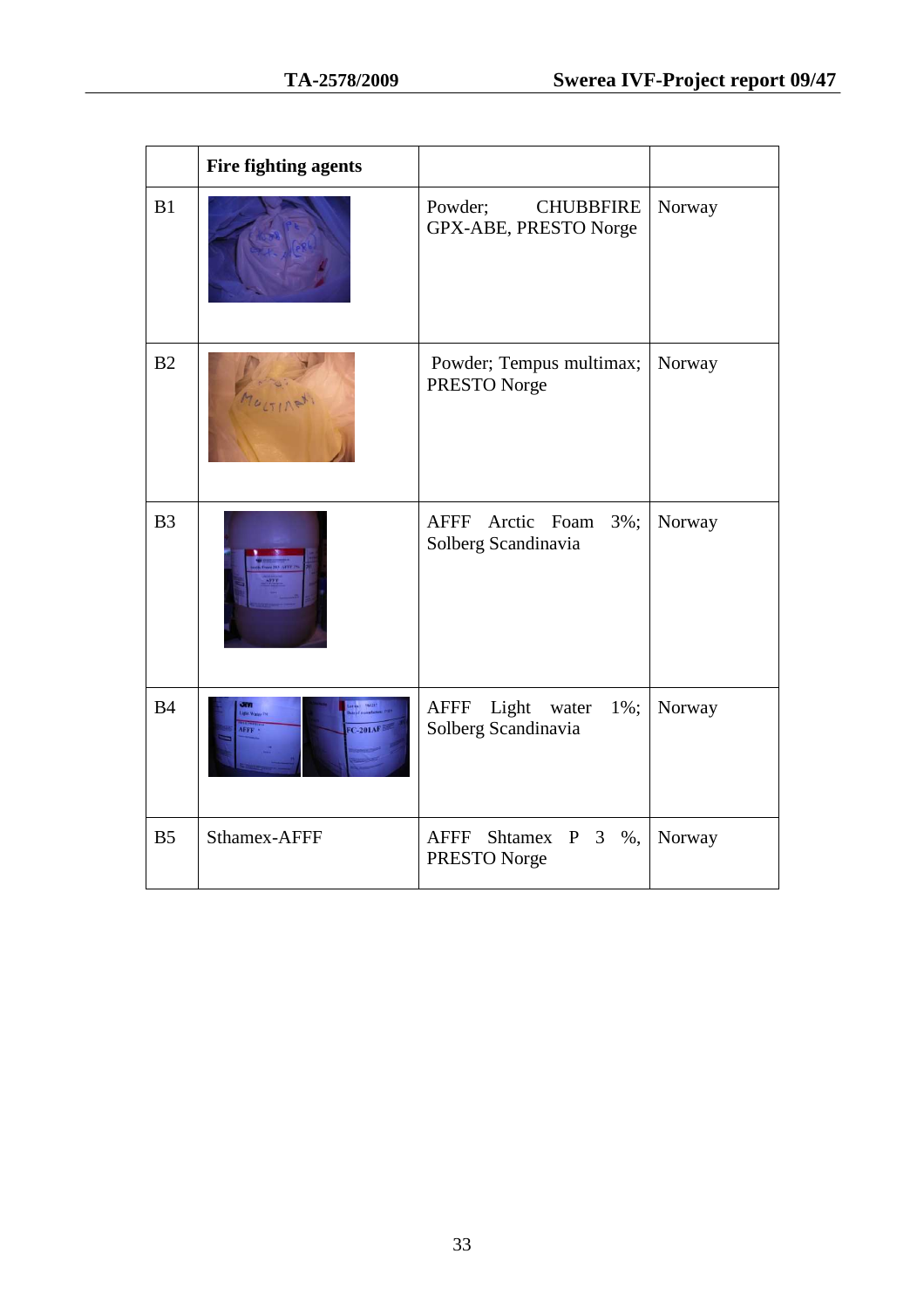# **Appendix II Data tables**

| $\mu$ g/         | L                                                                                                                                       | L                                                                                                          | Г                                                                           | L                                               | Г                   |
|------------------|-----------------------------------------------------------------------------------------------------------------------------------------|------------------------------------------------------------------------------------------------------------|-----------------------------------------------------------------------------|-------------------------------------------------|---------------------|
|                  | 11                                                                                                                                      | 12                                                                                                         | 13                                                                          | 4                                               | 15                  |
| 6:2FT(U)CA       | <lod< th=""><th><lod< th=""><th><math>&lt;</math>LOD</th><th><math>&lt;</math>LOD</th><th><lod< th=""></lod<></th></lod<></th></lod<>   | <lod< th=""><th><math>&lt;</math>LOD</th><th><math>&lt;</math>LOD</th><th><lod< th=""></lod<></th></lod<>  | $<$ LOD                                                                     | $<$ LOD                                         | <lod< th=""></lod<> |
| 8:2FT(U)CA       | $<$ LOD                                                                                                                                 | $<$ LOD                                                                                                    | $<$ LOD                                                                     | $<$ LOD                                         | $<$ LOD             |
| 6:2FTS           | <lod< th=""><th><math>&lt;</math>LOD</th><th><math>&lt;</math>LOD</th><th><lod< th=""><th><lod< th=""></lod<></th></lod<></th></lod<>   | $<$ LOD                                                                                                    | $<$ LOD                                                                     | <lod< th=""><th><lod< th=""></lod<></th></lod<> | <lod< th=""></lod<> |
| <b>8:2FTS</b>    | <lod< th=""><th><math>&lt;</math>LOD</th><th><math>&lt;</math>LOD</th><th><math>&lt;</math>LOD</th><th><math>&lt;</math>LOD</th></lod<> | $<$ LOD                                                                                                    | $<$ LOD                                                                     | $<$ LOD                                         | $<$ LOD             |
| <b>PFOSA</b>     | <lod< th=""><th><lod< th=""><th><lod< th=""><th><lod< th=""><th><lod< th=""></lod<></th></lod<></th></lod<></th></lod<></th></lod<>     | <lod< th=""><th><lod< th=""><th><lod< th=""><th><lod< th=""></lod<></th></lod<></th></lod<></th></lod<>    | <lod< th=""><th><lod< th=""><th><lod< th=""></lod<></th></lod<></th></lod<> | <lod< th=""><th><lod< th=""></lod<></th></lod<> | <lod< th=""></lod<> |
| <b>PFBS</b>      | <lod< th=""><th><math>&lt;</math>LOD</th><th>38.65</th><th><math>&lt;</math>LOD</th><th><math>&lt;</math>LOD</th></lod<>                | $<$ LOD                                                                                                    | 38.65                                                                       | $<$ LOD                                         | $<$ LOD             |
| <b>PFPS</b>      | <lod< th=""><th><lod< th=""><th><math>&lt;</math>LOD</th><th><lod< th=""><th><lod< th=""></lod<></th></lod<></th></lod<></th></lod<>    | <lod< th=""><th><math>&lt;</math>LOD</th><th><lod< th=""><th><lod< th=""></lod<></th></lod<></th></lod<>   | $<$ LOD                                                                     | <lod< th=""><th><lod< th=""></lod<></th></lod<> | <lod< th=""></lod<> |
| <b>PFHxS</b>     | <lod< th=""><th><math>&lt;</math>LOD</th><th><math>&lt;</math>LOD</th><th><math>&lt;</math>LOD</th><th><math>&lt;</math>LOD</th></lod<> | $<$ LOD                                                                                                    | $<$ LOD                                                                     | $<$ LOD                                         | $<$ LOD             |
| <b>PFHpS</b>     | <lod< th=""><th><lod< th=""><th><lod< th=""><th><lod< th=""><th><lod< th=""></lod<></th></lod<></th></lod<></th></lod<></th></lod<>     | <lod< th=""><th><lod< th=""><th><lod< th=""><th><lod< th=""></lod<></th></lod<></th></lod<></th></lod<>    | <lod< th=""><th><lod< th=""><th><lod< th=""></lod<></th></lod<></th></lod<> | <lod< th=""><th><lod< th=""></lod<></th></lod<> | <lod< th=""></lod<> |
| <b>PFOS</b>      | $<$ LOD                                                                                                                                 | $<$ LOD                                                                                                    | $<$ LOD                                                                     | $<$ LOD                                         | $<$ LOD             |
| <b>PFDcS</b>     | <lod< th=""><th><lod< th=""><th><math>&lt;</math>LOD</th><th><lod< th=""><th><lod< th=""></lod<></th></lod<></th></lod<></th></lod<>    | <lod< th=""><th><math>&lt;</math>LOD</th><th><lod< th=""><th><lod< th=""></lod<></th></lod<></th></lod<>   | $<$ LOD                                                                     | <lod< th=""><th><lod< th=""></lod<></th></lod<> | <lod< th=""></lod<> |
| <b>PFBA</b>      | 142                                                                                                                                     | 81                                                                                                         | 118                                                                         | 95                                              | 75.9                |
| <b>PFPA</b>      | $<$ LOD                                                                                                                                 | $<$ LOD                                                                                                    | $<$ LOD                                                                     | $<$ LOD                                         | <lod< th=""></lod<> |
| <b>PFHxA</b>     | 25.6                                                                                                                                    | $<$ LOD                                                                                                    | $<$ LOD                                                                     | $<$ LOD                                         | 23.0                |
| <b>PFHpA</b>     | 53.6                                                                                                                                    | <lod< th=""><th><lod< th=""><th>6.2</th><th>6.43</th></lod<></th></lod<>                                   | <lod< th=""><th>6.2</th><th>6.43</th></lod<>                                | 6.2                                             | 6.43                |
| <b>PFOA</b>      | 208                                                                                                                                     | $<$ LOD                                                                                                    | $<$ LOD                                                                     | $<$ LOD                                         | 26.2                |
| <b>PFNA</b>      | 593                                                                                                                                     | <lod< th=""><th><math>&lt;</math>LOD</th><th><lod< th=""><th><lod< th=""></lod<></th></lod<></th></lod<>   | $<$ LOD                                                                     | <lod< th=""><th><lod< th=""></lod<></th></lod<> | <lod< th=""></lod<> |
| <b>PFDcA</b>     | 168                                                                                                                                     | $<$ LOD                                                                                                    | $<$ LOD                                                                     | $<$ LOD                                         | $<$ LOD             |
| PFUnA            | 198                                                                                                                                     | <lod< th=""><th><math>&lt;</math>LOD</th><th><lod< th=""><th><lod< th=""></lod<></th></lod<></th></lod<>   | $<$ LOD                                                                     | <lod< th=""><th><lod< th=""></lod<></th></lod<> | <lod< th=""></lod<> |
| <b>PFDoA</b>     | 1200                                                                                                                                    | $<$ LOD                                                                                                    | $<$ LOD                                                                     | $<$ LOD                                         | $<$ LOD             |
| <b>PFTriA</b>    | <lod< th=""><th><lod< th=""><th><math>&lt;</math>LOD</th><th><lod< th=""><th><lod< th=""></lod<></th></lod<></th></lod<></th></lod<>    | <lod< th=""><th><math>&lt;</math>LOD</th><th><lod< th=""><th><lod< th=""></lod<></th></lod<></th></lod<>   | $<$ LOD                                                                     | <lod< th=""><th><lod< th=""></lod<></th></lod<> | <lod< th=""></lod<> |
| <b>PFTeA</b>     | 401                                                                                                                                     | $<$ LOD                                                                                                    | $<$ LOD                                                                     | $<$ LOD                                         | $<$ LOD             |
| 4:2 FTOH         | $<$ LOD                                                                                                                                 | <lod< th=""><th><math>&lt;</math>LOD</th><th><lod< th=""><th><lod< th=""></lod<></th></lod<></th></lod<>   | $<$ LOD                                                                     | <lod< th=""><th><lod< th=""></lod<></th></lod<> | <lod< th=""></lod<> |
| 6:2 FTOH         | 535                                                                                                                                     | $<$ LOD                                                                                                    | $<$ LOD                                                                     | 1750                                            | 13250               |
| 8:2 FTOH         | 54780                                                                                                                                   | <lod< th=""><th><lod< th=""><th>74250</th><th>330800</th></lod<></th></lod<>                               | <lod< th=""><th>74250</th><th>330800</th></lod<>                            | 74250                                           | 330800              |
| <b>10:2 FTOH</b> | 22425                                                                                                                                   | $<$ LOD                                                                                                    | $<$ LOD                                                                     | 17800                                           | 120721              |
| N-Me-FOSA        | <lod< th=""><th><lod< th=""><th><math>&lt;</math>LOD</th><th>3.95</th><th><lod< th=""></lod<></th></lod<></th></lod<>                   | <lod< th=""><th><math>&lt;</math>LOD</th><th>3.95</th><th><lod< th=""></lod<></th></lod<>                  | $<$ LOD                                                                     | 3.95                                            | <lod< th=""></lod<> |
| N-Et-FOSA        | 18.8                                                                                                                                    | $<$ LOD                                                                                                    | $<$ LOD                                                                     | 67.9                                            | $<$ LOD             |
| N-Me-FOSE        | <lod< th=""><th><lod< th=""><th><lod< th=""><th><lod< th=""><th><lod< th=""></lod<></th></lod<></th></lod<></th></lod<></th></lod<>     | <lod< th=""><th><lod< th=""><th><lod< th=""><th><lod< th=""></lod<></th></lod<></th></lod<></th></lod<>    | <lod< th=""><th><lod< th=""><th><lod< th=""></lod<></th></lod<></th></lod<> | <lod< th=""><th><lod< th=""></lod<></th></lod<> | <lod< th=""></lod<> |
| <b>N-Et-FOSE</b> | <lod< th=""><th><lod< th=""><th><math>&lt;</math>LOD</th><th><math>&lt;</math>LOD</th><th><math>&lt;</math>LOD</th></lod<></th></lod<>  | <lod< th=""><th><math>&lt;</math>LOD</th><th><math>&lt;</math>LOD</th><th><math>&lt;</math>LOD</th></lod<> | $<$ LOD                                                                     | $<$ LOD                                         | $<$ LOD             |

Waterproofing agents and lubricant

Paint and inks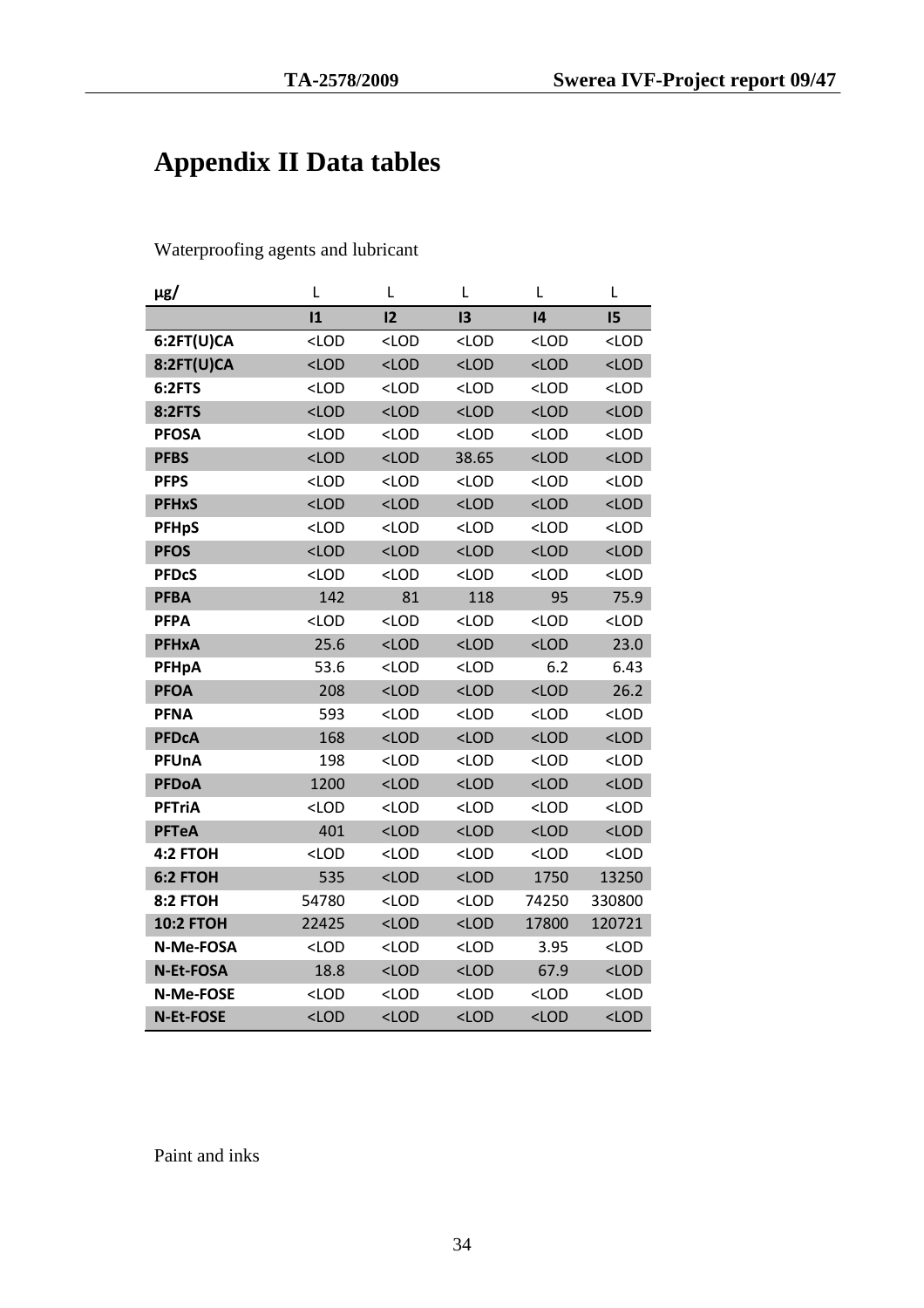| µg/              | Г                                                                                                                                       | kg                                                                                                       | kg                                                                            | kg                                               | kg                  |
|------------------|-----------------------------------------------------------------------------------------------------------------------------------------|----------------------------------------------------------------------------------------------------------|-------------------------------------------------------------------------------|--------------------------------------------------|---------------------|
|                  | S <sub>1</sub>                                                                                                                          | S <sub>2</sub>                                                                                           | M1                                                                            | M <sub>2</sub>                                   | M <sub>3</sub>      |
| 6:2FT(U)CA       | $<$ LOD                                                                                                                                 | $<$ LOD                                                                                                  | <lod< th=""><th><math>&lt;</math>LOD</th><th><math>&lt;</math>LOD</th></lod<> | $<$ LOD                                          | $<$ LOD             |
| 8:2FT(U)CA       | $<$ LOD                                                                                                                                 | $<$ LOD                                                                                                  | $<$ LOD                                                                       | $<$ LOD                                          | $<$ LOD             |
| 6:2FTS           | <lod< th=""><th><math>&lt;</math>LOD</th><th><lod< th=""><th><math>&lt;</math>LOD</th><th><math>&lt;</math>LOD</th></lod<></th></lod<>  | $<$ LOD                                                                                                  | <lod< th=""><th><math>&lt;</math>LOD</th><th><math>&lt;</math>LOD</th></lod<> | $<$ LOD                                          | $<$ LOD             |
| <b>8:2FTS</b>    | $<$ LOD                                                                                                                                 | $<$ LOD                                                                                                  | $<$ LOD                                                                       | $<$ LOD                                          | $<$ LOD             |
| <b>PFOSA</b>     | <lod< th=""><th><math>&lt;</math>LOD</th><th><lod< th=""><th><math>&lt;</math>LOD</th><th><lod< th=""></lod<></th></lod<></th></lod<>   | $<$ LOD                                                                                                  | <lod< th=""><th><math>&lt;</math>LOD</th><th><lod< th=""></lod<></th></lod<>  | $<$ LOD                                          | <lod< th=""></lod<> |
| <b>PFBS</b>      | $<$ LOD                                                                                                                                 | $<$ LOD                                                                                                  | <lod< th=""><th><math>&lt;</math>LOD</th><th><math>&lt;</math>LOD</th></lod<> | $<$ LOD                                          | $<$ LOD             |
| <b>PFPS</b>      | <lod< th=""><th><lod< th=""><th><math>&lt;</math>LOD</th><th><lod< th=""><th><lod< th=""></lod<></th></lod<></th></lod<></th></lod<>    | <lod< th=""><th><math>&lt;</math>LOD</th><th><lod< th=""><th><lod< th=""></lod<></th></lod<></th></lod<> | $<$ LOD                                                                       | <lod< th=""><th><lod< th=""></lod<></th></lod<>  | <lod< th=""></lod<> |
| <b>PFHxS</b>     | $<$ LOD                                                                                                                                 | 400                                                                                                      | 0.53                                                                          | 0.31                                             | $<$ LOD             |
| <b>PFHpS</b>     | $<$ LOD                                                                                                                                 | 97.6                                                                                                     | 0.10                                                                          | $<$ LOD                                          | $<$ LOD             |
| <b>PFOS</b>      | $<$ LOD                                                                                                                                 | 782                                                                                                      | 5.80                                                                          | 4.76                                             | $<$ LOD             |
| <b>PFDcS</b>     | <lod< th=""><th><math>&lt;</math>LOD</th><th><math>&lt;</math>LOD</th><th><math>&lt;</math>LOD</th><th><math>&lt;</math>LOD</th></lod<> | $<$ LOD                                                                                                  | $<$ LOD                                                                       | $<$ LOD                                          | $<$ LOD             |
| <b>PFBA</b>      | $<$ LOD                                                                                                                                 | $<$ LOD                                                                                                  | 2.93                                                                          | $<$ LOD                                          | $<$ LOD             |
| <b>PFPA</b>      | <lod< th=""><th><math>&lt;</math>LOD</th><th><math>&lt;</math>LOD</th><th><math>&lt;</math>LOD</th><th><math>&lt;</math>LOD</th></lod<> | $<$ LOD                                                                                                  | $<$ LOD                                                                       | $<$ LOD                                          | $<$ LOD             |
| <b>PFHxA</b>     | $<$ LOD                                                                                                                                 | $<$ LOD                                                                                                  | $<$ LOD                                                                       | $<$ LOD                                          | $<$ LOD             |
| <b>PFHpA</b>     | <lod< th=""><th><math>&lt;</math>LOD</th><th><lod< th=""><th><math>&lt;</math>LOD</th><th><lod< th=""></lod<></th></lod<></th></lod<>   | $<$ LOD                                                                                                  | <lod< th=""><th><math>&lt;</math>LOD</th><th><lod< th=""></lod<></th></lod<>  | $<$ LOD                                          | <lod< th=""></lod<> |
| <b>PFOA</b>      | $<$ LOD                                                                                                                                 | $<$ LOD                                                                                                  | $<$ LOD                                                                       | $<$ LOD                                          | $<$ LOD             |
| <b>PFNA</b>      | <lod< th=""><th><math>&lt;</math>LOD</th><th><math>&lt;</math>LOD</th><th><math>&lt;</math>LOD</th><th><math>&lt;</math>LOD</th></lod<> | $<$ LOD                                                                                                  | $<$ LOD                                                                       | $<$ LOD                                          | $<$ LOD             |
| <b>PFDcA</b>     | $<$ LOD                                                                                                                                 | $<$ LOD                                                                                                  | $<$ LOD                                                                       | $<$ LOD                                          | $<$ LOD             |
| PFUnA            | $<$ LOD                                                                                                                                 | $<$ LOD                                                                                                  | <lod< th=""><th><math>&lt;</math>LOD</th><th><math>&lt;</math>LOD</th></lod<> | $<$ LOD                                          | $<$ LOD             |
| <b>PFDoA</b>     | $<$ LOD                                                                                                                                 | $<$ LOD                                                                                                  | $<$ LOD                                                                       | $<$ LOD                                          | $<$ LOD             |
| <b>PFTriA</b>    | <lod< th=""><th><math>&lt;</math>LOD</th><th><lod< th=""><th><math>&lt;</math>LOD</th><th><math>&lt;</math>LOD</th></lod<></th></lod<>  | $<$ LOD                                                                                                  | <lod< th=""><th><math>&lt;</math>LOD</th><th><math>&lt;</math>LOD</th></lod<> | $<$ LOD                                          | $<$ LOD             |
| <b>PFTeA</b>     | <lod< th=""><th><math>&lt;</math>LOD</th><th><math>&lt;</math>LOD</th><th><math>&lt;</math>LOD</th><th><math>&lt;</math>LOD</th></lod<> | $<$ LOD                                                                                                  | $<$ LOD                                                                       | $<$ LOD                                          | $<$ LOD             |
| 4:2 FTOH         | <lod< th=""><th><lod< th=""><th><lod< th=""><th><lod< th=""><th><lod< th=""></lod<></th></lod<></th></lod<></th></lod<></th></lod<>     | <lod< th=""><th><lod< th=""><th><lod< th=""><th><lod< th=""></lod<></th></lod<></th></lod<></th></lod<>  | <lod< th=""><th><lod< th=""><th><lod< th=""></lod<></th></lod<></th></lod<>   | <lod< th=""><th><lod< th=""></lod<></th></lod<>  | <lod< th=""></lod<> |
| 6:2 FTOH         | $<$ LOD                                                                                                                                 | $<$ LOD                                                                                                  | $<$ LOD                                                                       | $<$ LOD                                          | $<$ LOD             |
| 8:2 FTOH         | 85.0                                                                                                                                    | 696                                                                                                      | <lod< th=""><th><math>&lt;</math>LOD</th><th><math>&lt;</math>LOD</th></lod<> | $<$ LOD                                          | $<$ LOD             |
| <b>10:2 FTOH</b> | 25.1                                                                                                                                    | 153                                                                                                      | $<$ LOD                                                                       | $<$ LOD                                          | $<$ LOD             |
| N-Me-FOSA        | <lod< th=""><th><math>&lt;</math>LOD</th><th><math>&lt;</math>LOD</th><th><math>&lt;</math>LOD</th><th><math>&lt;</math>LOD</th></lod<> | $<$ LOD                                                                                                  | $<$ LOD                                                                       | $<$ LOD                                          | $<$ LOD             |
| N-Et-FOSA        | $<$ LOD                                                                                                                                 | $<$ LOD                                                                                                  | $<$ LOD                                                                       | $<$ LOD                                          | $<$ LOD             |
| N-Me-FOSE        | <lod< th=""><th><lod< th=""><th><lod< th=""><th><lod< th=""><th><math>&lt;</math>LOD</th></lod<></th></lod<></th></lod<></th></lod<>    | <lod< th=""><th><lod< th=""><th><lod< th=""><th><math>&lt;</math>LOD</th></lod<></th></lod<></th></lod<> | <lod< th=""><th><lod< th=""><th><math>&lt;</math>LOD</th></lod<></th></lod<>  | <lod< th=""><th><math>&lt;</math>LOD</th></lod<> | $<$ LOD             |
| <b>N-Et-FOSE</b> | $<$ LOD                                                                                                                                 | $<$ LOD                                                                                                  | <lod< th=""><th><lod< th=""><th><math>&lt;</math>LOD</th></lod<></th></lod<>  | <lod< th=""><th><math>&lt;</math>LOD</th></lod<> | $<$ LOD             |

### Textiles, leather, carpet and paper

| $\mu$ g/      | m2                                                                                                                                                                                                                             | m2                                                                                                                                                                                            | m2                                                                                                                                                              | m <sub>2</sub>                                                                                                                      | m2                                                                                                      | m2                                                                            |                                                  | kg                  |
|---------------|--------------------------------------------------------------------------------------------------------------------------------------------------------------------------------------------------------------------------------|-----------------------------------------------------------------------------------------------------------------------------------------------------------------------------------------------|-----------------------------------------------------------------------------------------------------------------------------------------------------------------|-------------------------------------------------------------------------------------------------------------------------------------|---------------------------------------------------------------------------------------------------------|-------------------------------------------------------------------------------|--------------------------------------------------|---------------------|
|               | C <sub>1</sub>                                                                                                                                                                                                                 | C <sub>2</sub>                                                                                                                                                                                | <b>T1</b>                                                                                                                                                       | T <sub>2</sub>                                                                                                                      | L1                                                                                                      | L2                                                                            | S <sub>1</sub>                                   | S <sub>2</sub>      |
| 6:2FT(U)CA    | <lod< th=""><th><lod< th=""><th><math>&lt;</math>LOD</th><th><math>&lt;</math>LOD</th><th><lod< th=""><th><lod< th=""><th><lod< th=""><th><lod< th=""></lod<></th></lod<></th></lod<></th></lod<></th></lod<></th></lod<>      | <lod< th=""><th><math>&lt;</math>LOD</th><th><math>&lt;</math>LOD</th><th><lod< th=""><th><lod< th=""><th><lod< th=""><th><lod< th=""></lod<></th></lod<></th></lod<></th></lod<></th></lod<> | $<$ LOD                                                                                                                                                         | $<$ LOD                                                                                                                             | <lod< th=""><th><lod< th=""><th><lod< th=""><th><lod< th=""></lod<></th></lod<></th></lod<></th></lod<> | <lod< th=""><th><lod< th=""><th><lod< th=""></lod<></th></lod<></th></lod<>   | <lod< th=""><th><lod< th=""></lod<></th></lod<>  | <lod< th=""></lod<> |
| 8:2FT(U)CA    | <lod< th=""><th><math>&lt;</math>LOD</th><th><math>&lt;</math>LOD</th><th><math>&lt;</math>LOD</th><th><math>&lt;</math>LOD</th><th><math>&lt;</math>LOD</th><th><lod< th=""><th><math>&lt;</math>LOD</th></lod<></th></lod<>  | $<$ LOD                                                                                                                                                                                       | $<$ LOD                                                                                                                                                         | $<$ LOD                                                                                                                             | $<$ LOD                                                                                                 | $<$ LOD                                                                       | <lod< th=""><th><math>&lt;</math>LOD</th></lod<> | $<$ LOD             |
| 6:2FTS        | $<$ LOD                                                                                                                                                                                                                        | 1.35                                                                                                                                                                                          | $<$ LOD                                                                                                                                                         | $<$ LOD                                                                                                                             | $<$ LOD                                                                                                 | <lod< th=""><th><math>&lt;</math>LOD</th><th><math>&lt;</math>LOD</th></lod<> | $<$ LOD                                          | $<$ LOD             |
| <b>8:2FTS</b> | <lod< th=""><th><math>&lt;</math>LOD</th><th><math>&lt;</math>LOD</th><th><math>&lt;</math>LOD</th><th><math>&lt;</math>LOD</th><th><math>&lt;</math>LOD</th><th><math>&lt;</math>LOD</th><th><math>&lt;</math>LOD</th></lod<> | $<$ LOD                                                                                                                                                                                       | $<$ LOD                                                                                                                                                         | $<$ LOD                                                                                                                             | $<$ LOD                                                                                                 | $<$ LOD                                                                       | $<$ LOD                                          | $<$ LOD             |
| <b>PFOSA</b>  | <lod< th=""><th><math>&lt;</math>LOD</th><th><math>&lt;</math>LOD</th><th><math>&lt;</math>LOD</th><th><lod< th=""><th><lod< th=""><th><lod< th=""><th><lod< th=""></lod<></th></lod<></th></lod<></th></lod<></th></lod<>     | $<$ LOD                                                                                                                                                                                       | $<$ LOD                                                                                                                                                         | $<$ LOD                                                                                                                             | <lod< th=""><th><lod< th=""><th><lod< th=""><th><lod< th=""></lod<></th></lod<></th></lod<></th></lod<> | <lod< th=""><th><lod< th=""><th><lod< th=""></lod<></th></lod<></th></lod<>   | <lod< th=""><th><lod< th=""></lod<></th></lod<>  | <lod< th=""></lod<> |
| <b>PFBS</b>   | $<$ LOD                                                                                                                                                                                                                        | $<$ LOD                                                                                                                                                                                       | $<$ LOD                                                                                                                                                         | $<$ LOD                                                                                                                             | 308                                                                                                     | 1.36                                                                          | <lod< th=""><th><math>&lt;</math>LOD</th></lod<> | $<$ LOD             |
| <b>PFPS</b>   | <lod< th=""><th><lod< th=""><th><lod< th=""><th><lod< th=""><th><lod< th=""><th><lod< th=""><th><lod< th=""><th><lod< th=""></lod<></th></lod<></th></lod<></th></lod<></th></lod<></th></lod<></th></lod<></th></lod<>        | <lod< th=""><th><lod< th=""><th><lod< th=""><th><lod< th=""><th><lod< th=""><th><lod< th=""><th><lod< th=""></lod<></th></lod<></th></lod<></th></lod<></th></lod<></th></lod<></th></lod<>   | <lod< th=""><th><lod< th=""><th><lod< th=""><th><lod< th=""><th><lod< th=""><th><lod< th=""></lod<></th></lod<></th></lod<></th></lod<></th></lod<></th></lod<> | <lod< th=""><th><lod< th=""><th><lod< th=""><th><lod< th=""><th><lod< th=""></lod<></th></lod<></th></lod<></th></lod<></th></lod<> | <lod< th=""><th><lod< th=""><th><lod< th=""><th><lod< th=""></lod<></th></lod<></th></lod<></th></lod<> | <lod< th=""><th><lod< th=""><th><lod< th=""></lod<></th></lod<></th></lod<>   | <lod< th=""><th><lod< th=""></lod<></th></lod<>  | <lod< th=""></lod<> |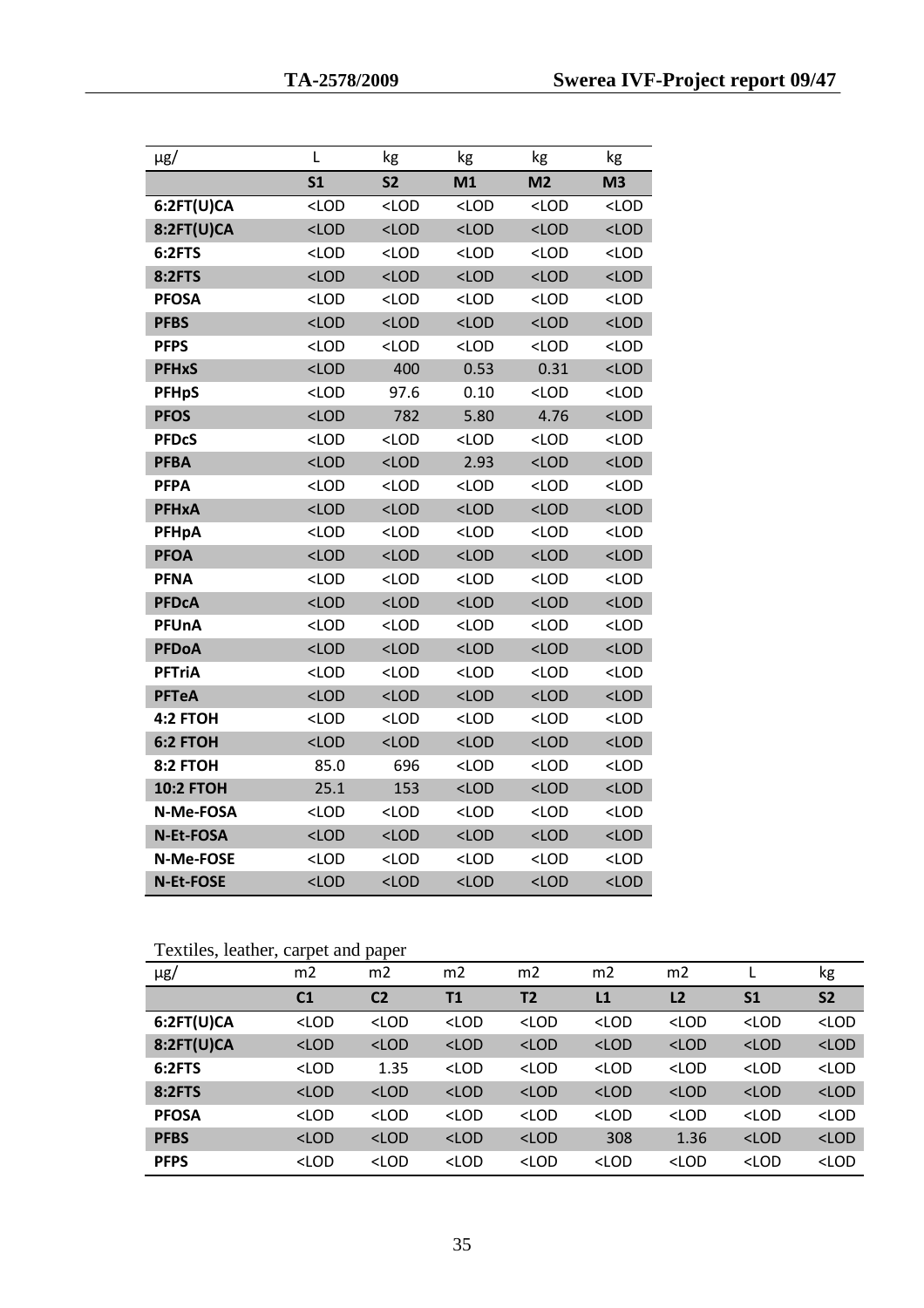| <b>PFH<sub>x</sub>S</b> | $<$ LOD                                                                                                                                                                                                                        | 0.08                                                                                                                                                                                           | $<$ LOD                                                                                                                                                              | $<$ LOD                                                                                                                              | $<$ LOD                                                                                                    | 4.81                                                                         | $<$ LOD                                          | 400     |
|-------------------------|--------------------------------------------------------------------------------------------------------------------------------------------------------------------------------------------------------------------------------|------------------------------------------------------------------------------------------------------------------------------------------------------------------------------------------------|----------------------------------------------------------------------------------------------------------------------------------------------------------------------|--------------------------------------------------------------------------------------------------------------------------------------|------------------------------------------------------------------------------------------------------------|------------------------------------------------------------------------------|--------------------------------------------------|---------|
| <b>PFHpS</b>            | <lod< th=""><th><math>&lt;</math>LOD</th><th><lod< th=""><th><math>&lt;</math>LOD</th><th><lod< th=""><th><lod< th=""><th><lod< th=""><th>97.6</th></lod<></th></lod<></th></lod<></th></lod<></th></lod<>                     | $<$ LOD                                                                                                                                                                                        | <lod< th=""><th><math>&lt;</math>LOD</th><th><lod< th=""><th><lod< th=""><th><lod< th=""><th>97.6</th></lod<></th></lod<></th></lod<></th></lod<>                    | $<$ LOD                                                                                                                              | <lod< th=""><th><lod< th=""><th><lod< th=""><th>97.6</th></lod<></th></lod<></th></lod<>                   | <lod< th=""><th><lod< th=""><th>97.6</th></lod<></th></lod<>                 | <lod< th=""><th>97.6</th></lod<>                 | 97.6    |
| <b>PFOS</b>             | 0.71                                                                                                                                                                                                                           | 1.04                                                                                                                                                                                           | $<$ LOD                                                                                                                                                              | $<$ LOD                                                                                                                              | 38.0                                                                                                       | 21.2                                                                         | $<$ LOD                                          | 782     |
| <b>PFDcS</b>            | <lod< th=""><th><math>&lt;</math>LOD</th><th><math>&lt;</math>LOD</th><th><math>&lt;</math>LOD</th><th><lod< th=""><th><math>&lt;</math>LOD</th><th><math>&lt;</math>LOD</th><th><math>&lt;</math>LOD</th></lod<></th></lod<>  | $<$ LOD                                                                                                                                                                                        | $<$ LOD                                                                                                                                                              | $<$ LOD                                                                                                                              | <lod< th=""><th><math>&lt;</math>LOD</th><th><math>&lt;</math>LOD</th><th><math>&lt;</math>LOD</th></lod<> | $<$ LOD                                                                      | $<$ LOD                                          | $<$ LOD |
| <b>PFBA</b>             | <lod< th=""><th><math>&lt;</math>LOD</th><th><math>&lt;</math>LOD</th><th><math>&lt;</math>LOD</th><th><math>&lt;</math>LOD</th><th><math>&lt;</math>LOD</th><th><math>&lt;</math>LOD</th><th><math>&lt;</math>LOD</th></lod<> | $<$ LOD                                                                                                                                                                                        | $<$ LOD                                                                                                                                                              | $<$ LOD                                                                                                                              | $<$ LOD                                                                                                    | $<$ LOD                                                                      | $<$ LOD                                          | $<$ LOD |
| <b>PFPA</b>             | $<$ LOD                                                                                                                                                                                                                        | $<$ LOD                                                                                                                                                                                        | 3.34                                                                                                                                                                 | $<$ LOD                                                                                                                              | $<$ LOD                                                                                                    | $<$ LOD                                                                      | $<$ LOD                                          | $<$ LOD |
| <b>PFHxA</b>            | $<$ LOD                                                                                                                                                                                                                        | 1.11                                                                                                                                                                                           | $<$ LOD                                                                                                                                                              | $<$ LOD                                                                                                                              | <lod< th=""><th><math>&lt;</math>LOD</th><th><math>&lt;</math>LOD</th><th><math>&lt;</math>LOD</th></lod<> | $<$ LOD                                                                      | $<$ LOD                                          | $<$ LOD |
| PFHpA                   | <lod< th=""><th>0.51</th><th><lod< th=""><th><lod< th=""><th><lod< th=""><th><lod< th=""><th><lod< th=""><th><math>&lt;</math>LOD</th></lod<></th></lod<></th></lod<></th></lod<></th></lod<></th></lod<>                      | 0.51                                                                                                                                                                                           | <lod< th=""><th><lod< th=""><th><lod< th=""><th><lod< th=""><th><lod< th=""><th><math>&lt;</math>LOD</th></lod<></th></lod<></th></lod<></th></lod<></th></lod<>     | <lod< th=""><th><lod< th=""><th><lod< th=""><th><lod< th=""><th><math>&lt;</math>LOD</th></lod<></th></lod<></th></lod<></th></lod<> | <lod< th=""><th><lod< th=""><th><lod< th=""><th><math>&lt;</math>LOD</th></lod<></th></lod<></th></lod<>   | <lod< th=""><th><lod< th=""><th><math>&lt;</math>LOD</th></lod<></th></lod<> | <lod< th=""><th><math>&lt;</math>LOD</th></lod<> | $<$ LOD |
| <b>PFOA</b>             | $<$ LOD                                                                                                                                                                                                                        | 1.67                                                                                                                                                                                           | 3.74                                                                                                                                                                 | 0.40                                                                                                                                 | $<$ LOD                                                                                                    | $<$ LOD                                                                      | $<$ LOD                                          | $<$ LOD |
| <b>PFNA</b>             | <lod< th=""><th><lod< th=""><th>0.42</th><th><lod< th=""><th><lod< th=""><th><lod< th=""><th><lod< th=""><th><math>&lt;</math>LOD</th></lod<></th></lod<></th></lod<></th></lod<></th></lod<></th></lod<>                      | <lod< th=""><th>0.42</th><th><lod< th=""><th><lod< th=""><th><lod< th=""><th><lod< th=""><th><math>&lt;</math>LOD</th></lod<></th></lod<></th></lod<></th></lod<></th></lod<>                  | 0.42                                                                                                                                                                 | <lod< th=""><th><lod< th=""><th><lod< th=""><th><lod< th=""><th><math>&lt;</math>LOD</th></lod<></th></lod<></th></lod<></th></lod<> | <lod< th=""><th><lod< th=""><th><lod< th=""><th><math>&lt;</math>LOD</th></lod<></th></lod<></th></lod<>   | <lod< th=""><th><lod< th=""><th><math>&lt;</math>LOD</th></lod<></th></lod<> | <lod< th=""><th><math>&lt;</math>LOD</th></lod<> | $<$ LOD |
| <b>PFDcA</b>            | $<$ LOD                                                                                                                                                                                                                        | $<$ LOD                                                                                                                                                                                        | 1.29                                                                                                                                                                 | $<$ LOD                                                                                                                              | $<$ LOD                                                                                                    | $<$ LOD                                                                      | $<$ LOD                                          | $<$ LOD |
| PFUnA                   | <lod< th=""><th><lod< th=""><th><lod< th=""><th><math>&lt;</math>LOD</th><th><math>&lt;</math>LOD</th><th><lod< th=""><th><lod< th=""><th><math>&lt;</math>LOD</th></lod<></th></lod<></th></lod<></th></lod<></th></lod<>     | <lod< th=""><th><lod< th=""><th><math>&lt;</math>LOD</th><th><math>&lt;</math>LOD</th><th><lod< th=""><th><lod< th=""><th><math>&lt;</math>LOD</th></lod<></th></lod<></th></lod<></th></lod<> | <lod< th=""><th><math>&lt;</math>LOD</th><th><math>&lt;</math>LOD</th><th><lod< th=""><th><lod< th=""><th><math>&lt;</math>LOD</th></lod<></th></lod<></th></lod<>   | $<$ LOD                                                                                                                              | $<$ LOD                                                                                                    | <lod< th=""><th><lod< th=""><th><math>&lt;</math>LOD</th></lod<></th></lod<> | <lod< th=""><th><math>&lt;</math>LOD</th></lod<> | $<$ LOD |
| <b>PFDoA</b>            | $<$ LOD                                                                                                                                                                                                                        | $<$ LOD                                                                                                                                                                                        | 0.38                                                                                                                                                                 | $<$ LOD                                                                                                                              | $<$ LOD                                                                                                    | $<$ LOD                                                                      | $<$ LOD                                          | $<$ LOD |
| <b>PFTriA</b>           | $<$ LOD                                                                                                                                                                                                                        | $<$ LOD                                                                                                                                                                                        | $<$ LOD                                                                                                                                                              | $<$ LOD                                                                                                                              | $<$ LOD                                                                                                    | $<$ LOD                                                                      | $<$ LOD                                          | $<$ LOD |
| <b>PFTeA</b>            | $<$ LOD                                                                                                                                                                                                                        | $<$ LOD                                                                                                                                                                                        | $<$ LOD                                                                                                                                                              | $<$ LOD                                                                                                                              | $<$ LOD                                                                                                    | $<$ LOD                                                                      | $<$ LOD                                          | $<$ LOD |
| 4:2 FTOH                | <lod< th=""><th><lod< th=""><th><lod< th=""><th><math>&lt;</math>LOD</th><th><lod< th=""><th><lod< th=""><th><lod< th=""><th><math>&lt;</math>LOD</th></lod<></th></lod<></th></lod<></th></lod<></th></lod<></th></lod<>      | <lod< th=""><th><lod< th=""><th><math>&lt;</math>LOD</th><th><lod< th=""><th><lod< th=""><th><lod< th=""><th><math>&lt;</math>LOD</th></lod<></th></lod<></th></lod<></th></lod<></th></lod<>  | <lod< th=""><th><math>&lt;</math>LOD</th><th><lod< th=""><th><lod< th=""><th><lod< th=""><th><math>&lt;</math>LOD</th></lod<></th></lod<></th></lod<></th></lod<>    | $<$ LOD                                                                                                                              | <lod< th=""><th><lod< th=""><th><lod< th=""><th><math>&lt;</math>LOD</th></lod<></th></lod<></th></lod<>   | <lod< th=""><th><lod< th=""><th><math>&lt;</math>LOD</th></lod<></th></lod<> | <lod< th=""><th><math>&lt;</math>LOD</th></lod<> | $<$ LOD |
| 6:2 FTOH                | 17.0                                                                                                                                                                                                                           | 220                                                                                                                                                                                            | 19.1                                                                                                                                                                 | 5.40                                                                                                                                 | $<$ LOD                                                                                                    | $<$ LOD                                                                      | $<$ LOD                                          | $<$ LOD |
| <b>8:2 FTOH</b>         | 22.0                                                                                                                                                                                                                           | 368                                                                                                                                                                                            | 76.4                                                                                                                                                                 | 126                                                                                                                                  | 13.3                                                                                                       | 231                                                                          | 85.0                                             | 696     |
| <b>10:2 FTOH</b>        | 13.7                                                                                                                                                                                                                           | 169                                                                                                                                                                                            | 38.6                                                                                                                                                                 | 56.0                                                                                                                                 | 2.61                                                                                                       | 43.4                                                                         | 25.1                                             | 153     |
| N-Me-FOSA               | <lod< th=""><th><math>&lt;</math>LOD</th><th><math>&lt;</math>LOD</th><th><math>&lt;</math>LOD</th><th><math>&lt;</math>LOD</th><th><math>&lt;</math>LOD</th><th><math>&lt;</math>LOD</th><th><math>&lt;</math>LOD</th></lod<> | $<$ LOD                                                                                                                                                                                        | $<$ LOD                                                                                                                                                              | $<$ LOD                                                                                                                              | $<$ LOD                                                                                                    | $<$ LOD                                                                      | $<$ LOD                                          | $<$ LOD |
| <b>N-Et-FOSA</b>        | $<$ LOD                                                                                                                                                                                                                        | $<$ LOD                                                                                                                                                                                        | <lod< th=""><th><math>&lt;</math>LOD</th><th><math>&lt;</math>LOD</th><th><math>&lt;</math>LOD</th><th><math>&lt;</math>LOD</th><th><math>&lt;</math>LOD</th></lod<> | $<$ LOD                                                                                                                              | $<$ LOD                                                                                                    | $<$ LOD                                                                      | $<$ LOD                                          | $<$ LOD |
| N-Me-FOSE               | $<$ LOD                                                                                                                                                                                                                        | $<$ LOD                                                                                                                                                                                        | $<$ LOD                                                                                                                                                              | $<$ LOD                                                                                                                              | <lod< th=""><th><math>&lt;</math>LOD</th><th><math>&lt;</math>LOD</th><th><math>&lt;</math>LOD</th></lod<> | $<$ LOD                                                                      | $<$ LOD                                          | $<$ LOD |
| <b>N-Et-FOSE</b>        | $<$ LOD                                                                                                                                                                                                                        | $<$ LOD                                                                                                                                                                                        | $<$ LOD                                                                                                                                                              | $<$ LOD                                                                                                                              | $<$ LOD                                                                                                    | $<$ LOD                                                                      | $<$ LOD                                          | $<$ LOD |

### Non-stick products

| µg/                     | kg                                                                                                                                                                 | kg                                                                                                                                      | kg                                                                                                         | kg                                                                           | kg                                               | kg                  |
|-------------------------|--------------------------------------------------------------------------------------------------------------------------------------------------------------------|-----------------------------------------------------------------------------------------------------------------------------------------|------------------------------------------------------------------------------------------------------------|------------------------------------------------------------------------------|--------------------------------------------------|---------------------|
|                         | <b>NS1</b>                                                                                                                                                         | NS <sub>2</sub>                                                                                                                         | NS3                                                                                                        | NS4                                                                          | NS5                                              | NS <sub>6</sub>     |
| 6:2FT(U)CA              | <lod< th=""><th><lod< th=""><th><lod< th=""><th><lod< th=""><th><lod< th=""><th><lod< th=""></lod<></th></lod<></th></lod<></th></lod<></th></lod<></th></lod<>    | <lod< th=""><th><lod< th=""><th><lod< th=""><th><lod< th=""><th><lod< th=""></lod<></th></lod<></th></lod<></th></lod<></th></lod<>     | <lod< th=""><th><lod< th=""><th><lod< th=""><th><lod< th=""></lod<></th></lod<></th></lod<></th></lod<>    | <lod< th=""><th><lod< th=""><th><lod< th=""></lod<></th></lod<></th></lod<>  | <lod< th=""><th><lod< th=""></lod<></th></lod<>  | <lod< th=""></lod<> |
| 8:2FT(U)CA              | <lod< th=""><th><lod< th=""><th><lod< th=""><th><math>&lt;</math>LOD</th><th><math>&lt;</math>LOD</th><th><math>&lt;</math>LOD</th></lod<></th></lod<></th></lod<> | <lod< th=""><th><lod< th=""><th><math>&lt;</math>LOD</th><th><math>&lt;</math>LOD</th><th><math>&lt;</math>LOD</th></lod<></th></lod<>  | <lod< th=""><th><math>&lt;</math>LOD</th><th><math>&lt;</math>LOD</th><th><math>&lt;</math>LOD</th></lod<> | $<$ LOD                                                                      | $<$ LOD                                          | $<$ LOD             |
| 6:2FTS                  | <lod< th=""><th><lod< th=""><th><lod< th=""><th><lod< th=""><th><lod< th=""><th><lod< th=""></lod<></th></lod<></th></lod<></th></lod<></th></lod<></th></lod<>    | <lod< th=""><th><lod< th=""><th><lod< th=""><th><lod< th=""><th><lod< th=""></lod<></th></lod<></th></lod<></th></lod<></th></lod<>     | <lod< th=""><th><lod< th=""><th><lod< th=""><th><lod< th=""></lod<></th></lod<></th></lod<></th></lod<>    | <lod< th=""><th><lod< th=""><th><lod< th=""></lod<></th></lod<></th></lod<>  | <lod< th=""><th><lod< th=""></lod<></th></lod<>  | <lod< th=""></lod<> |
| <b>8:2FTS</b>           | $<$ LOD                                                                                                                                                            | $<$ LOD                                                                                                                                 | <lod< th=""><th><math>&lt;</math>LOD</th><th><math>&lt;</math>LOD</th><th><math>&lt;</math>LOD</th></lod<> | $<$ LOD                                                                      | $<$ LOD                                          | $<$ LOD             |
| <b>PFOSA</b>            | <lod< th=""><th><lod< th=""><th><lod< th=""><th><lod< th=""><th><lod< th=""><th><lod< th=""></lod<></th></lod<></th></lod<></th></lod<></th></lod<></th></lod<>    | <lod< th=""><th><lod< th=""><th><lod< th=""><th><lod< th=""><th><lod< th=""></lod<></th></lod<></th></lod<></th></lod<></th></lod<>     | <lod< th=""><th><lod< th=""><th><lod< th=""><th><lod< th=""></lod<></th></lod<></th></lod<></th></lod<>    | <lod< th=""><th><lod< th=""><th><lod< th=""></lod<></th></lod<></th></lod<>  | <lod< th=""><th><lod< th=""></lod<></th></lod<>  | <lod< th=""></lod<> |
| <b>PFBS</b>             | <lod< th=""><th><lod< th=""><th><lod< th=""><th><math>&lt;</math>LOD</th><th>2.84</th><th><lod< th=""></lod<></th></lod<></th></lod<></th></lod<>                  | <lod< th=""><th><lod< th=""><th><math>&lt;</math>LOD</th><th>2.84</th><th><lod< th=""></lod<></th></lod<></th></lod<>                   | <lod< th=""><th><math>&lt;</math>LOD</th><th>2.84</th><th><lod< th=""></lod<></th></lod<>                  | $<$ LOD                                                                      | 2.84                                             | <lod< th=""></lod<> |
| <b>PFPS</b>             | <lod< th=""><th><lod< th=""><th><lod< th=""><th><lod< th=""><th><lod< th=""><th><lod< th=""></lod<></th></lod<></th></lod<></th></lod<></th></lod<></th></lod<>    | <lod< th=""><th><lod< th=""><th><lod< th=""><th><lod< th=""><th><lod< th=""></lod<></th></lod<></th></lod<></th></lod<></th></lod<>     | <lod< th=""><th><lod< th=""><th><lod< th=""><th><lod< th=""></lod<></th></lod<></th></lod<></th></lod<>    | <lod< th=""><th><lod< th=""><th><lod< th=""></lod<></th></lod<></th></lod<>  | <lod< th=""><th><lod< th=""></lod<></th></lod<>  | <lod< th=""></lod<> |
| <b>PFH<sub>x</sub>S</b> | 0.80                                                                                                                                                               | <lod< th=""><th>14.08</th><th>1.86</th><th>11.89</th><th><lod< th=""></lod<></th></lod<>                                                | 14.08                                                                                                      | 1.86                                                                         | 11.89                                            | <lod< th=""></lod<> |
| <b>PFHpS</b>            | <lod< th=""><th><lod< th=""><th><lod< th=""><th><lod< th=""><th><lod< th=""><th><lod< th=""></lod<></th></lod<></th></lod<></th></lod<></th></lod<></th></lod<>    | <lod< th=""><th><lod< th=""><th><lod< th=""><th><lod< th=""><th><lod< th=""></lod<></th></lod<></th></lod<></th></lod<></th></lod<>     | <lod< th=""><th><lod< th=""><th><lod< th=""><th><lod< th=""></lod<></th></lod<></th></lod<></th></lod<>    | <lod< th=""><th><lod< th=""><th><lod< th=""></lod<></th></lod<></th></lod<>  | <lod< th=""><th><lod< th=""></lod<></th></lod<>  | <lod< th=""></lod<> |
| <b>PFOS</b>             | 24.9                                                                                                                                                               | <lod< th=""><th>213.0</th><th>14.20</th><th>414.7</th><th>60.01</th></lod<>                                                             | 213.0                                                                                                      | 14.20                                                                        | 414.7                                            | 60.01               |
| <b>PFDcS</b>            | <lod< th=""><th><lod< th=""><th><lod< th=""><th><lod< th=""><th><lod< th=""><th><lod< th=""></lod<></th></lod<></th></lod<></th></lod<></th></lod<></th></lod<>    | <lod< th=""><th><lod< th=""><th><lod< th=""><th><lod< th=""><th><lod< th=""></lod<></th></lod<></th></lod<></th></lod<></th></lod<>     | <lod< th=""><th><lod< th=""><th><lod< th=""><th><lod< th=""></lod<></th></lod<></th></lod<></th></lod<>    | <lod< th=""><th><lod< th=""><th><lod< th=""></lod<></th></lod<></th></lod<>  | <lod< th=""><th><lod< th=""></lod<></th></lod<>  | <lod< th=""></lod<> |
| <b>PFBA</b>             | 16.3                                                                                                                                                               | 4.68                                                                                                                                    | 605                                                                                                        | 17.5                                                                         | 805                                              | 333                 |
| <b>PFPA</b>             | 88.8                                                                                                                                                               | $<$ LOD                                                                                                                                 | <lod< th=""><th><lod< th=""><th><lod< th=""><th><math>&lt;</math>LOD</th></lod<></th></lod<></th></lod<>   | <lod< th=""><th><lod< th=""><th><math>&lt;</math>LOD</th></lod<></th></lod<> | <lod< th=""><th><math>&lt;</math>LOD</th></lod<> | $<$ LOD             |
| <b>PFHxA</b>            | $<$ LOD                                                                                                                                                            | <lod< th=""><th><math>&lt;</math>LOD</th><th><math>&lt;</math>LOD</th><th><math>&lt;</math>LOD</th><th><math>&lt;</math>LOD</th></lod<> | $<$ LOD                                                                                                    | $<$ LOD                                                                      | $<$ LOD                                          | $<$ LOD             |
| <b>PFHpA</b>            | $<$ LOD                                                                                                                                                            | <lod< th=""><th><lod< th=""><th><math>&lt;</math>LOD</th><th><lod< th=""><th><math>&lt;</math>LOD</th></lod<></th></lod<></th></lod<>   | <lod< th=""><th><math>&lt;</math>LOD</th><th><lod< th=""><th><math>&lt;</math>LOD</th></lod<></th></lod<>  | $<$ LOD                                                                      | <lod< th=""><th><math>&lt;</math>LOD</th></lod<> | $<$ LOD             |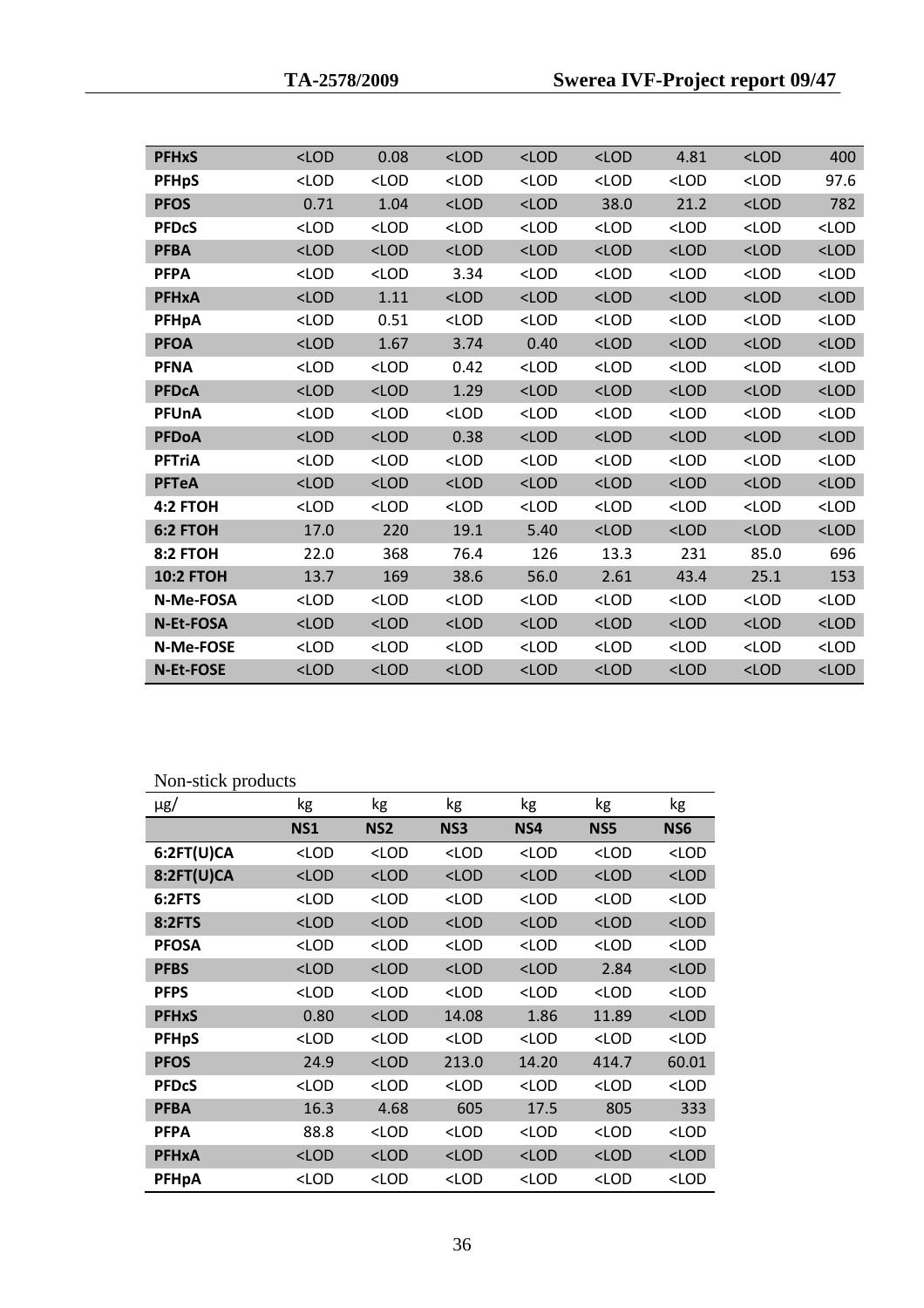| <b>PFOA</b>      | <lod< th=""><th><lod< th=""><th>1779</th><th><lod< th=""><th><lod< th=""><th><lod< th=""></lod<></th></lod<></th></lod<></th></lod<></th></lod<>                  | <lod< th=""><th>1779</th><th><lod< th=""><th><lod< th=""><th><lod< th=""></lod<></th></lod<></th></lod<></th></lod<>                  | 1779                                                                                                      | <lod< th=""><th><lod< th=""><th><lod< th=""></lod<></th></lod<></th></lod<> | <lod< th=""><th><lod< th=""></lod<></th></lod<>  | <lod< th=""></lod<> |
|------------------|-------------------------------------------------------------------------------------------------------------------------------------------------------------------|---------------------------------------------------------------------------------------------------------------------------------------|-----------------------------------------------------------------------------------------------------------|-----------------------------------------------------------------------------|--------------------------------------------------|---------------------|
| <b>PFNA</b>      | <lod< th=""><th><lod< th=""><th><lod< th=""><th><lod< th=""><th><lod< th=""><th><lod< th=""></lod<></th></lod<></th></lod<></th></lod<></th></lod<></th></lod<>   | <lod< th=""><th><lod< th=""><th><lod< th=""><th><lod< th=""><th><lod< th=""></lod<></th></lod<></th></lod<></th></lod<></th></lod<>   | <lod< th=""><th><lod< th=""><th><lod< th=""><th><lod< th=""></lod<></th></lod<></th></lod<></th></lod<>   | <lod< th=""><th><lod< th=""><th><lod< th=""></lod<></th></lod<></th></lod<> | <lod< th=""><th><lod< th=""></lod<></th></lod<>  | <lod< th=""></lod<> |
| <b>PFDcA</b>     | <lod< th=""><th><lod< th=""><th><lod< th=""><th><lod< th=""><th><lod< th=""><th><lod< th=""></lod<></th></lod<></th></lod<></th></lod<></th></lod<></th></lod<>   | <lod< th=""><th><lod< th=""><th><lod< th=""><th><lod< th=""><th><lod< th=""></lod<></th></lod<></th></lod<></th></lod<></th></lod<>   | <lod< th=""><th><lod< th=""><th><lod< th=""><th><lod< th=""></lod<></th></lod<></th></lod<></th></lod<>   | <lod< th=""><th><lod< th=""><th><lod< th=""></lod<></th></lod<></th></lod<> | <lod< th=""><th><lod< th=""></lod<></th></lod<>  | <lod< th=""></lod<> |
| <b>PFUnA</b>     | <lod< th=""><th><lod< th=""><th><lod< th=""><th><lod< th=""><th><lod< th=""><th><lod< th=""></lod<></th></lod<></th></lod<></th></lod<></th></lod<></th></lod<>   | <lod< th=""><th><lod< th=""><th><lod< th=""><th><lod< th=""><th><lod< th=""></lod<></th></lod<></th></lod<></th></lod<></th></lod<>   | <lod< th=""><th><lod< th=""><th><lod< th=""><th><lod< th=""></lod<></th></lod<></th></lod<></th></lod<>   | <lod< th=""><th><lod< th=""><th><lod< th=""></lod<></th></lod<></th></lod<> | <lod< th=""><th><lod< th=""></lod<></th></lod<>  | <lod< th=""></lod<> |
| <b>PFDoA</b>     | <lod< th=""><th><lod< th=""><th><math>&lt;</math>LOD</th><th><lod< th=""><th><lod< th=""><th><lod< th=""></lod<></th></lod<></th></lod<></th></lod<></th></lod<>  | <lod< th=""><th><math>&lt;</math>LOD</th><th><lod< th=""><th><lod< th=""><th><lod< th=""></lod<></th></lod<></th></lod<></th></lod<>  | $<$ LOD                                                                                                   | <lod< th=""><th><lod< th=""><th><lod< th=""></lod<></th></lod<></th></lod<> | <lod< th=""><th><lod< th=""></lod<></th></lod<>  | <lod< th=""></lod<> |
| <b>PFTriA</b>    | <lod< th=""><th><lod< th=""><th><lod< th=""><th><lod< th=""><th><lod< th=""><th><lod< th=""></lod<></th></lod<></th></lod<></th></lod<></th></lod<></th></lod<>   | <lod< th=""><th><lod< th=""><th><lod< th=""><th><lod< th=""><th><lod< th=""></lod<></th></lod<></th></lod<></th></lod<></th></lod<>   | <lod< th=""><th><lod< th=""><th><lod< th=""><th><lod< th=""></lod<></th></lod<></th></lod<></th></lod<>   | <lod< th=""><th><lod< th=""><th><lod< th=""></lod<></th></lod<></th></lod<> | <lod< th=""><th><lod< th=""></lod<></th></lod<>  | <lod< th=""></lod<> |
| <b>PFTeA</b>     | <lod< th=""><th><lod< th=""><th><lod< th=""><th><math>&lt;</math>LOD</th><th><lod< th=""><th><lod< th=""></lod<></th></lod<></th></lod<></th></lod<></th></lod<>  | <lod< th=""><th><lod< th=""><th><math>&lt;</math>LOD</th><th><lod< th=""><th><lod< th=""></lod<></th></lod<></th></lod<></th></lod<>  | <lod< th=""><th><math>&lt;</math>LOD</th><th><lod< th=""><th><lod< th=""></lod<></th></lod<></th></lod<>  | $<$ LOD                                                                     | <lod< th=""><th><lod< th=""></lod<></th></lod<>  | <lod< th=""></lod<> |
| 4:2 FTOH         | <lod< th=""><th><lod< th=""><th><lod< th=""><th><lod< th=""><th><lod< th=""><th><lod< th=""></lod<></th></lod<></th></lod<></th></lod<></th></lod<></th></lod<>   | <lod< th=""><th><lod< th=""><th><lod< th=""><th><lod< th=""><th><lod< th=""></lod<></th></lod<></th></lod<></th></lod<></th></lod<>   | <lod< th=""><th><lod< th=""><th><lod< th=""><th><lod< th=""></lod<></th></lod<></th></lod<></th></lod<>   | <lod< th=""><th><lod< th=""><th><lod< th=""></lod<></th></lod<></th></lod<> | <lod< th=""><th><lod< th=""></lod<></th></lod<>  | <lod< th=""></lod<> |
| 6:2 FTOH         | <lod< th=""><th><lod< th=""><th><lod< th=""><th><math>&lt;</math>LOD</th><th><lod< th=""><th>5.90</th></lod<></th></lod<></th></lod<></th></lod<>                 | <lod< th=""><th><lod< th=""><th><math>&lt;</math>LOD</th><th><lod< th=""><th>5.90</th></lod<></th></lod<></th></lod<>                 | <lod< th=""><th><math>&lt;</math>LOD</th><th><lod< th=""><th>5.90</th></lod<></th></lod<>                 | $<$ LOD                                                                     | <lod< th=""><th>5.90</th></lod<>                 | 5.90                |
| <b>8:2 FTOH</b>  | <lod< th=""><th><lod< th=""><th><lod< th=""><th><lod< th=""><th><lod< th=""><th><lod< th=""></lod<></th></lod<></th></lod<></th></lod<></th></lod<></th></lod<>   | <lod< th=""><th><lod< th=""><th><lod< th=""><th><lod< th=""><th><lod< th=""></lod<></th></lod<></th></lod<></th></lod<></th></lod<>   | <lod< th=""><th><lod< th=""><th><lod< th=""><th><lod< th=""></lod<></th></lod<></th></lod<></th></lod<>   | <lod< th=""><th><lod< th=""><th><lod< th=""></lod<></th></lod<></th></lod<> | <lod< th=""><th><lod< th=""></lod<></th></lod<>  | <lod< th=""></lod<> |
| <b>10:2 FTOH</b> | <lod< th=""><th>3.03</th><th><lod< th=""><th><math>&lt;</math>LOD</th><th><lod< th=""><th>4.65</th></lod<></th></lod<></th></lod<>                                | 3.03                                                                                                                                  | <lod< th=""><th><math>&lt;</math>LOD</th><th><lod< th=""><th>4.65</th></lod<></th></lod<>                 | $<$ LOD                                                                     | <lod< th=""><th>4.65</th></lod<>                 | 4.65                |
| N-Me-FOSA        | <lod< th=""><th><lod< th=""><th><lod< th=""><th><lod< th=""><th><lod< th=""><th><lod< th=""></lod<></th></lod<></th></lod<></th></lod<></th></lod<></th></lod<>   | <lod< th=""><th><lod< th=""><th><lod< th=""><th><lod< th=""><th><lod< th=""></lod<></th></lod<></th></lod<></th></lod<></th></lod<>   | <lod< th=""><th><lod< th=""><th><lod< th=""><th><lod< th=""></lod<></th></lod<></th></lod<></th></lod<>   | <lod< th=""><th><lod< th=""><th><lod< th=""></lod<></th></lod<></th></lod<> | <lod< th=""><th><lod< th=""></lod<></th></lod<>  | <lod< th=""></lod<> |
| <b>N-Et-FOSA</b> | <lod< th=""><th><lod< th=""><th><lod< th=""><th><math>&lt;</math>LOD</th><th><lod< th=""><th><math>&lt;</math>LOD</th></lod<></th></lod<></th></lod<></th></lod<> | <lod< th=""><th><lod< th=""><th><math>&lt;</math>LOD</th><th><lod< th=""><th><math>&lt;</math>LOD</th></lod<></th></lod<></th></lod<> | <lod< th=""><th><math>&lt;</math>LOD</th><th><lod< th=""><th><math>&lt;</math>LOD</th></lod<></th></lod<> | $<$ LOD                                                                     | <lod< th=""><th><math>&lt;</math>LOD</th></lod<> | $<$ LOD             |
| <b>N-Me-FOSE</b> | <lod< th=""><th><lod< th=""><th><lod< th=""><th><lod< th=""><th><lod< th=""><th><lod< th=""></lod<></th></lod<></th></lod<></th></lod<></th></lod<></th></lod<>   | <lod< th=""><th><lod< th=""><th><lod< th=""><th><lod< th=""><th><lod< th=""></lod<></th></lod<></th></lod<></th></lod<></th></lod<>   | <lod< th=""><th><lod< th=""><th><lod< th=""><th><lod< th=""></lod<></th></lod<></th></lod<></th></lod<>   | <lod< th=""><th><lod< th=""><th><lod< th=""></lod<></th></lod<></th></lod<> | <lod< th=""><th><lod< th=""></lod<></th></lod<>  | <lod< th=""></lod<> |
| <b>N-Et-FOSE</b> | $<$ LOD                                                                                                                                                           | <lod< th=""><th><lod< th=""><th><lod< th=""><th><lod< th=""><th><lod< th=""></lod<></th></lod<></th></lod<></th></lod<></th></lod<>   | <lod< th=""><th><lod< th=""><th><lod< th=""><th><lod< th=""></lod<></th></lod<></th></lod<></th></lod<>   | <lod< th=""><th><lod< th=""><th><lod< th=""></lod<></th></lod<></th></lod<> | <lod< th=""><th><lod< th=""></lod<></th></lod<>  | <lod< th=""></lod<> |

Electronic parts

| $\mu$ g/      | kg                                                                                                                                      | kg                                                                                                        | kg                                                                           | kg                                               | kg                  |
|---------------|-----------------------------------------------------------------------------------------------------------------------------------------|-----------------------------------------------------------------------------------------------------------|------------------------------------------------------------------------------|--------------------------------------------------|---------------------|
|               | E1                                                                                                                                      | E2                                                                                                        | E3                                                                           | E4                                               | E5                  |
| 6:2FT(U)CA    | <lod< th=""><th><math>&lt;</math>LOD</th><th><lod< th=""><th><lod< th=""><th><math>&lt;</math>LOD</th></lod<></th></lod<></th></lod<>   | $<$ LOD                                                                                                   | <lod< th=""><th><lod< th=""><th><math>&lt;</math>LOD</th></lod<></th></lod<> | <lod< th=""><th><math>&lt;</math>LOD</th></lod<> | $<$ LOD             |
| 8:2FT(U)CA    | $<$ LOD                                                                                                                                 | $<$ LOD                                                                                                   | $<$ LOD                                                                      | $<$ LOD                                          | $<$ LOD             |
| 6:2FTS        | <lod< th=""><th><lod< th=""><th>0.12</th><th>1.18</th><th>0.57</th></lod<></th></lod<>                                                  | <lod< th=""><th>0.12</th><th>1.18</th><th>0.57</th></lod<>                                                | 0.12                                                                         | 1.18                                             | 0.57                |
| <b>8:2FTS</b> | $<$ LOD                                                                                                                                 | $<$ LOD                                                                                                   | $<$ LOD                                                                      | $<$ LOD                                          | $<$ LOD             |
| <b>PFOSA</b>  | <lod< th=""><th><lod< th=""><th><lod< th=""><th><lod< th=""><th>0.65</th></lod<></th></lod<></th></lod<></th></lod<>                    | <lod< th=""><th><lod< th=""><th><lod< th=""><th>0.65</th></lod<></th></lod<></th></lod<>                  | <lod< th=""><th><lod< th=""><th>0.65</th></lod<></th></lod<>                 | <lod< th=""><th>0.65</th></lod<>                 | 0.65                |
| <b>PFBS</b>   | $<$ LOD                                                                                                                                 | $<$ LOD                                                                                                   | $<$ LOD                                                                      | $<$ LOD                                          | $<$ LOD             |
| <b>PFPS</b>   | <lod< th=""><th><lod< th=""><th><math>&lt;</math>LOD</th><th><lod< th=""><th><math>&lt;</math>LOD</th></lod<></th></lod<></th></lod<>   | <lod< th=""><th><math>&lt;</math>LOD</th><th><lod< th=""><th><math>&lt;</math>LOD</th></lod<></th></lod<> | $<$ LOD                                                                      | <lod< th=""><th><math>&lt;</math>LOD</th></lod<> | $<$ LOD             |
| <b>PFHxS</b>  | $<$ LOD                                                                                                                                 | $<$ LOD                                                                                                   | $<$ LOD                                                                      | $<$ LOD                                          | 0.06                |
| <b>PFHpS</b>  | <lod< th=""><th><lod< th=""><th>0.02</th><th><lod< th=""><th><lod< th=""></lod<></th></lod<></th></lod<></th></lod<>                    | <lod< th=""><th>0.02</th><th><lod< th=""><th><lod< th=""></lod<></th></lod<></th></lod<>                  | 0.02                                                                         | <lod< th=""><th><lod< th=""></lod<></th></lod<>  | <lod< th=""></lod<> |
| <b>PFOS</b>   | $<$ LOD                                                                                                                                 | 0.11                                                                                                      | 0.03                                                                         | $<$ LOD                                          | 0.40                |
| <b>PFDcS</b>  | <lod< th=""><th><math>&lt;</math>LOD</th><th><lod< th=""><th><lod< th=""><th><math>&lt;</math>LOD</th></lod<></th></lod<></th></lod<>   | $<$ LOD                                                                                                   | <lod< th=""><th><lod< th=""><th><math>&lt;</math>LOD</th></lod<></th></lod<> | <lod< th=""><th><math>&lt;</math>LOD</th></lod<> | $<$ LOD             |
| <b>PFBA</b>   | $<$ LOD                                                                                                                                 | $<$ LOD                                                                                                   | 0.81                                                                         | $<$ LOD                                          | 24.4                |
| <b>PFPA</b>   | <lod< th=""><th><math>&lt;</math>LOD</th><th><math>&lt;</math>LOD</th><th><math>&lt;</math>LOD</th><th><math>&lt;</math>LOD</th></lod<> | $<$ LOD                                                                                                   | $<$ LOD                                                                      | $<$ LOD                                          | $<$ LOD             |
| <b>PFHxA</b>  | $<$ LOD                                                                                                                                 | $<$ LOD                                                                                                   | $<$ LOD                                                                      | $<$ LOD                                          | $<$ LOD             |
| <b>PFHpA</b>  | <lod< th=""><th><math>&lt;</math>LOD</th><th><math>&lt;</math>LOD</th><th><lod< th=""><th><math>&lt;</math>LOD</th></lod<></th></lod<>  | $<$ LOD                                                                                                   | $<$ LOD                                                                      | <lod< th=""><th><math>&lt;</math>LOD</th></lod<> | $<$ LOD             |
| <b>PFOA</b>   | $<$ LOD                                                                                                                                 | $<$ LOD                                                                                                   | $<$ LOD                                                                      | $<$ LOD                                          | <lod< th=""></lod<> |
| <b>PFNA</b>   | 7.13                                                                                                                                    | <lod< th=""><th><math>&lt;</math>LOD</th><th><lod< th=""><th><lod< th=""></lod<></th></lod<></th></lod<>  | $<$ LOD                                                                      | <lod< th=""><th><lod< th=""></lod<></th></lod<>  | <lod< th=""></lod<> |
| <b>PFDcA</b>  | $<$ LOD                                                                                                                                 | $<$ LOD                                                                                                   | $<$ LOD                                                                      | $<$ LOD                                          | $<$ LOD             |
| PFUnA         | <lod< th=""><th><math>&lt;</math>LOD</th><th><lod< th=""><th><lod< th=""><th><math>&lt;</math>LOD</th></lod<></th></lod<></th></lod<>   | $<$ LOD                                                                                                   | <lod< th=""><th><lod< th=""><th><math>&lt;</math>LOD</th></lod<></th></lod<> | <lod< th=""><th><math>&lt;</math>LOD</th></lod<> | $<$ LOD             |
| <b>PFDoA</b>  | $<$ LOD                                                                                                                                 | $<$ LOD                                                                                                   | $<$ LOD                                                                      | $<$ LOD                                          | $<$ LOD             |
| <b>PFTriA</b> | <lod< th=""><th><math>&lt;</math>LOD</th><th><math>&lt;</math>LOD</th><th><math>&lt;</math>LOD</th><th><math>&lt;</math>LOD</th></lod<> | $<$ LOD                                                                                                   | $<$ LOD                                                                      | $<$ LOD                                          | $<$ LOD             |
| <b>PFTeA</b>  | $<$ LOD                                                                                                                                 | $<$ LOD                                                                                                   | $<$ LOD                                                                      | $<$ LOD                                          | $<$ LOD             |
| 4:2 FTOH      | <lod< th=""><th><lod< th=""><th><math>&lt;</math>LOD</th><th><lod< th=""><th><lod< th=""></lod<></th></lod<></th></lod<></th></lod<>    | <lod< th=""><th><math>&lt;</math>LOD</th><th><lod< th=""><th><lod< th=""></lod<></th></lod<></th></lod<>  | $<$ LOD                                                                      | <lod< th=""><th><lod< th=""></lod<></th></lod<>  | <lod< th=""></lod<> |
| 6:2 FTOH      | 3.49                                                                                                                                    | $<$ LOD                                                                                                   | $<$ LOD                                                                      | $<$ LOD                                          | $<$ LOD             |
| 8:2 FTOH      | <lod< th=""><th><lod< th=""><th><lod< th=""><th><lod< th=""><th><lod< th=""></lod<></th></lod<></th></lod<></th></lod<></th></lod<>     | <lod< th=""><th><lod< th=""><th><lod< th=""><th><lod< th=""></lod<></th></lod<></th></lod<></th></lod<>   | <lod< th=""><th><lod< th=""><th><lod< th=""></lod<></th></lod<></th></lod<>  | <lod< th=""><th><lod< th=""></lod<></th></lod<>  | <lod< th=""></lod<> |